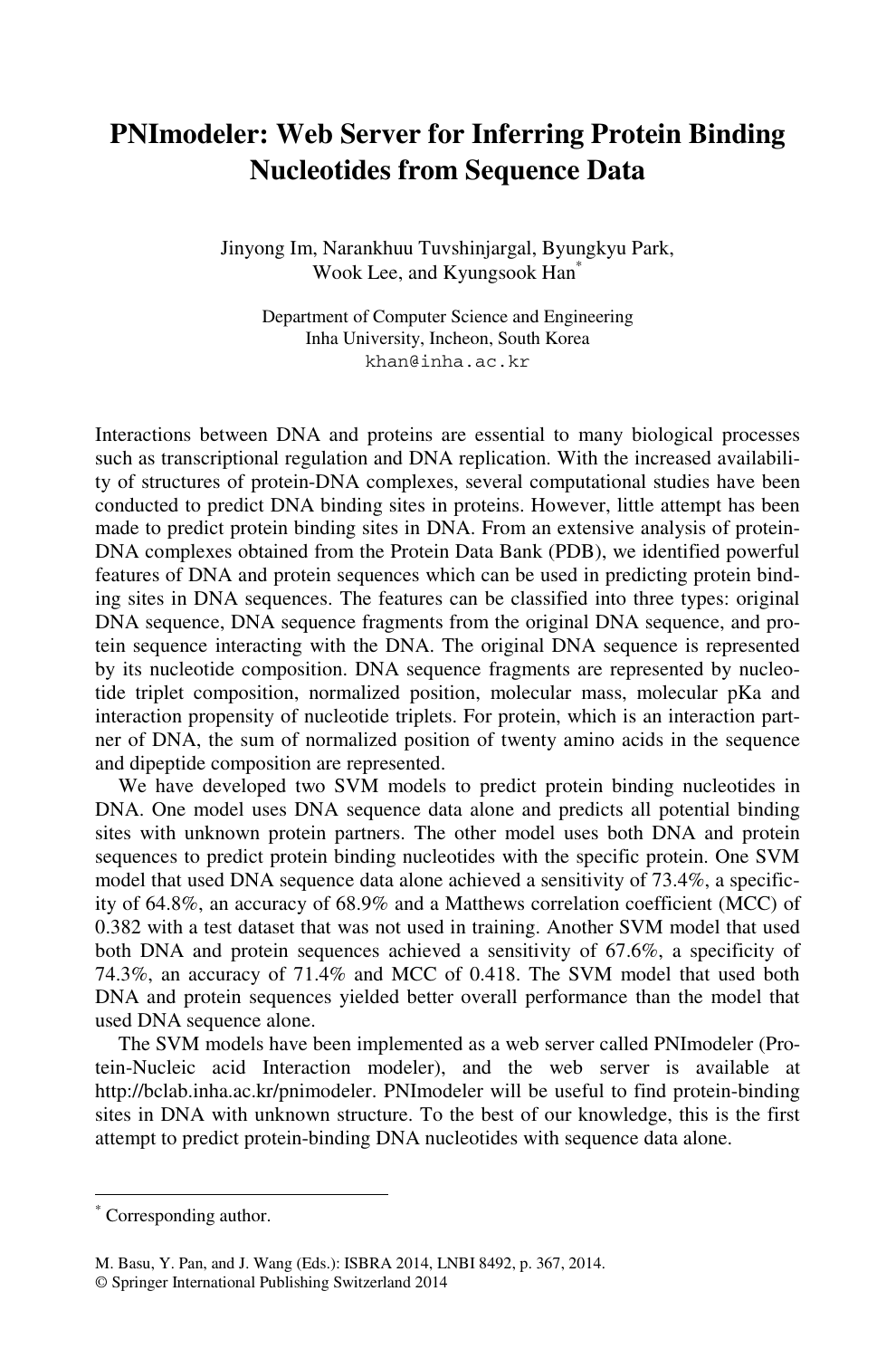## **A MCI Decision Support System Based on Ontology**

Xiaowei Zhang<sup>1,\*</sup>, Yang Zhou<sup>1</sup>, Bin Hu<sup>2,1</sup>, Jing Chen<sup>1</sup>, and Xu Ma<sup>1</sup>

<sup>1</sup> School of Information Science and Engineering, Lanzhou University, Lanzhou, China  $\frac{2}{3}$  College of Electronic Information and Control Engineering  $2^2$  College of Electronic Information and Control Engineering, Beijing University of Technology, Beijing, China {zhangxw,yzhou11,bh,max2012,jchen10}@lzu.edu.cn

Mid Cognitive Impairment (MCI) [1] threatens the health of the elderly around the world and could progress to Alzheimer's Disease (AD) [2] with a high risk. It is necessary to detect MCI earlier to reduce the occurrence rate of AD.

So we develop a Decision Support System (DSS) for detecting subjects with MCI. This system is based on fMRI-Bayesian ontology (FB-Ontology) combined with Bayesian networks algorithm. The DSS employs Functional Magnetic Resonance Imaging (fMRI) techniques to distinguish MCI patients from normal controls (NC). We preprocess fMRI data and calculate path length, global efficiency and hub node features based on the automated anatomical labeling (AAL) template for DSS. By using Bayesian networks algorithm, our DSS could provide uncertain reasoning results for clinicians. Meanwhile, the FB-Ontology acts like a bridge between reasoning engine and low-level database in system, it could provide transparent, unified, normalized, shareable knowledge to users. Finally, we select 22 subjects with MCI and 18 normal controls from Alzheimer's Disease Neuroimaging Initiative (ADNI) [3]. Using a 5-fold cross validation method for training and testing, the system could reach an average classification rate of 90%.

## **References**

- 1. Gauthier, S., et al.: Mild cognitive impairment. The Lancet 367(9518), 1262–1270 (2006)
- 2. Petersen, R.C.: Mild Cognitive Impairment: Aging to Alzheimer's Disease. Brain 127(1), 231–233 (2004)
- 3. http://www.loni.ucla.edu/adni/

<sup>\*</sup> Corresponding author.

M. Basu, Y. Pan, and J. Wang (Eds.): ISBRA 2014, LNBI 8492, p. 368, 2014. © Springer International Publishing Switzerland 2014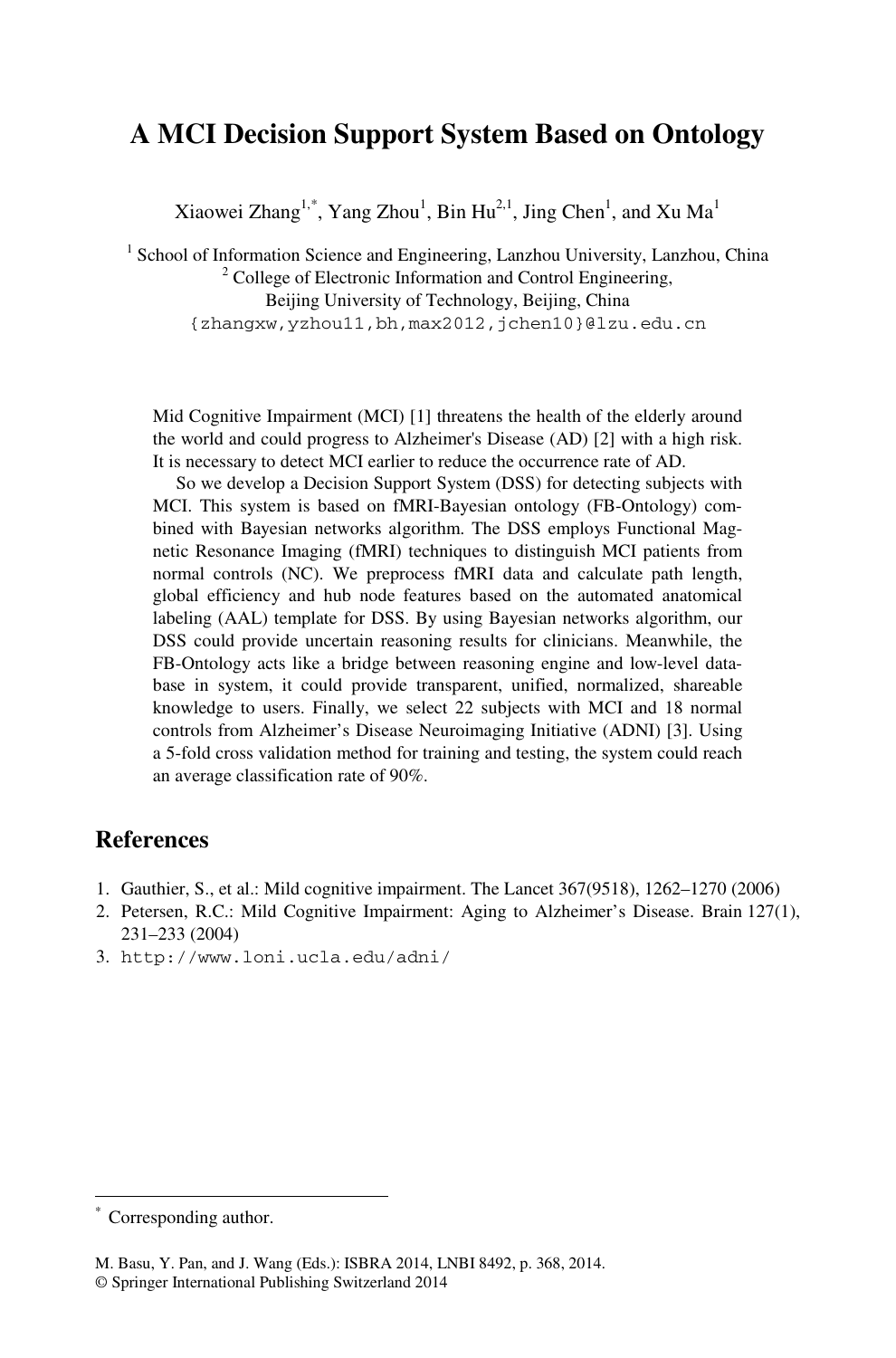# **Context Similarity Based Feature Selection Methods for Protein Interaction Article Classification***-*

Yifei Chen<sup>1</sup>, Yuxing Sun<sup>1</sup>, and Ping Hou<sup>2</sup>

<sup>1</sup> School of Information Science, Nanjing Audit University, 86 Yushan Rd(W), Nanjing, P.R. China <sup>2</sup> Fondazione Bruno Kessler (FBK-irst), Trento, Italy

An overwhelming amount of biological articles are published daily online as a result of growing interest in biological research, especially the study of proteinprotein interactions. It is essential to classify which articles describe the protein interactions. Therefore study on automatic protein interaction articles classification (IAC) has become a task with practical significance to the text classification in biological domain.

Since the feature space in text classification is high dimensional, feature selection techniques are widely used for reducing the dimensionality of features to speed up the computation of the classifier. However, the existing feature selection methods are mostly based on the term frequency or document frequency. These approaches are context independent, that is, they do not utilize the context information in a document when judging the importance of features, such as word order, multi-word phrases and semantic relationships, which are important for the IAC tasks. Hence, based on the study of four well-known frequency based feature selection methods, Gini Index (GI), Document Frequency (DF), Class Discriminating Measure (CDM) and Accuracy Balanced (Acc2), we propose four context similarity based feature selection methods, *GIcs*, *DFcs*, *CDMcs* and *Acc*2*cs*, to introduce the similarity measure of context multi-word phrases.

In order to evaluate the performances of the proposed context similarity based feature selection methods, two data sets  $(Data_{BCHI}$  and  $Data_{BCHI})$  are used in our experiments, which are both extracted from the BioCreAtIvE challenges. The experimental results reveal that all the context similarity based methods outperform the corresponding frequency based methods in terms of the micro-F1 measure. On the  $Data_{BCH}$ , when top 4.3% features are selected,  $GI_{cs}$  acquires the highest *F*1 measure value, which effectively improves the performance when all the features are used by 2.54. And on the  $Data_{BCIII}$  when the top 7.4% are selected, *CDMcs* acquires the highest *F*1 measure value, which improves the performance when all the features are used by 1.12. Moreover, through the analysis on the comparison of selected features and the dimension reduction rate, the proposed methods provide better performances by bring more distinguishing information with the fewer selected features for the text classifier.

<sup>\*</sup> This work is supported by the National Natural Science Foundation of China (No.61202135), the Natural Science Foundation of Jiangsu Province (No.BK2012472) and the Qing Lan Project.

<sup>-</sup>c Springer International Publishing Switzerland 2014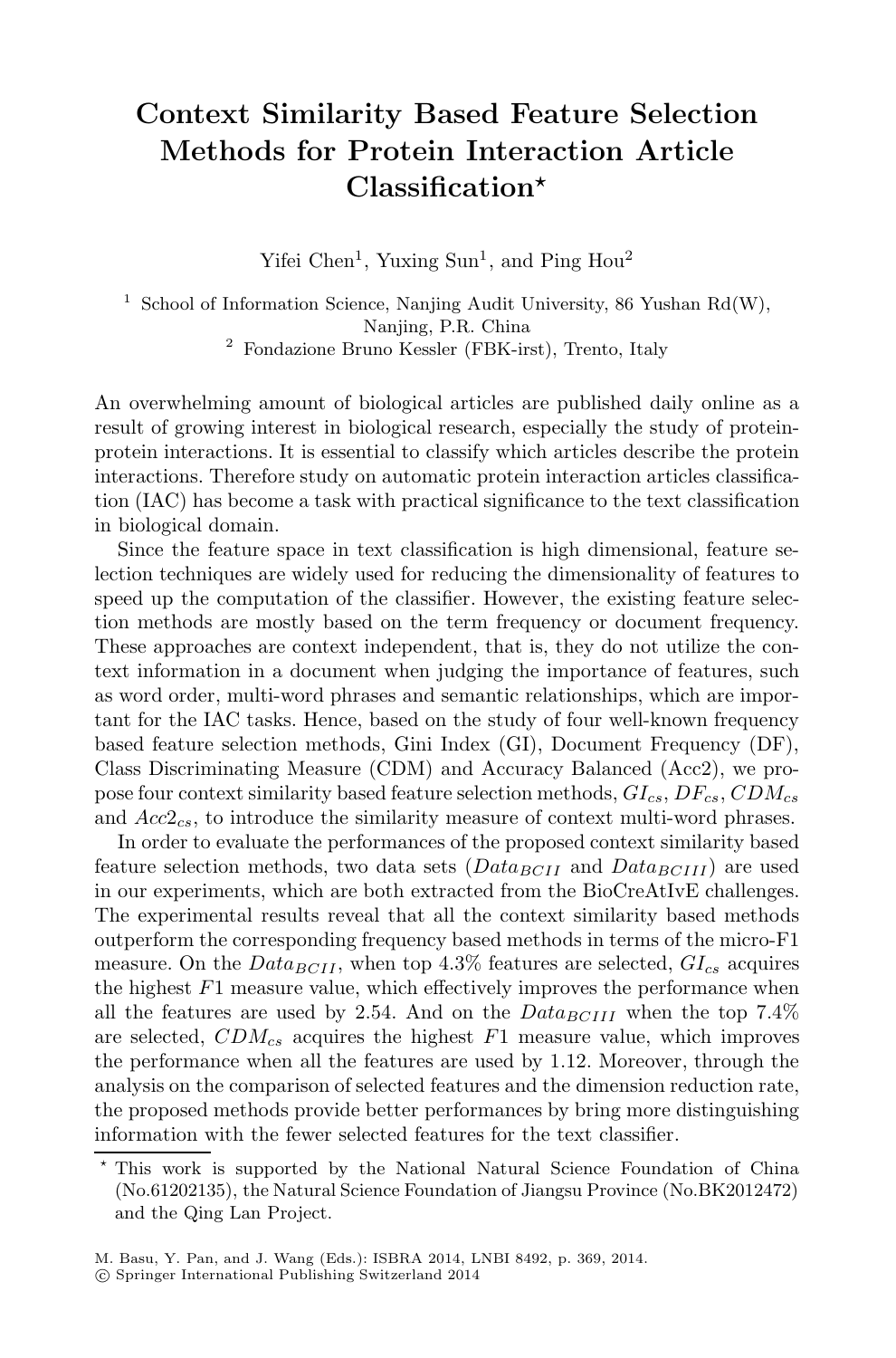## **Genome-Wide Analysis of Transcription Factor Binding Sites and Their Characteristic DNA Structures**

Zhiming Dai<sup>1</sup>, Dongliang Guo<sup>1</sup>, Xianhua Dai<sup>1</sup>, and Yuanyan Xiong<sup>2,3</sup>

<sup>1</sup> Department of Electronics and Communication Engineering, School of Information Science and Technology,<br>Sun Yat-Sen University, Guangzhou 510006, China  $2$  State Key Laboratory for Biocontrol, Sun Yat-Sen University, Guangzhou 510275, China State Key Laboratory for Biocontrol, Sun Yat-Sen University, Guangzhou 510275, China 3 SYSU-CMU Shunde International Joint Research Institute, Shunde, China mody0911@gmail.com

Transcription factors (TF) regulate gene expression by binding DNA regulatory regions. Transcription factor binding sites (TFBSs) are conserved not only in primary DNA sequences but also in DNA structures [1,2]. However, the global relationship between TFs and their preferred DNA structures remains to be elucidated. In this paper, we have developed a computational method to generate a genome-wide landscape of TFs and their characteristic binding DNA structures in *Saccharomyces cerevisiae*. TFBSs are conserved in different DNA structures, independent of sequence conservation. We revealed DNA structural features for different TFs. The structural conservation shows positional preference in TFBSs. Structural levels of DNA sequences are correlated with TF-DNA binding affinities. Our findings will have implications in understanding TF regulatory mechanisms.

- [1] Parker, S.C., Hansen, L., Abaan, H.O., Tullius, T.D., Margulies, E.H.: Local DNA topography correlates with functional noncoding regions of the human genome. Science 324, 389–392 (2009)
- [2] Broos, S., Soete, A., Hooghe, B., Moran, R., van Roy, F., De Bleser, P.: PhysBinder: improving the prediction of transcription factor binding sites by flexible inclusion of biophysical properties. Nucleic Acids Res., W531–W534 (2013)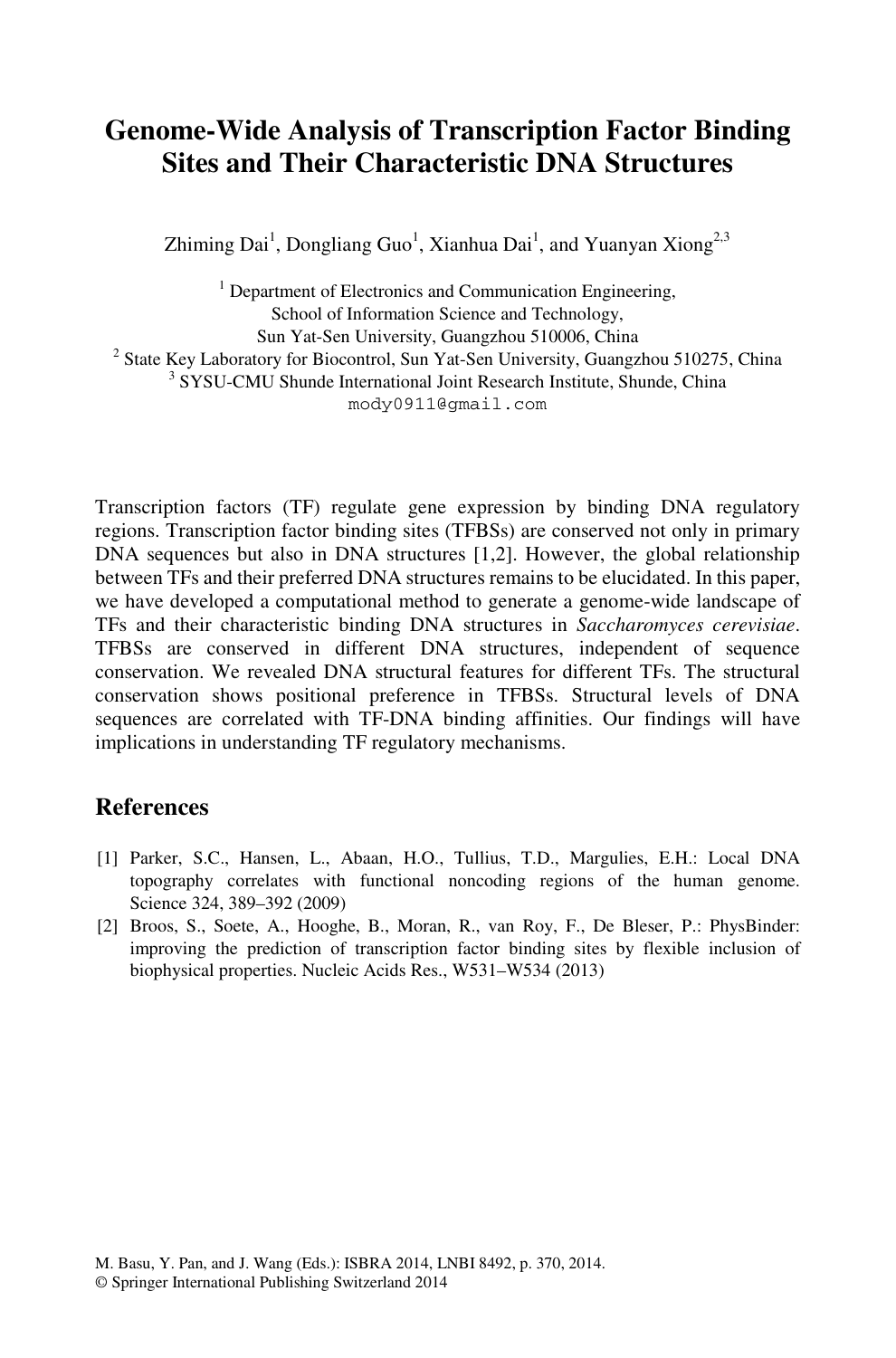# **A Comparative Study of Disease Genes and Drug Targets in the Human Protein Interactome**

Jingchun Sun, Kevin Zhu, W. Jim Zheng, and Hua Xu

School of Biomedical Informatics, The University of Texas Health Science Center at Houston, Houston, TX 77030, USA

Most complex diseases are caused by variation in many genes, which are defined as disease genes [1]. Medicines (drugs) are major choices to treat the diseases or reduce their symptoms as they act through interacting with some proteins [2]. These proteins are defined as drug targets. Thus, disease genes contribute to the pathology of one disease while drug targets are critical for the efficacy of disease treatment. However, the interrelationship between the disease genes and drug targets is not clear.

In this study, we collected disease genes from GWAS catalog database and drug targets from DrugBank and TTD databases. We compared them and found that, though their intersections were small, disease genes were significantly enriched in targets compared to their enrichment in the human protein-coding genes. We further compared network properties of the proteins encoded by disease genes and drug targets in the human interactome. The results showed that the drug targets tended to have a higher degree, a higher betweenness, and a lower clustering coefficient. Additionally, we observed a clear fraction increase of disease proteins or drug targets in the near neighborhood compared with the randomized genes, which is consistent with previous results [3].

The study first comprehensively compared the disease genes and drug targets. The results provide network characteristics for designing computational strategies to predict novel drug targets and drug repurposing.

- [1] Lander, E.S., Schork, N.J.: Genetic dissection of complex traits. Science 265, 2037–2048 (1994)
- [2] Schreiber, S.L.: Target-oriented and diversity-oriented organic synthesis in drug discovery. Science 287, 1964–1969 (2000)
- [3] Yildirim, M.A., Goh, K.I., Cusick, M.E., Barabasi, A.L., Vidal, M.: Drug-target network. Nat. Biotechnol. 25, 1119–1126 (2007)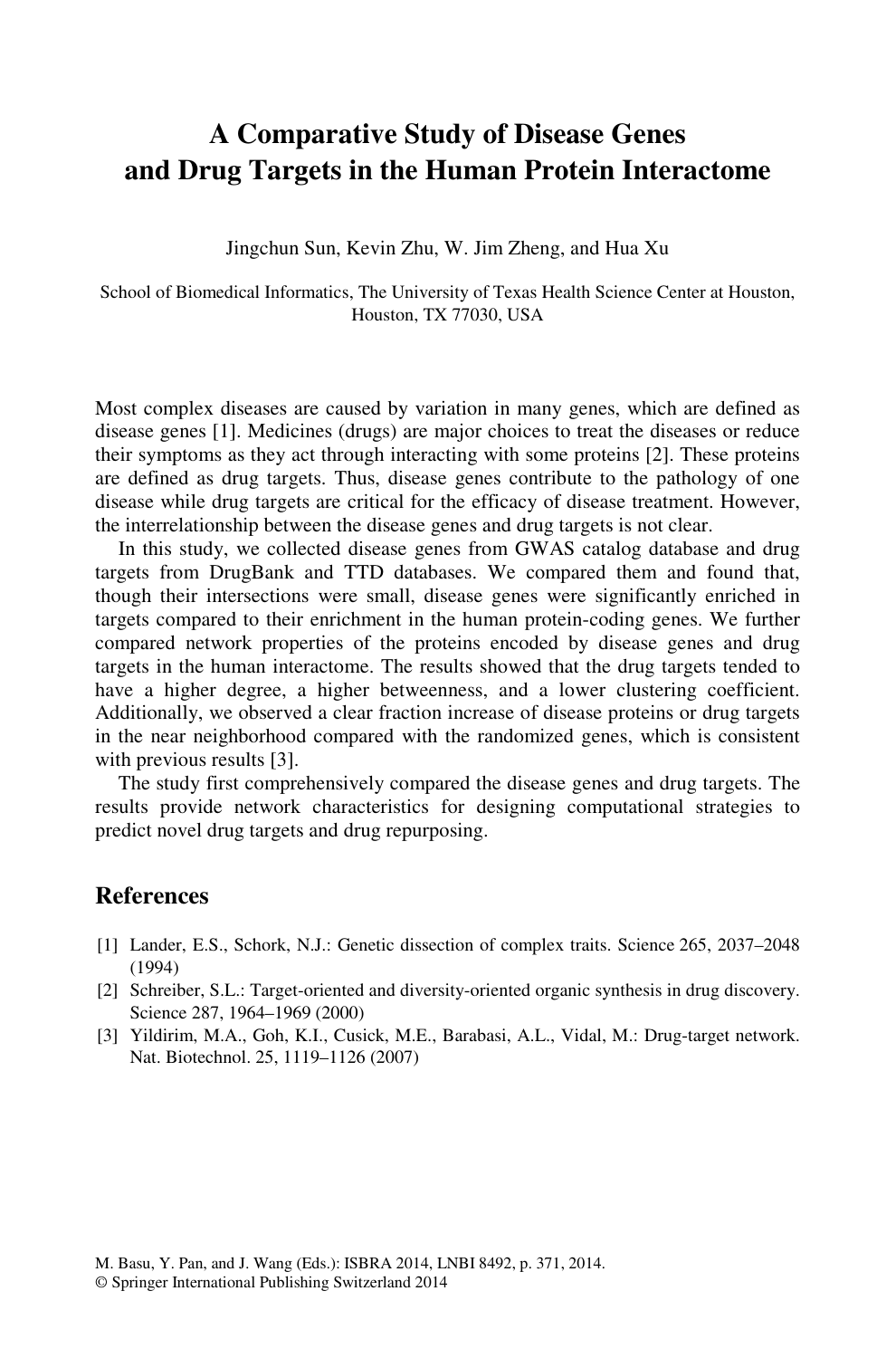# **Efficient Identification of Endogenous Mammalian Biochemical Structures**

Mai A. Hamdalla, Reda A. Ammar, and Sanguthevar Rajasekaran<sup>\*</sup>

Computer Science and Engineering Department, University of Connecticut, Connecticut, USA rajasek@engr.uconn.edu

Metabolomics is the comprehensive, qualitative, and quantitative study of all the small molecules, called metabolites, in an organism [1]. A major challenge in metabolomics is the interpretation of the vast amount of data produced by the high-throughput techniques used for information extraction and data interpretation [2]. The existence of several on-line chemical structure databases has provided a vital support for molecular identification by allowing the search for candidate compounds using experimentally determined features with computationally simulated features. Such searches often result in a large number of false positives, making identification of the compound under investigation extremely difficult. Hence, cheminformatics methods are needed to efficiently search such large chemical databases and potentially identify unknown endogenous biochemical compounds. Several methods [3–6] have been developed with the objective of discriminating between candidate structures that are synthetic and those that are biochemical. In the talk, we will present an efficient cheminformatics tool that uses known endogenous mammalian biochemicals and graph matching methods to identify endogenous mammalian biochemical structures in chemical structure space.

- 1. Villas-Bˆoas, S.G., Bruheim, P.: The potential of metabolomics tools in bioremediation studies. Omics: A Journal of Integrative Biology 11, 305–313 (2007)
- 2. Kertesz, T., Hill, D.W., Albaugh, D., Hall, L., Hall, L., Grant, D.F.: Database searching for structural identification of metabolites in complex biofluids for mass spectrometry-based metabonomics. Bioanalysis 1, 1627–1643 (2009)
- 3. Nobeli, I., Ponstingl, H., Krissinel, E.B., Thornton, J.M.: A structure-based anatomy of the E.coli metabolome. Journal of Molecular Biology 334, 697–719 (2003)
- 4. Gupta, S., Aires-de Sousa, J.: Comparing the chemical spaces of metabolites and available chemicals: models of metabolite-likeness. Molecular Diversity 11, 23–36 (2007)
- 5. Peironcely, J.E., Reijmers, T., Coulier, L., Bender, A., Hankemeier, T.: Understanding and classifying metabolite space and metabolite-likeness. PloS One 6 (2011)
- 6. Hamdalla, M.A., Mandoiu, I.I., Hill, D.W., Rajasekaran, S., Grant, D.F.: BioSM: A chemoinformatics tool for identifying biochemical structures in chemical structure space. Journal of Chemical Information and Modeling (2012)

 $\star$ Corresponding author.

M. Basu, Y. Pan, and J. Wang (Eds.): ISBRA 2014, LNBI 8492, p. 372, 2014.

<sup>-</sup>c Springer International Publishing Switzerland 2014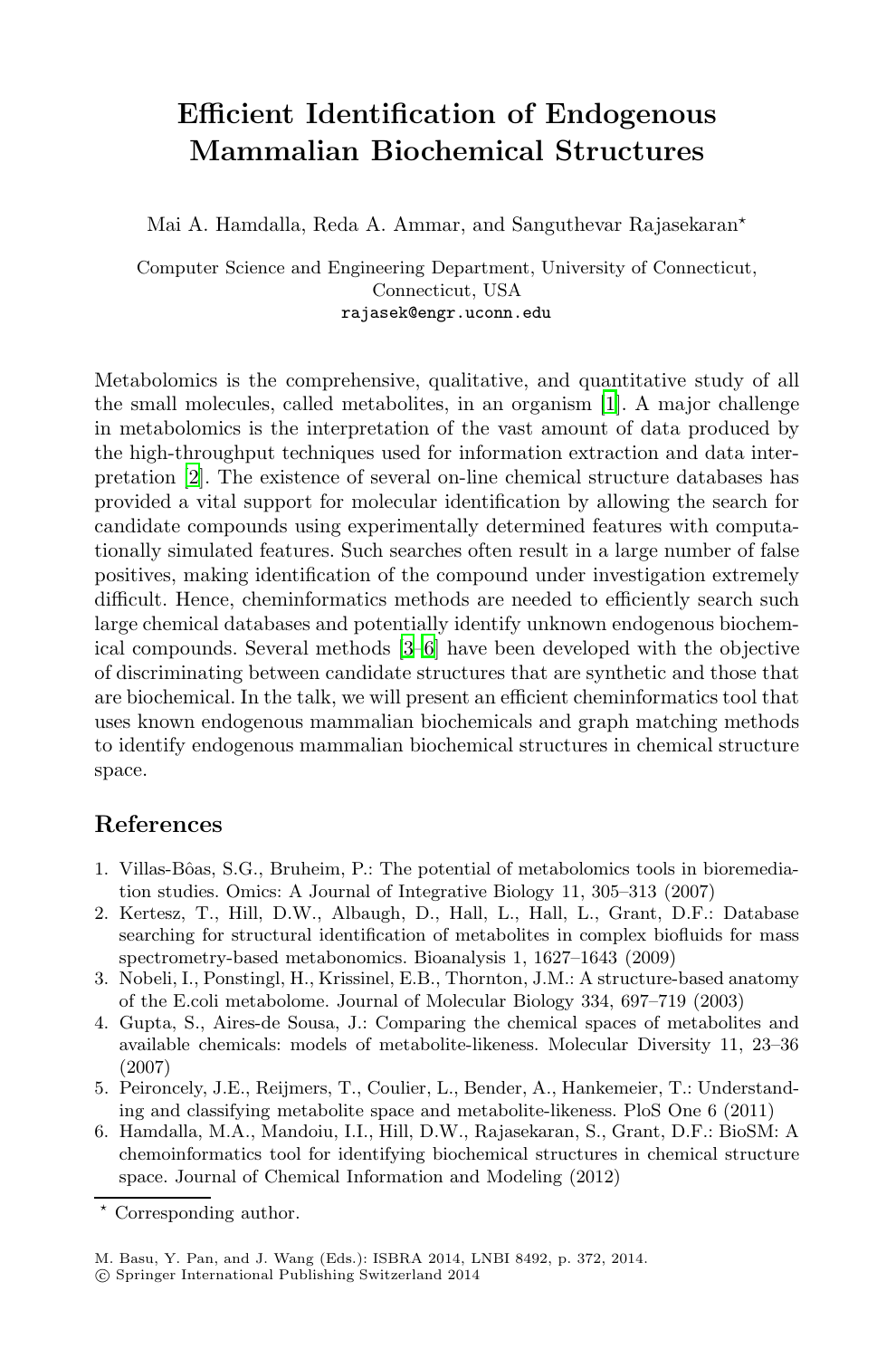# **LncRNA2Function: A Comprehensive Resource for Functional Investigation of Human lncRNAs Based on RNA-seq Data**

Qinghua Jiang<sup>1,\*</sup>, Rui Ma<sup>2,\*</sup>, Jixuan Wang<sup>3</sup>, Xiaoliang Wu<sup>3</sup>, Shuilin Jin<sup>4</sup>, Jiajie Peng<sup>2</sup>, Renjie Tan<sup>2</sup>, Tianjiao Zhang<sup>2</sup>, Yu Li<sup>1</sup>, and Yadong Wang<sup>2,\*\*</sup>

<sup>1</sup> School of Life Science and Technology, Harbin Institute of Technology, Harbin, Heilongjiang 150001, China 2  $2$  School of Computer Science and Technology, Harbin Institute of Technology, Harbin, Heilongjiang 150001, China ydwang@hit.edu.cn <sup>3</sup> School of Software, Harbin Institute of Technology, Harbin, Heilongjiang 150001, China 4 Department of Mathematics, Harbin Institute of Technology, Harbin, Heilongjiang, 150001, China

The GENCODE project has collected over 10,000 human long non-coding RNA (lncRNA) genes. However, the vast majority of them remain to be functionally characterized. Computational investigation of potential functions of human lncRNA genes is helpful to guide further experimental studies on lncRNAs. In this study, based on expression correlation between lncRNAs and protein-coding genes across 19 human normal tissues, we used the hypergeometric test to functionally annotate a single lncRNA or a set of lncRNAs with significantly enriched functional terms among the protein-coding genes that are co-expressed with the lncRNA(s). The functional terms include all nodes in the Gene Ontology (GO) and 4,380 human biological pathways collected from 12 pathway databases. We mapped 9,625 human lncRNA genes to GO terms and biological pathways. Finally, we developed the first ontologydriven tool named lncRNA2Function, which enables researchers to browse the lncRNAs associated with a specific functional term, the functional terms associated with a specific lncRNA, or to assign functional terms to a set of human lncRNA genes such as a cluster of co-expressed lncRNAs. The lncRNA2Function is freely available at http://mlg.hit.edu.cn/lncrna2function.

<sup>\*</sup> Contributed equally.

<sup>\*\*</sup> Corresponding author.

M. Basu, Y. Pan, and J. Wang (Eds.): ISBRA 2014, LNBI 8492, pp. 373–374, 2014. © Springer International Publishing Switzerland 2014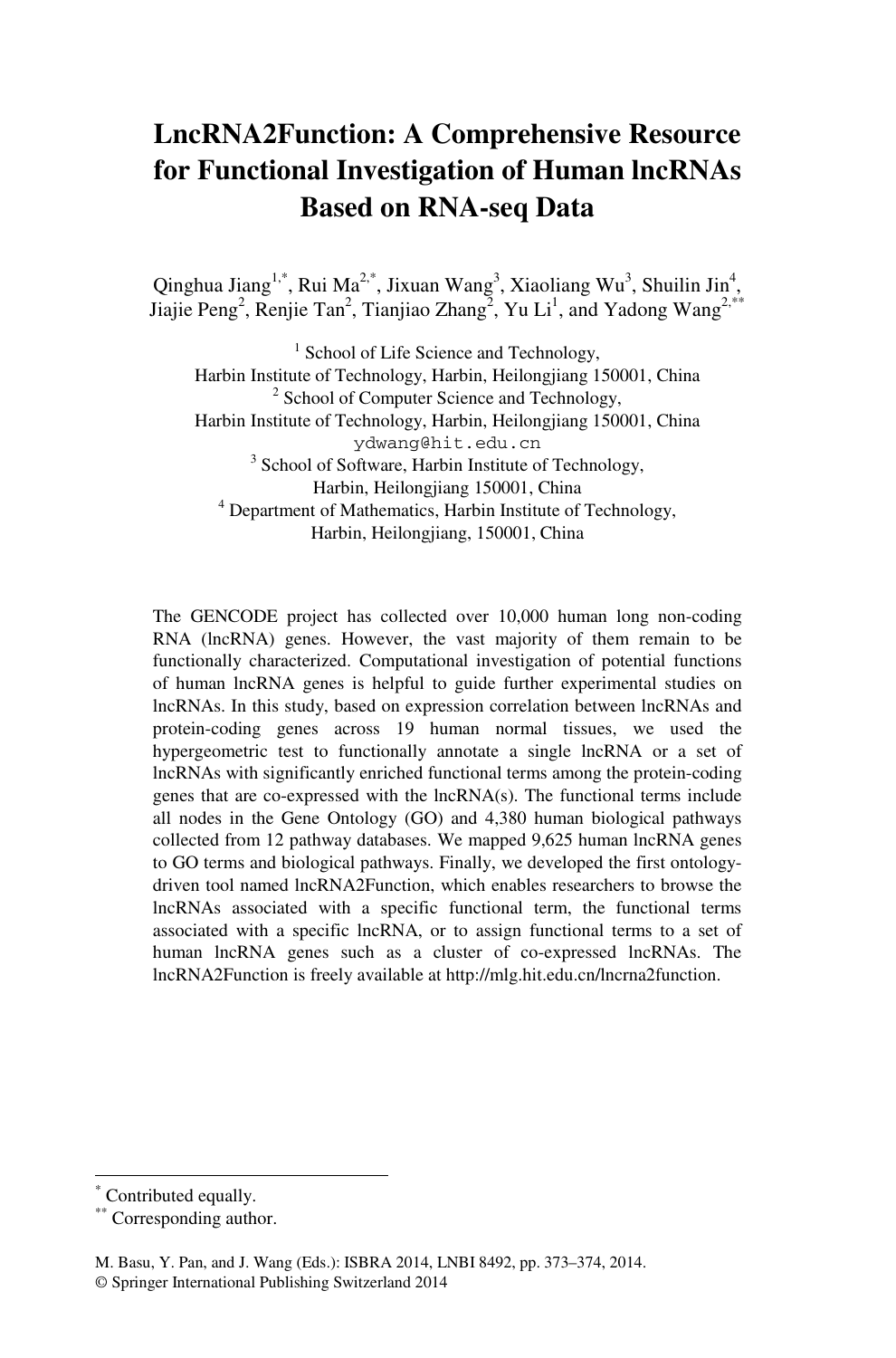

**Fig. 1.** Overview of the lncRNA2Function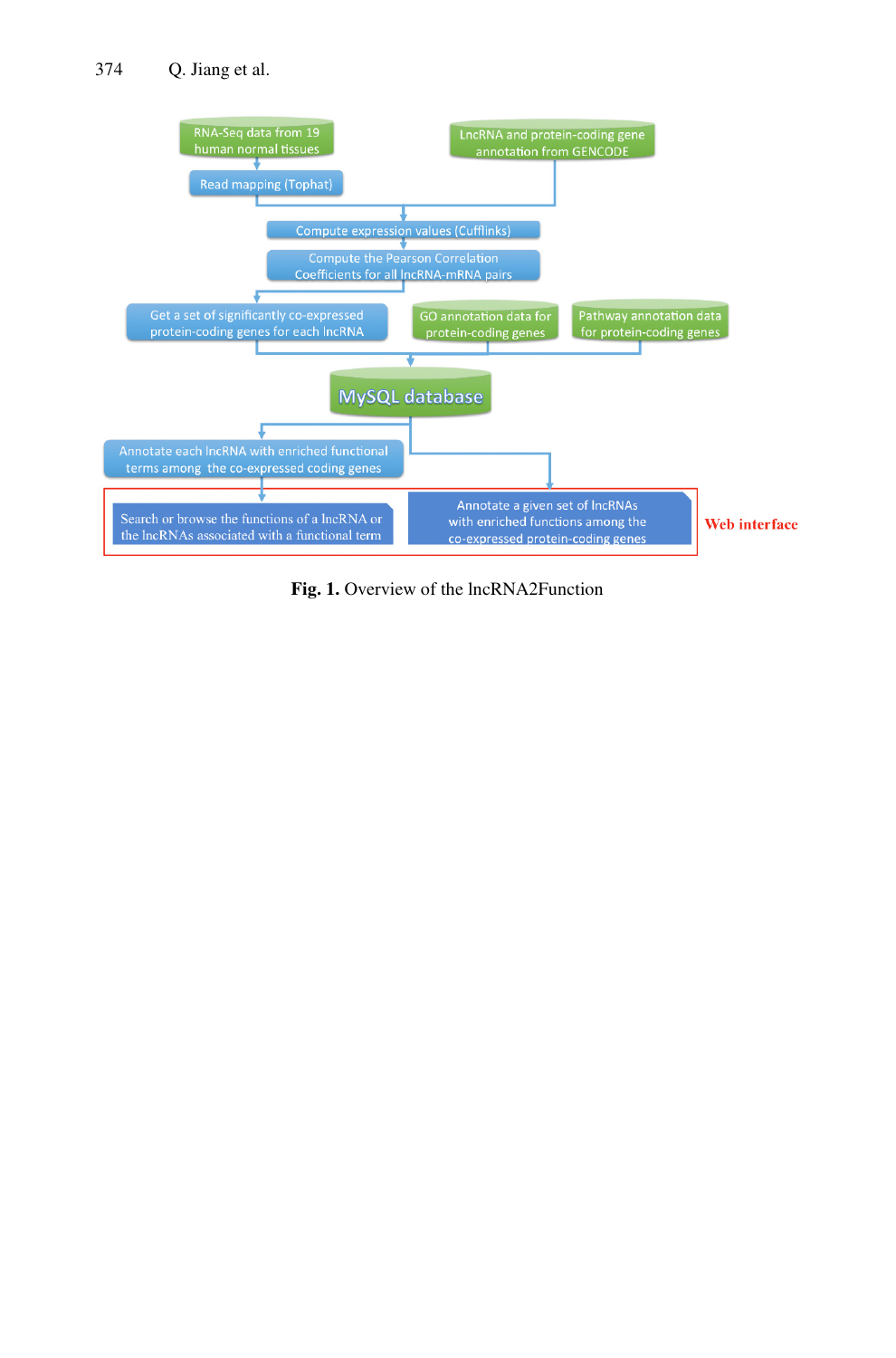# **Network Propagation Reveals Novel Genetic Features Predicting Drug Response of Cancer Cell Lines**

Jiguang Wang<sup>\*</sup>, Judith Kribelbauer<sup>\*</sup>, and Raul Rabadan<sup>\*\*</sup>

Department of Biomedical Informatics and Center for Computational Biology and Bioinformatics, Columbia University, New York, NY 10032 USA rabadan@dbmi.columbia.edu

Translating data derived from cancer genomes into personalized cancer therapy is a holy grail of computational biology. An important, yet challenging, question in this undertaking is to relate features of tumor cells to clinical outcomes of anticancer drugs. Recent progress in large pharmacogenomic studies has provided a wealth of data about cancer cell lines, indicating that many genetic and gene expression candidates might predict the drug response of cancer cells [1-3]. Unfortunately, most of the predicted features lack underlying mechanisms and are not consistent with our prior knowledge [4].

To address this question, we have developed a new method, named dNetFS, to prioritize gene expression features, as well as genetic features of cancer cell lines, that predict drug response by integrating genomic/pharmaceutical data, protein-protein interaction networks, and prior knowledge of drug-targets interaction with the techniques of network propagation. Compared with previous methods, dNetFS is better than other simple network-based methods and dramatically improves the accuracy of prediction of traditional correlation-based methods by means of cross-validation analysis. Our dNetFS software will be available upon request.

By applying dNetFS in the study of an inhibitor of Insulin-like Growth-Factor-Receptor (IGF1R), BMS-754807 [5], we were able to show that the sensitivity of BMS-754807 could be accurately predicted by the expression levels of some important genes, including proto-oncogene tyrosine-protein kinase Src, and neuroblastoma RAS viral (v-ras) oncogene homolog.

### **References**

- 1. Barretina, J., et al.: The Cancer Cell Line Encyclopedia enables predictive modelling of anticancer drug sensitivity. Nature 483, 603–607 (2012)
- 2. Basu, A., et al.: An interactive resource to identify cancer genetic and lineage dependencies targeted by small molecules. Cell 154, 1151–1161 (2013)
- 3. Garnett, M.J., et al.: Systematic identification of genomic markers of drug sensitivity in cancer cells. Nature 483, 570–575 (2012)
- 4. Haibe-Kains, B., El-Hachem, N., Birkbak, N.J., Jin, A.C., Beck, A.H., Aerts, H.J., Quackenbush, J.: Inconsistency in large pharmacogenomic studies. Nature 504, 389–393 (2013)

<sup>\*</sup> Contributed equally.

<sup>\*\*\*</sup> Corresponding author.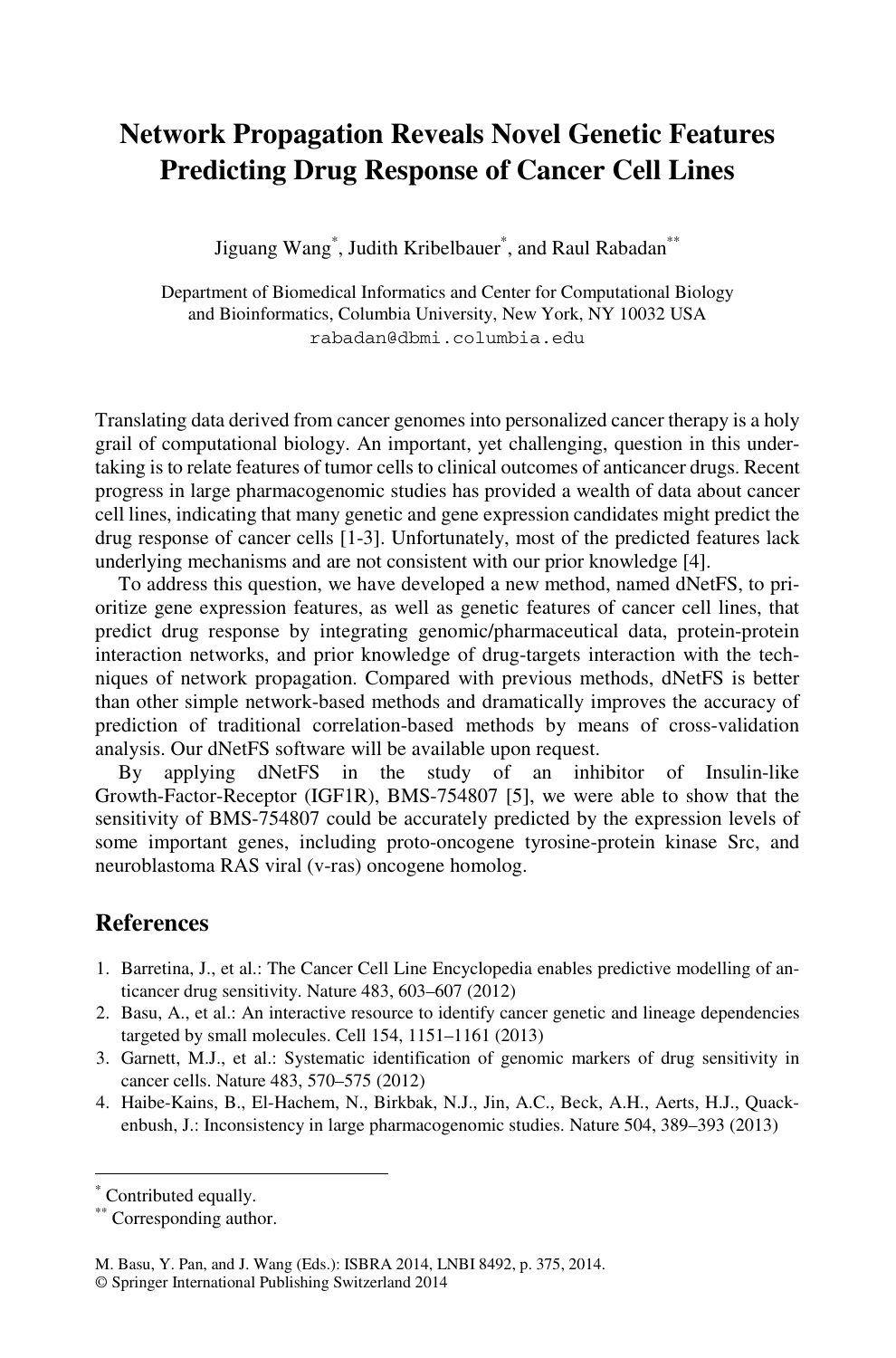## **Splice Site Prediction Using Support Vector Machine with Markov Model and Codon Information**

Dan Wei<sup>1,2</sup>, Yin Peng<sup>3,4</sup>, Yanjie Wei<sup>2,\*</sup>, and Oingshan Jiang<sup>2,\*</sup>

<sup>1</sup> Institute of Graphics and Image, Hangzhou Dianzi University, Hangzhou 310018, China <sup>2</sup> Shenzhen Key Lab for High Performance Data Mining  $2$  Shenzhen Key Lab. for High Performance Data Mining, Shenzhen Institutes of Advanced Technology,<br>Chinese Academy of Sciences, Shenzhen 518055, China <sup>3</sup> Department of Pharmacology, Sun Yat-Sen University, Guangzhou, 510275, China <sup>3</sup> Department of Pharmacology, Sun Yat-Sen University, Guangzhou, 510275, China  $4$  Department of Center Laboratory, The First Affiliated Hospital to Shenzhen University, Shenzhen 518035, China

Prediction of donor and acceptor splice sites plays a central role for detecting the gene structure for the eukaryotes. In this paper, we combine the sequence conservativeness and codon usage bias to predict splice sites. Our method is based on SVM with Markov model and codon usage information (MC-SVM). The method first extracts two features of the candidate sequences, including the conserved features described by the probabilistic parameters of the first Markov model (MM1) and the codon usage bias information. Then an F-score based feature selection is used to select the most discriminative features. Finally, MC-SVM applies SVM on the training sequences with sequence-based vectors as input to obtain the SVM prediction model, and uses the model to predict the splice sites of testing sequences.

The proposed method is tested using 10-fold cross-validation on two 1:1 and 1:10 datasets, with all the true splice sites taken from Homo Sapiens Splice Sites Data set (HS3D) and equal/decuple number of false sites randomly selected from the same data set. The evaluation shows that MC-SVM is highly accurate compared to MM1- SVM[1], Reduced MM1-SVM [2] and some other methods [3] in terms of sensitivity, specificity and global accuracy  $Q^9$ . Furthermore, ROC curves show that MC-SVM exhibits better overall prediction performance than MM1-SVM, Reduced MM1-SVM and MEM [4] methods for predicting both acceptor and donor sites.

### **References**

- 1. Baten, A.K.M.A., Chang, B.C.H., Halgamuge, S.K., Li, J.: Splice site identification using probabilistic parameters and SVM classification. BMC Bioinformatics 7(suppl. 5), S15 (2006)
- 2. Baten, A.K.M.A., Halgamuge, S.K., Chang, B.C.H.: Fast splice site detection using information content and feature reduction. BMC Bioinformatics 9(suppl. 12), S8 (2008)
- 3. Zhang, Q., Peng, Q., Zhang, Q., Yan, Y., Li, K., Li, J.: Splice sites prediction of human genome using length-variable Markov model and feature selection. Expert Syst. Appl. 37, 2771–2782 (2010)
- 4. Yeo, G., Burge, C.: Maximum entropy modeling of short sequence motifs with application to RNA splicing signals. J. Comput. Biol. 11(2-3), 377–394 (2004)

-

<sup>\*</sup> Corresponding author.

<sup>©</sup> Springer International Publishing Switzerland 2014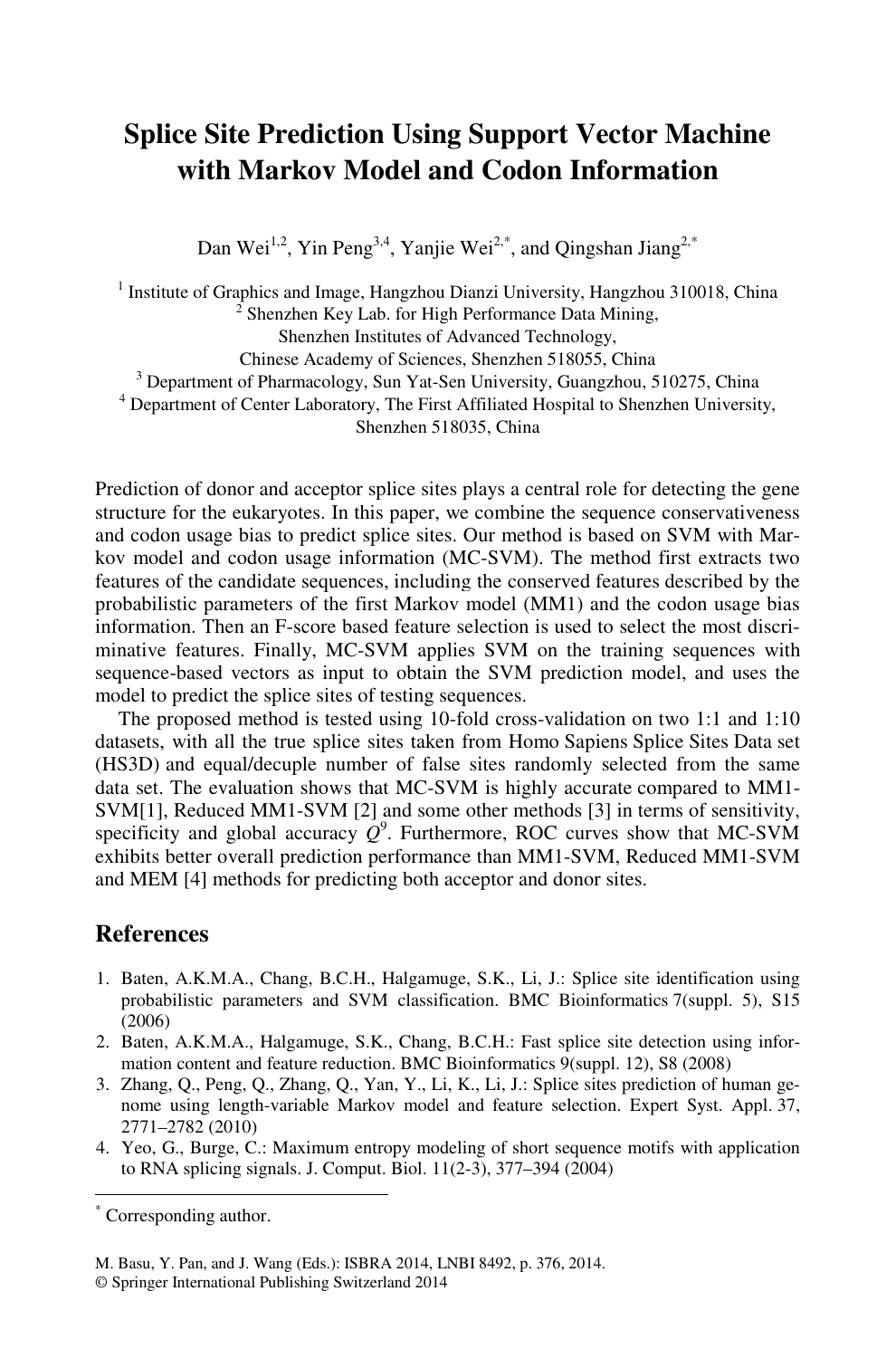# **Similarity Analysis of DNA Sequences Based on Frequent Patterns and Entropy***-*

Xiaojing Xie<sup>1</sup>, Jihong Guan<sup>2</sup>, and Shuigeng Zhou<sup>1,\*\*</sup>

<sup>1</sup> School of Computer Science, and Shanghai Key Lab. of Intelligent Information Processing, Fudan University, China *{*xiexiaojing,sgzhou*}*@fudan.edu.cn <sup>2</sup> Department of Computer Science and Technology, Tongji University, China jhguan@tongji.edu.cn

**Abstract.** DNA sequence analysis has been an important research topic in Bioinformatics. Evaluating the similarity between sequences, which is crucial for sequence analysis, has attracted much research effort, and dozens of algorithms and tools have been developed. These methods are based on either alignment or word frequency and geometric representation etc., each of which has its advantage and disadvantage. In this paper, for effectively computing the similarity between DNA sequences, we introduce a novel method based on frequency patterns and entropy to construct representative vectors of DNA sequences. Concretely, each sequence is first divided into blocks of the same length. Then, a modified PrefixSpan [1] algorithm is used to discover the maximal frequent patterns in each block. Finally, with the probabilities of these patterns, the entropy of each block is calculated. The resulting entropies of the blocks constitute the components of the sequence vector. Our method is able to capture fine-granularity information (location and ordering) of DNA sequences, via sequence blocking. As only the maximal frequent patterns are considered, our method is insensitive to noise and sequence rearrangement. Experiments are conducted to evaluate the proposed method, which is compared with two existing methods [2,3]. When testing on the  $\beta$ -globin genes of 11 species and using the results from MEGA as the baseline, our method achieves higher correlation coefficients than the two existing methods.

- 1. Pei, J., et al.: Mining sequential patterns by pattern-growth: The prefixspan approach. IEEE Transactions on Knowledge and Data Engineering 16, 1424–1440 (2004)
- 2. Yu, H.J., Huang, D.S.: Graphical Representation for DNA Sequences via Joint Diagonalization of Matrix Pencil. IEEE Journal of Biomedical and Health Informatics 17, 503–511 (2013)
- 3. Li, C., et al.: Similarity analysis of DNA sequences based on the weighted pseudoentropy. Journal of Computational Chemistry 32, 675–680 (2011)

 $\star$  This work was supported by National Natural Science Foundation of China (NSFC) under grants No. 61173118 and No. 61272380.

<sup>\*\*</sup> Corresponding author.

M. Basu, Y. Pan, and J. Wang (Eds.): ISBRA 2014, LNBI 8492, p. 377, 2014.

<sup>-</sup>c Springer International Publishing Switzerland 2014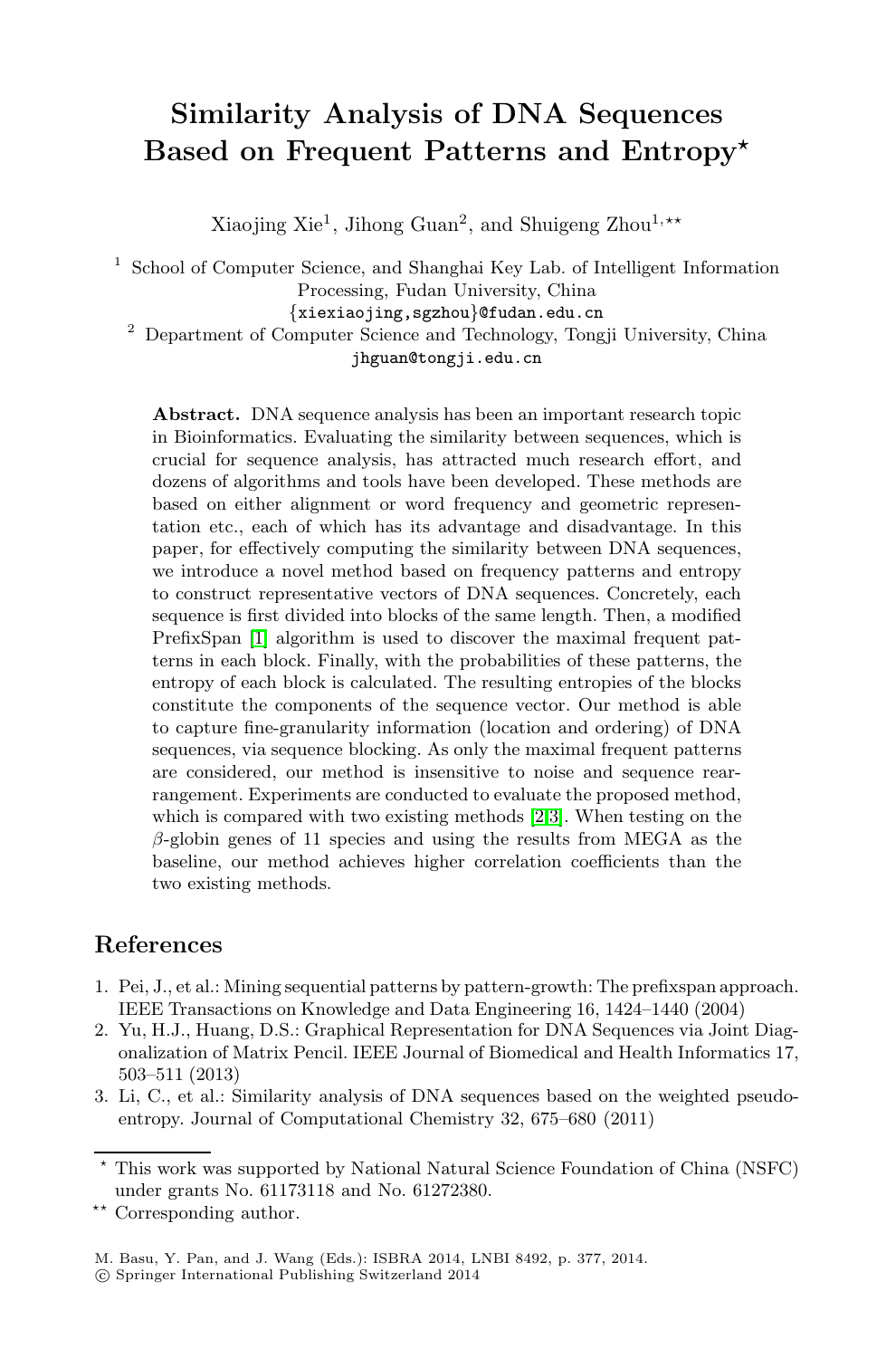# **Exploiting Topic Modeling to Boost Metagenomic Sequences Binning***-*

Ruichang Zhang<sup>1</sup>, Zhanzhan Cheng<sup>1</sup>, Jihong Guan<sup>2</sup>, and Shuigeng Zhou<sup>1,\*\*</sup>

<sup>1</sup> Shanghai Key Lab. of Intelligent Information Processing, Fudan University, China *{*rczhang,chengzhanzhan,sgzhou*}*@fudan.edu.cn <sup>2</sup> Department of Computer Science and Technology, Tongji University, China

jhguan@tongji.edu.cn

With the rapid development of high-throughput technologies, researchers can sequence the whole metagenome of a microbial community sampled directly from the environment. The assignment of these sequence reads into different species or taxonomical classes is a vital step for metagenomic analysis, which is referred to as *banning* of metagenomic data.

In this paper, we propose a new method *TM-Cluster* for banning metagenomic reads. First, we represent each metagenomic read as a set of "k-meres" with their frequencies appearing in the read. Then, we employ a probabilistic topic model — the Latent Dirichlet Allocation (LDA) model [1] to the reads, which generates a number of hidden "topics" such that each read can be represented by a distribution vector of the generated topics. Finally, as in the Cluster method TCluster [3], we apply SKWIC  $[2]$  — a variant of the classical K-means algorithm with automatic feature weighting mechanism to clustering these reads.

Our method can achieve stable and better overall performance on datasets with from several thousands to millions of reads of a number of species and various relative abundance ratios, compared to existing banning methods including AbundanceBin, MetaCluster 3.0 and MCluster [3]. Analysis on the topic number of LDA model in our method also implies that the topic number hidden in the metagenomic data is related to the species number to some extent. In summary, our experiments indicate that the incorporation of topic modeling can effectively improve the banning performance of metagenomic reads.

- 1. Blei, D.M., Ng, A.Y., Jordan, M.I.: Latent dirichlet allocation. Journal of Machine Learning Research 3, 993–1022 (2003)
- 2. Frigui, H., Nasraoui, O.: Simultaneous clustering and dynamic keyword weighting for text documents. In: Survey of Text Mining, pp. 45–72. Springer (2004)
- 3. Liao, R., Zhang, R., Guan, J., Zhou, S.: A new unsupervised binning approach for metagenomic sequences based on n-grams and automatic feature weighting. IEEE/ACM Transactions on Computational Biology and Bioinformatics (2013), http://doi.ieeecomputersociety.org/10.1109/TCBB.2013.137

 $\star$  This work was supported by National Natural Science Foundation of China (NSFC) under grants No. 61173118 and No. 61272380.

<sup>\*\*</sup> Corresponding author.

M. Basu, Y. Pan, and J. Wang (Eds.): ISBRA 2014, LNBI 8492, p. 378, 2014.

<sup>-</sup>c Springer International Publishing Switzerland 2014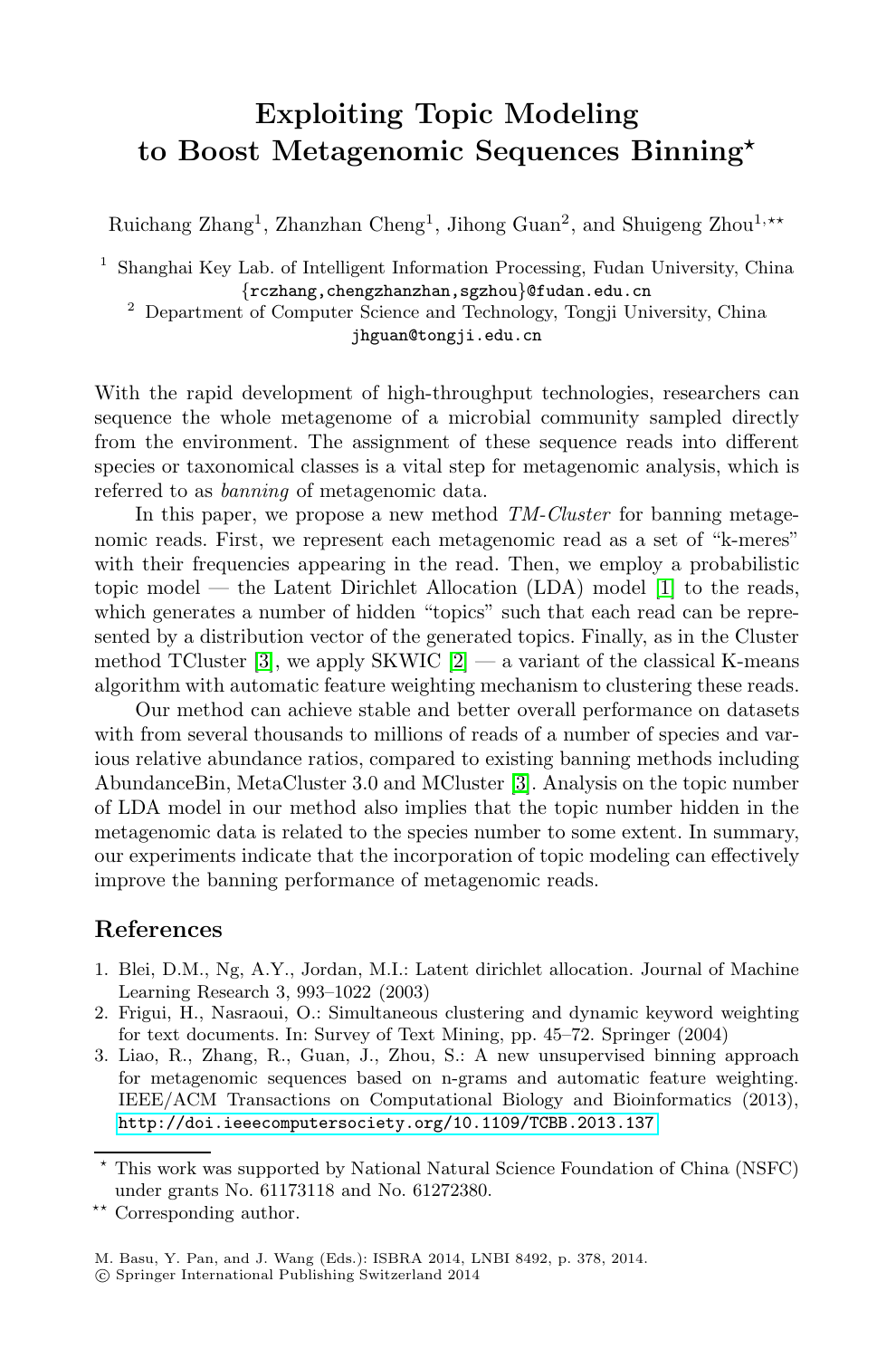## **Network-Based Method for Identifying Overlapping Mutated Driver Pathways in Cancer**

Hao Wu, Lin Gao\* , Feng Li, Fei Song, and Xiaofei Yang

School of Computer Science and Technology, Xidian University, Xi'an, Shaanxi 710071, China lgao@mail.xidian.edu.cn, haowu@nwsuaf.edu.cn, {lifeng\_10\_28,ronasong,yangxiaofeihe}@163.com

**Abstract.** Large-scale cancer genomics projects are providing lots of data on genomic, epigenomic and gene expression aberrations in many cancer types [1]. One key challenge is to detect functional driver pathways and to filter out nonfunctional passenger genes in cancer genomics. In this study, we present a network-based method (Net-Dendrix) to detect overlapping driver pathways automatically. This algorithm can directly find driver pathways or gene sets de novo from somatic mutation data utilizing two combinatorial properties, high coverage and high exclusivity [2,3,4], without any prior information. Vandin et al. introduce the Maximum Weight Submatrix Problem to find driver pathways and show that it is an NP-hard problem [2]. To solve it better and reduce the complexity of the problem, we firstly construct gene network based on the approximate exclusivity between each pair of genes using somatic mutation data from lots of cancer patients. Secondly, we present a new greedy strategy to add or remove genes for getting overlapping gene sets with driver mutations according to the properties of high exclusivity and high coverage. To assess the efficiency of Net-Dendrix, we apply it onto simulated data and compare it with Iterative versions of MCMC [2] and RME [4]. Net-Dendrix can obtain the optimal results in less than eight seconds, while Iter-IME can get them in more than 20s and Iter-MCMC can get them in more than 600s. To further verify the performance of Net-Dendrix, we apply it to analyze somatic mutation data from five real biological data sets such as the mutation profiles of 90 glioblastoma tumor samples and 163 lung carcinoma samples. Net-Dendrix detects groups of genes which overlap with known pathways, including P53, RB and PI(3)K signaling pathways. Many gene sets with p-value<1e-3 are found from the somatic mutation data. So Net-Dendrix can detect more biological relevant gene sets. Results show that Net-Dendrix outperforms other algorithms for detecting driver pathways or gene sets.

**Keywords:** Driver pathway, Network-based method, Somatic mutation, Mutually exclusivity, High coverage.

<sup>\*</sup> Corresponding author.

M. Basu, Y. Pan, and J. Wang (Eds.): ISBRA 2014, LNBI 8492, pp. 379–380, 2014. © Springer International Publishing Switzerland 2014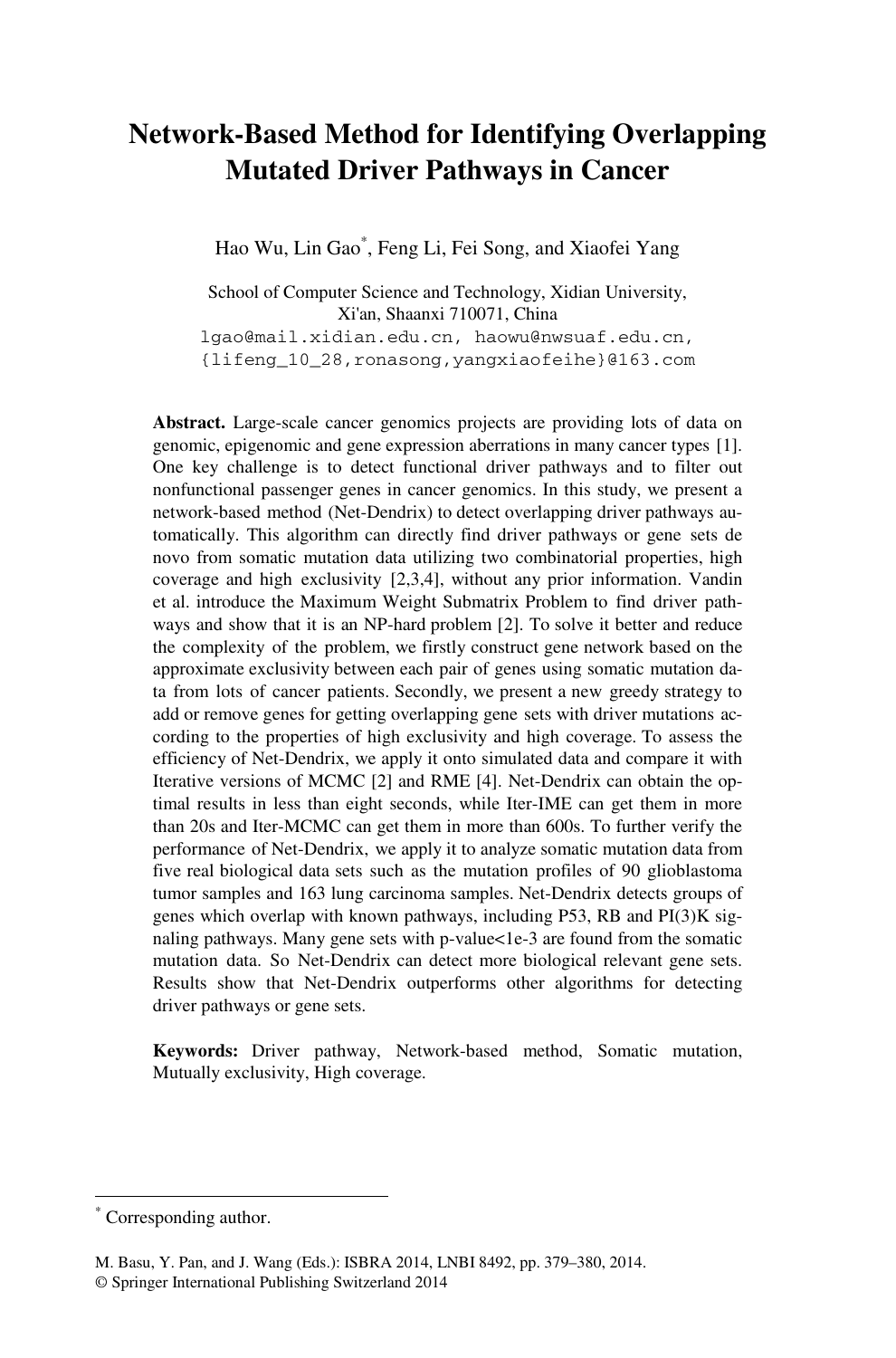- 1. Zhao, J., Zhang, S., Wu, L.-Y., Zhang, X.-S.: Efficient methods for identifying mutated driver pathways in cancer. Bioinformatics 28(22), 2940–2947 (2012)
- 2. Vandin, F., Upfal, E., Raphael, B.J.: De novo discovery of mutated driver pathways in cancer. Genome Research 22(2), 375–385 (2012)
- 3. Leiserson, M.D., Blokh, D., Sharan, R., Raphael, B.J.: Simultaneous identification of multiple driver pathways in cancer. PLoS Computational Biology 9(5), e1003054 (2013)
- 4. Miller, C.A., Settle, S.H., Sulman, E.P., Aldape, K.D., Milosavljevic, A.: Discovering functional modules by identifying recurrent and mutually exclusive mutational patterns in tumors. BMC Medical Genomics 4(1), 34 (2011)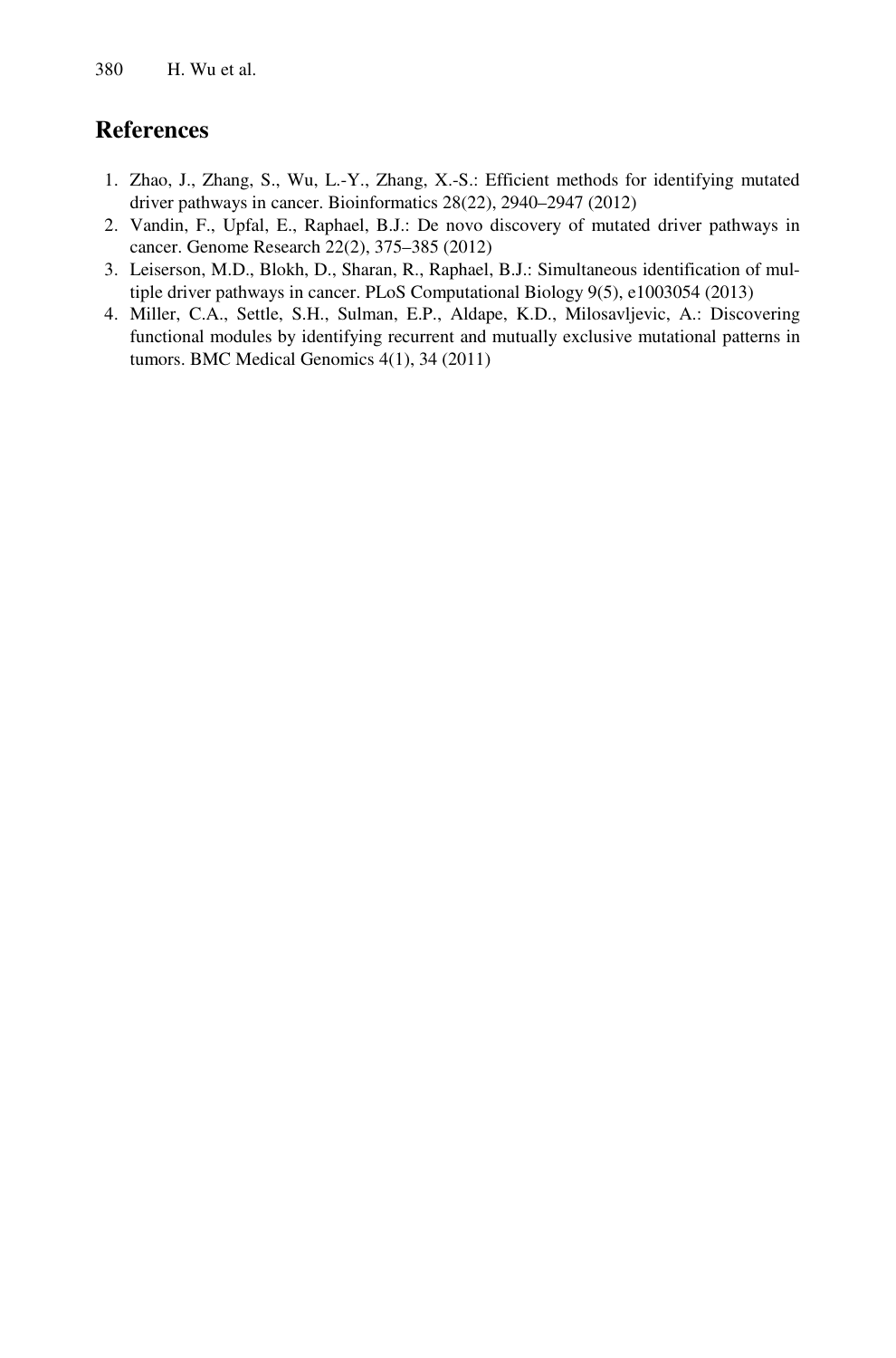## **Completing a Bacterial Genome with** *in silico* **and Wet Lab Approaches**

Rutika Puranik<sup>1</sup>, Jacob Werner<sup>1</sup>, Guangri Quan<sup>2</sup>, Rong Zhou<sup>3</sup>, and Zhaohui Xu<sup>1,\*</sup>

 $1$  Department of Biological Sciences, Bowling Green State University, Bowling Green, OH 43403, USA zxu@bgsu.edu <sup>2</sup> School of Software, Harbin Institite of Technology, Weihai, Shandong, 264209, China <sup>3</sup> Department of Mathematics, Yuncheng University, Shanxi, 044000, China

The existence of gaps in draft genome assemblies compromises our ability to take full advantage of genome data. In this study, a pipeline is developed to assemble complete genomes primarily from the next generation sequencing (NGS) data. The input of the pipeline are paired-end Illumina sequence reads, and the output is a high quality complete genome sequence. The pipeline alternates the employment of computational and biological methods in seven steps. It combines the strengths of *de novo* assembly, reference based assembly, customized programming, public databases utilization, and wet lab experimentation.

The application of the pipeline is demonstrated by the completion of a bacterial genome, *Thermotoga* sp. strain RQ7, a potential biohydrogen production strain. Illumina sequencing produced 400 Mb of clean data. Initial assembling with SOAPdenovo [1] and SOAPaligner [2] generated a scaffold of 1,822,593 bp that contained 27 mini gaps, ranging from 1 bp to 3.2 kb, and one big gap of  $\sim$ 38 kb. After running through the pipeline, the genome was closed at 1,851,618 bp, with a GC content of 46.13%. The annotation of 63 ORFs were updated, affecting the prediction of many essential cellular processes.

This work distinguishes itself from similar studies [3, 4] due to its multi-phase [interactions between computational and biologi](http://soap.genomics.org.cn/soapaligner.html)cal approaches. The constituting principles and methods are applicable to similar studies of both prokaryotic and eukaryotic genomes.

- [1] Li, R., Zhu, H., Ruan, J., Qian, W., Fang, X., Shi, Z., Li, Y., Li, S., Shan, G., Kristiansen, K., et al.: De novo assembly of human genomes with massively parallel short read sequencing. Genome Research 20(2), 265–272 (2010)
- [2] SOAPaligner, http://soap.genomics.org.cn/soapaligner.html
- [3] Nadalin, F., Vezzi, F., Policriti, A.: GapFiller: a de novo assembly approach to fill the gap within paired reads. BMC Bioinformatics 13(suppl. 14), S8 (2012)
- [4] Xing, Y., Medvin, D., Narasimhan, G., Yoder-Himes, D., Lory, S.: CloG: A pipeline for closing gaps in a draft assembly using short reads. In: 2011 IEEE 1st International Conference on Computational Advances in Bio and Medical Sciences (IC-CABS), February 3-5, pp. 202–207 (2011)

<sup>-</sup> Corresponding author.

M. Basu, Y. Pan, and J. Wang (Eds.): ISBRA 2014, LNBI 8492, p. 381, 2014.

<sup>©</sup> Springer International Publishing Switzerland 2014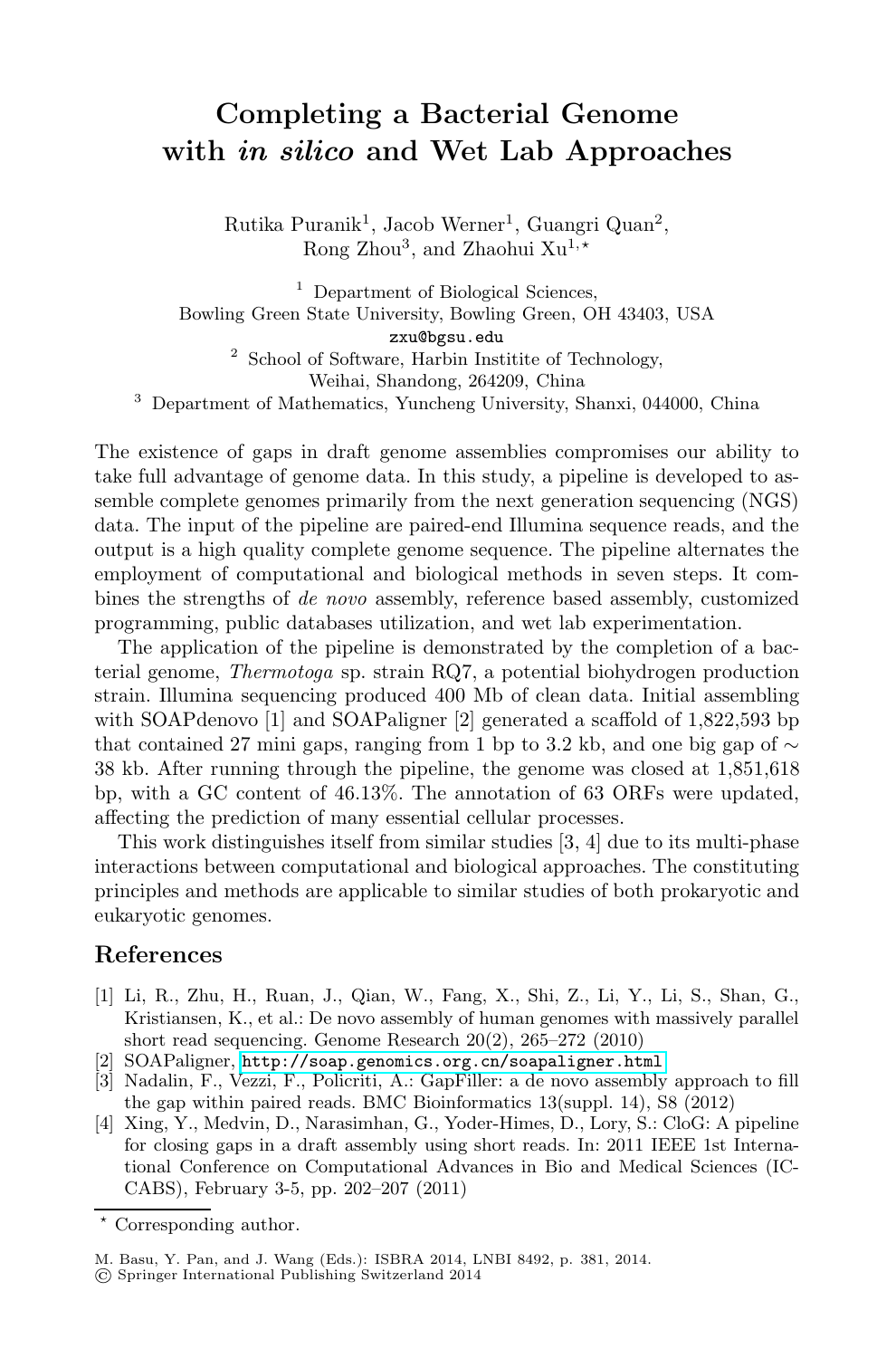## **Screening Ingredients from Herbs against Pregnane X Receptor in the Study of Inductive Herb-Drug Interactions: Combining Pharmacophore and Docking-Based Rank Aggregation**

Zhijie Cui<sup>1</sup>, Hong Kang<sup>1</sup>, Kailin Tang<sup>1</sup>, Qi Liu<sup>1</sup>, Zhiwei Cao<sup>1,2,\*</sup>, and Ruixin Zhu<sup>1,3,\*</sup>

<sup>1</sup> Department of Bioinformatics, Tongji University, Shanghai, P.R. China

<sup>2</sup> Shanghai Center for Bioinformation Technology, Shanghai, P.R. China

<sup>2</sup> Shanghai Center for Bioinformation Technology, Shanghai, P.R. China <sup>3</sup> School of Pharmacy, Liaoning University of Traditional Chinese Medicine,

Dalian, Liaoning, P.R. China

An issue of integrative medicine about herb-drug interactions has been increasing concerned [1]. Herbal ingredients can activate nuclear receptors to induce drug-metabolizing enzyme and/or transporter expression, which result in altering efficacy and toxicity of co-administrated drugs. This process is called inductive herb-drug interactions [2]. Pregnane X Receptor (PXR) and drug-metabolizing target genes are involved in most of inductive herb-drug interactions. To predict this kind of herb-drug interaction, identifying ligands of nuclear receptors and drug-metabolizing enzyme/transporter could be done respectively. In addition, because drugs and their metabolizing enzymes are well known, the prediction would be simplified to only screen agonists of nuclear receptors. Finally, 421 herbs were collected to build a curated herb-drug interaction database, which records 380 herb-drug interactions including 90 herbs and 230 drugs. This database was used to validate our computational results.

A combinational *in silico* strategy of pharmacophore and docking-based rank aggregation (DRA) was employed to identify PXR's agonists. Firstly, 305 ingredients were screened out from 820 ingredients as candidate agonists of PXR with our pharmacophore model. Secondly, DRA was used to re-rank the result of pharmacophore filtering. Finally, the top 10 ingredients were mapped to 14 herbs, and 5 of these herbs were involved to the reported herb-drug interactions. This study demonstrated that the computational strategy was a promising way to investigate inductive herb-drug interactions.

### **References**

- 1. Lopez-Picazo, J.J., Ruiz, J.C., Sanchez, J.F., Ariza, A., Aguilera, B., Lazaro, D., Sanz, G.R.: Prevalence and typology of potential drug interactions occurring in primary care patients. The European Journal of General Practice 16(2), 92–99 (2010)
- 2. Reitman, M.L., Chu, X., Cai, X., Yabut, J., Venkatasubramanian, R., Zajic, S., Stone, J.A., Ding, Y., Witter, R., Gibson, C., et al.: Rifampin's acute inhibitory and chronic inductive drug interactions: experimental and model-based approaches to drug-drug interaction trial design. Clinical Pharmacology and Therapeutics 89(2), 234–242 (2011)

<sup>\*</sup> Corresponding authors.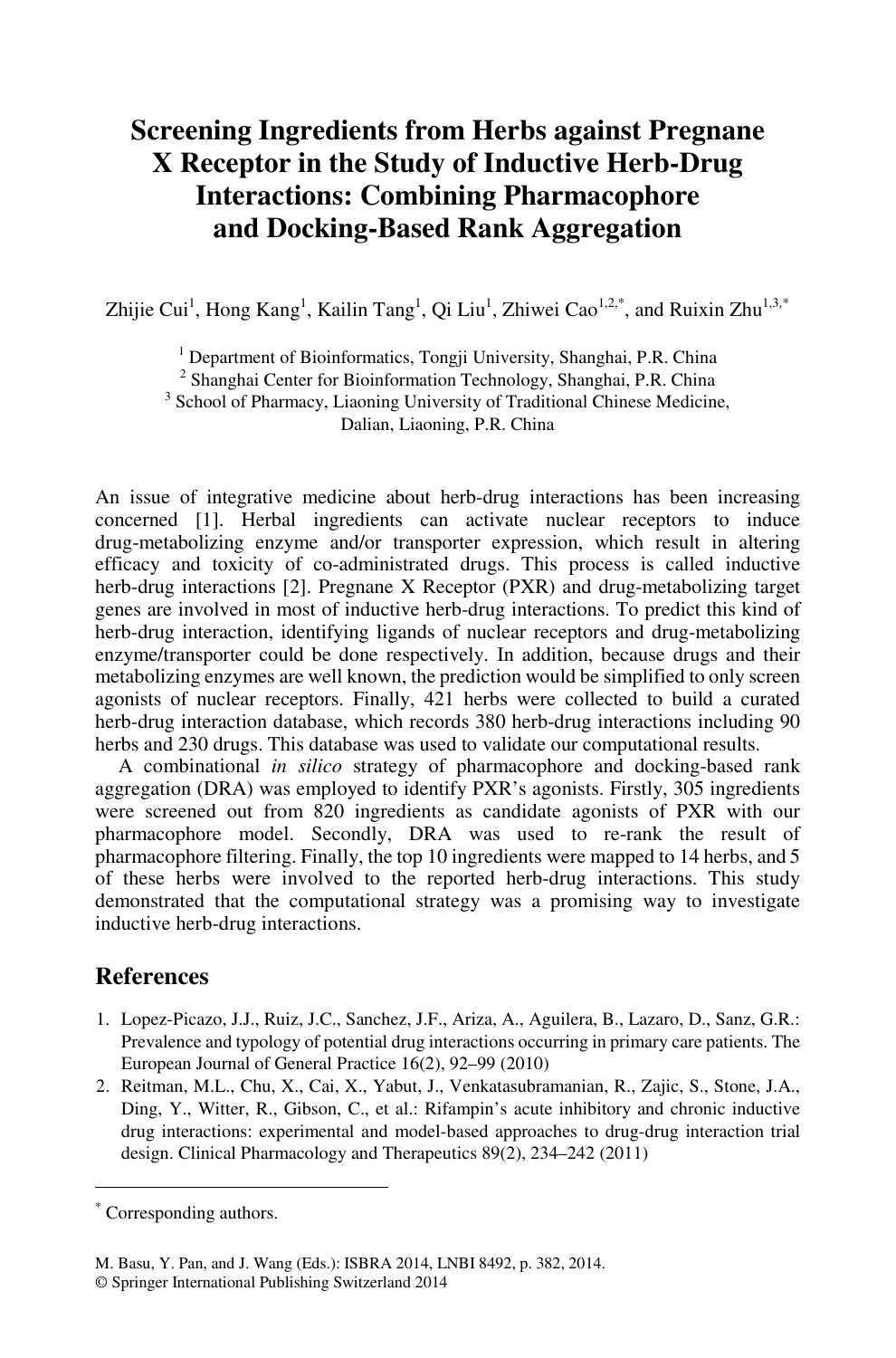## **Improving Multiple Sequence Alignment by Using Better Guide Trees**

Qing Zhan<sup>1,\*</sup>, Yongtao Ye<sup>2,\*</sup>, Tak-Wah Lam<sup>2</sup>, Siu-Ming Yiu<sup>2</sup>, Hing-Fung Ting<sup>2,\*\*</sup>, and Yadong Wang<sup>1,\*\*</sup>

<sup>1</sup> School of Computer Science and Technology, Harbin Institute of Technology, Harbin 150001, China <sup>2</sup> HKU-BGI Bioinformatics Algorithms & Core Technology Research Lab., Department of Computer Science, University of Hong Kong

A commonly used approach for multiple sequence alignment (MSA) is the progressive alignment approach, which first constructs a guide tree that is supposed to capture the phylogenetic relationship of the input sequences, and then aligns the sequences progressively according to the topology of the tree. Previous studies have verified that guide trees are very important to the quality of the resulting alignments. In this work, we investigated how to construct better guide trees for better MSAs. In particular, we study an adaptive guide tree construction method, which was introduced by Ye *et al.*[1] for their MSA tool GLProbs. This method first computes the average percent identity  $\overline{PID}$  of the input sequences, and if  $\overline{PID}$  is small, it explores local information to construct the guide trees, and if  $\overline{PID}$  is large, it focuses on global information. We study whether this adaptive method constructs the best guide trees for GLProbs. We also study whether it can improve the output quality of other MSA tools.

First, we have modified GLProbs to GLProbs-Random and GLProbs-Reference in which the adaptively constructed guide tree used by GLProbs is replaced by a randomly generated tree and an estimated phylogenetic tree (from the reference MSA) respectively. The three columns labeled GLProbs in Table 1 compares their performances with the sum of pairs score (SP): comparing the columns for GLProbs and GLProbs-Random confirmed that the guide trees constructed by the adaptive method do better, and comparing the columns for GL-Probs and GLProbs-Reference suggested that the adaptively constructed guide trees are among the best. Next, we have modified five leading tools by replacing their original guide tree construction steps with the adaptive one, and keeping other steps intact. The result in Table 1 shows that all the five modified tools achieved significant improvements, especially when the sequences have low similarity, e.g. ClustalW-Adaptive outperformed its original by 12.3% for sequences of 0-20% similarity.

 $\star$ Joint first authors.

<sup>\*\*</sup> Corresponding authors.

M. Basu, Y. Pan, and J. Wang (Eds.): ISBRA 2014, LNBI 8492, pp. 383–384, 2014. -c Springer International Publishing Switzerland 2014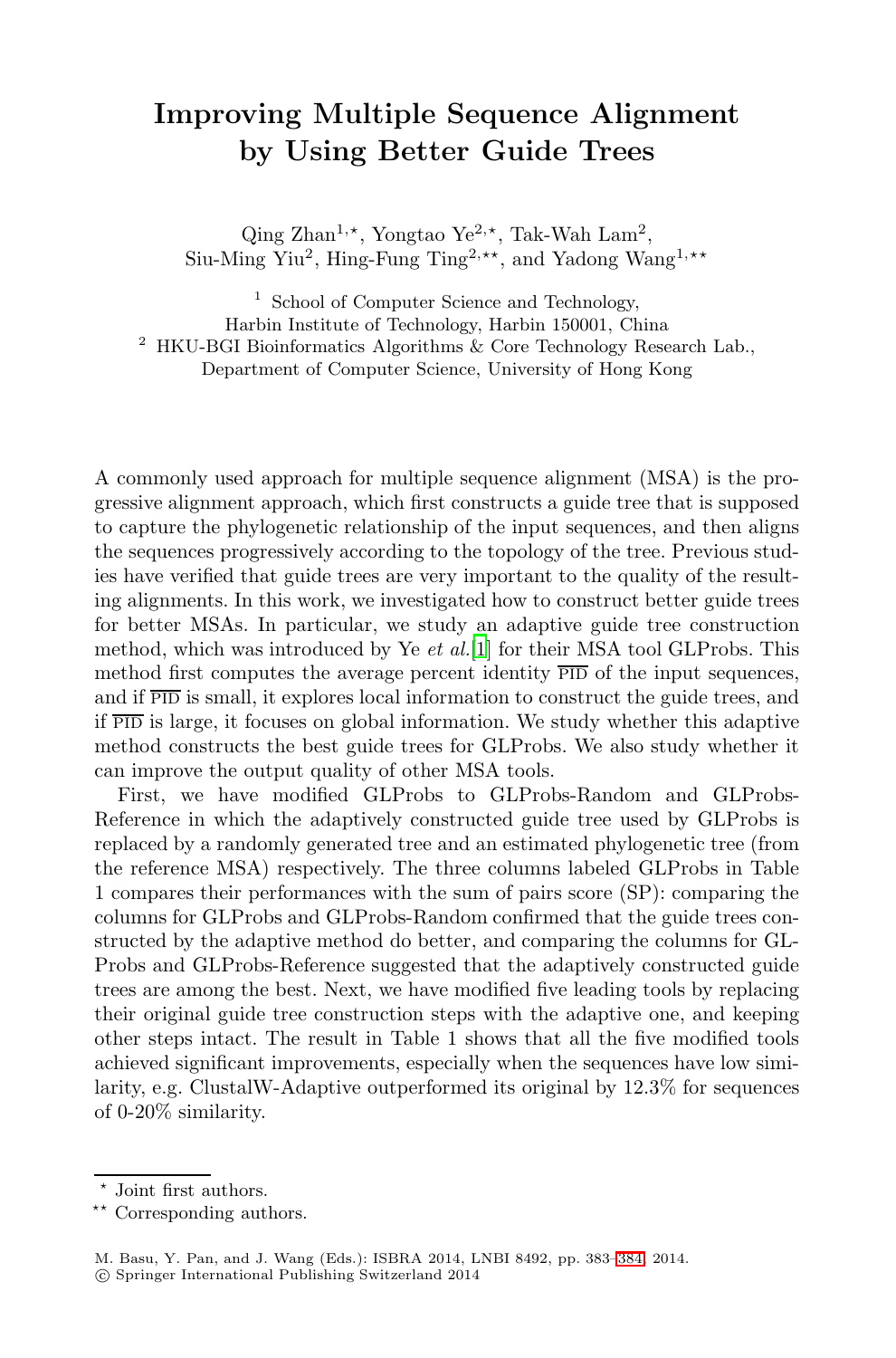|                                                                                                                                            | <b>GLProbs</b> |  |  |  |  | ClustalW MSAProbs Probalign ProbCons T-Coffee |  |  |  |  |  |  |  |
|--------------------------------------------------------------------------------------------------------------------------------------------|----------------|--|--|--|--|-----------------------------------------------|--|--|--|--|--|--|--|
| similarity Ref Ran Ori   Ada Ori   Ada Ori   Ada Ori   Ada Ori   Ada Ori                                                                   |                |  |  |  |  |                                               |  |  |  |  |  |  |  |
| $\frac{0\%}{100\%}$ [90.30 90.06 <b>90.38 [89.83</b> 89.44 <b>[90.09</b> 90.06 <b>[89.99</b> 89.96 <b>[89.72</b> 89.68 <b>[89.53</b> 89.51 |                |  |  |  |  |                                               |  |  |  |  |  |  |  |
| $\frac{0\%}{20\%}$ 47.63 46.03 47.33 48.22 42.94 45.14 44.84 44.31 43.57 45.39 44.14 44.88 43.82                                           |                |  |  |  |  |                                               |  |  |  |  |  |  |  |

**Table 1.** Mean SP scores on Benchmark OXBench

"Ref" denotes using the estimated (maximum likelihood) phylogenetic tree from reference MSA; "Ran" denotes using the randomly generated tree; "Ori" denotes the aligner original version; "Ada" denotes using the adaptive guide tree construction method. Better results are shown in bold.

## **Reference**

1. Ye, Y., Cheung, D.W., Wang, Y., Yiu, S.-M., Zhan, Q., Lam, T.-W., Ting, H.- F.: GLProbs: Aligning Multiple Sequences Adaptively. In: Proceedings of the International Conference on Bioinformatics, Computational Biology and Biomedical Informatics, pp. 152–160 (2013)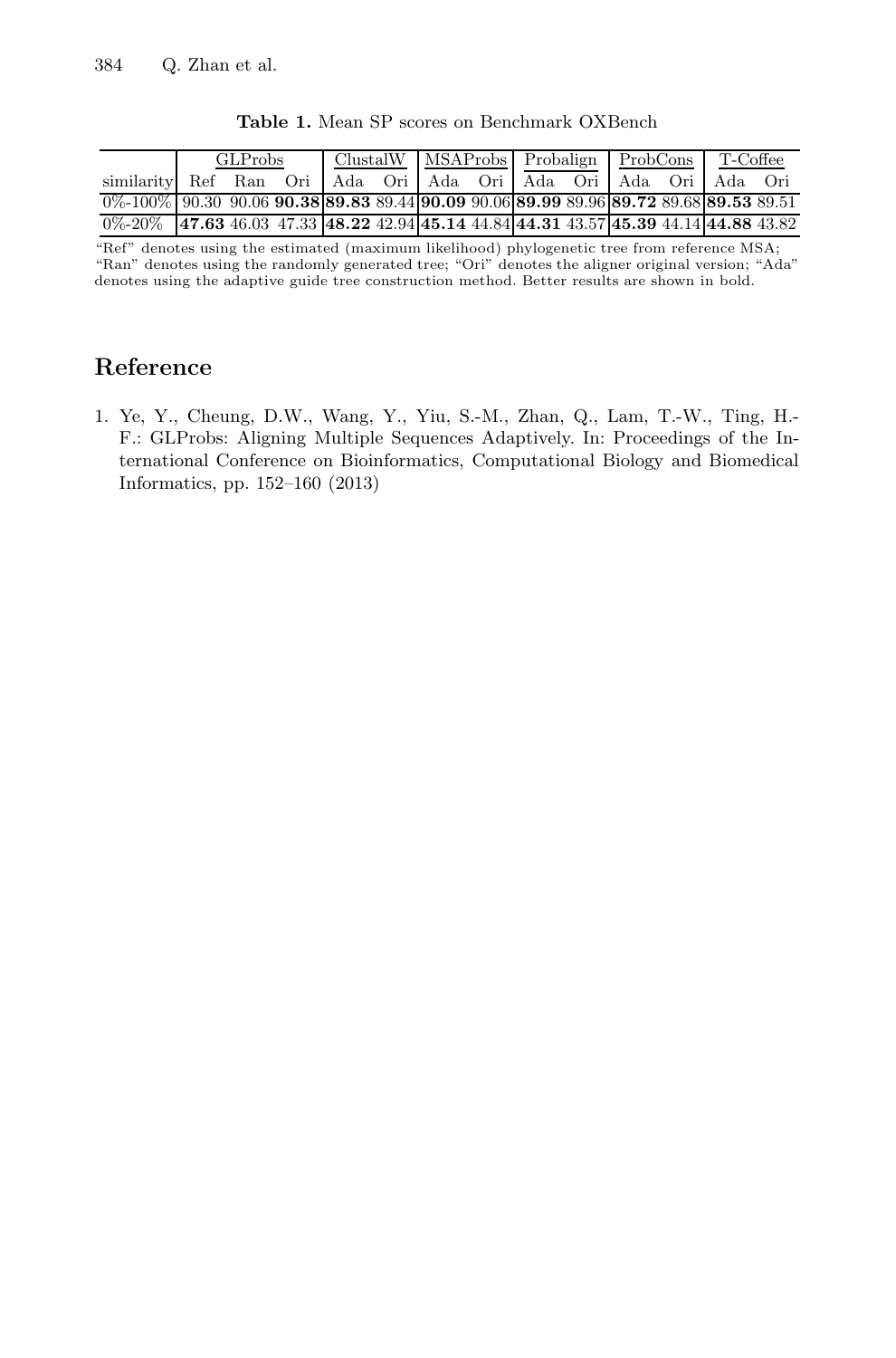# **A Markov Clustering Based Link Clustering Method for Overlapping Module Identification in Yeast Protein-Protein Interaction Networks***-*

Yan Wang<sup>1,2</sup>, Guishen Wang<sup>1</sup>, Di Meng<sup>1</sup>, Lan Huang<sup>1,\*\*</sup>, Enrico Blanzieri<sup>2,\*\*</sup>, and Juan Cui<sup>3</sup>

<sup>1</sup> College of Computer Science and Technology, Key Laboratory of Symbolic Computation and Knowledge Engineering of Ministry of Education Jilin University, Changchun, China

<sup>2</sup> Department of Information and Communication Technology University of Trento, Povo, Italy

<sup>3</sup> Department of Computer Science and Engineering

University of Nebraska at Lincoln, Lincoln, NE, USA

huanglan@jlu.edu.cn, blanzier@disi.unitn.it

**Abstract.** Previous studies have shown that many overlapping components among the modular structures in protein-protein interaction (PPI) networks reflect common functional components shared by different biological processes. In this paper, we proposed a Markov clustering based Link Clustering (MLC) method to identify the overlapping modular structures in PPI networks. MLC method calculates the extended link similarity that represents the relevance between links, the interactions between proteins, and derives a similarity matrix. It then uses markov clustering to partition the link similarity matrix and obtains overlapping modules in the original network automatically without much parameters and threshold constraints. Our experimental validation on two benchmark networks with known reference classes and the Yeast PPI network, respectively, show that MLC outperforms the original Link Clustering and the classical Clique Percolation Method with higher EQ/ENMI/DR evaluation and better GO enrichment performance. It is particularly interesting that, on Yeast PPI network, MLC also identifies new functional modules in which genes do not show significant correlation among their expressions. Overall, the MLC method has demonstrated promising potentials in identifying the core biological modules or important pathways in different organisms through studying the interplay between functional processes.

**Keywords:** Overlapping Module, Protein-protein Interaction, Markov Clustering, Link Clustering.

<sup>\*</sup> This work is supported by the Natural Science Foundation of China (61175023), Jilin Innovation Team Project (20121805), the Ph.D. Program Foundation of MOE of China (20120061120106), and the Science-Technology Development Project of Jilin Province of China (20130522111JH, 20130522114JH, 20140101180JC).

<sup>\*\*</sup> Corresponding authors.

<sup>-</sup>c Springer International Publishing Switzerland 2014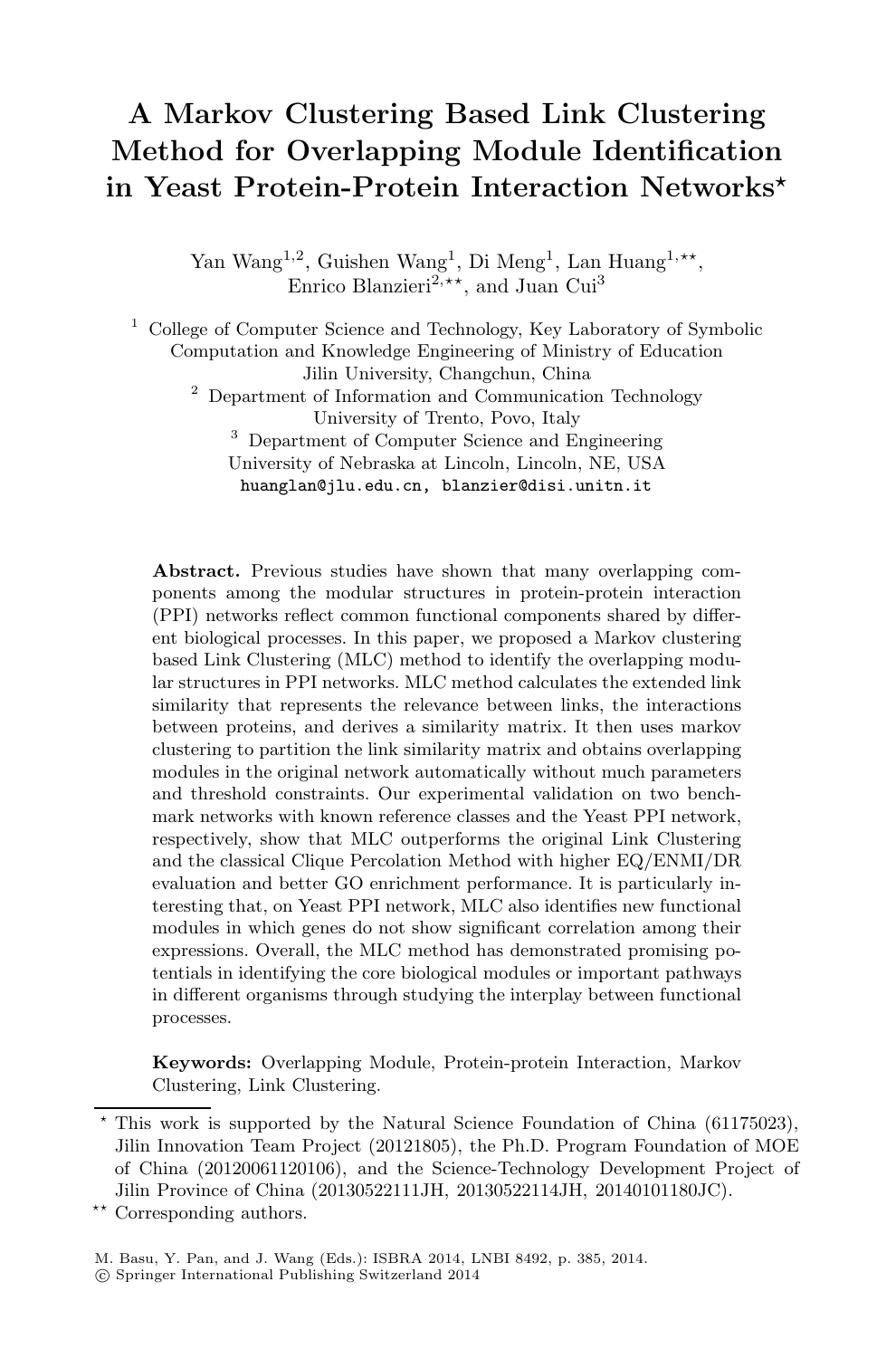## **Protein Function Prediction: A Global Prediction Method with Multiple Data Sources**

Jun Meng<sup>1</sup>, Xin Zhang<sup>1</sup>, and Yushi Luan<sup>2,\*</sup>

<sup>1</sup> School of Computer Science and Technology, Dalian University of Technology, Dalian, China <sup>2</sup> School of Life Science and Biotechnology, Dalian University of Technology, Dalian, China

Multiple types of genomics and proteomics data are being available by heterogeneous high-throughput experiments. As each data source captures only one aspect about proteins' properties, it's necessary and wise to integrate these heterogeneous high-throughput data sources which bring a more complete picture about protein functions. The MS-KNN method [1] shows three data sources for protein function prediction: protein-protein interaction (PPI), gene expression and sequence similarity. Yu [2] proposed a method called TMEC to capture the relationships between pairs of proteins, between pairs of functions, and between proteins and functions. However, many methods predict functions without fully considering the properties of each data source. In order to use these data effectively, we choose appropriate methods for different data source to construct networks and merge those networks.

In this paper, we choose three Yeast data sources for protein function prediction, PPI, gene expression and protein sequence, which roles for function annotation were introduced by MS-KNN. The data sources are downloaded from the Biological General Repository for Interaction Datasets (BioGRID), the *Saccharomyces* Genome Database (SGD) and the MIPS Comprehensive Yeast Genome Database (CYGD), respectively. To calculate the weights between pairs of proteins in a PPI network, edge clustering coefficient [3] is a suitable measure which can evaluate the importance of edges in PPI and describe how close the two proteins are. For gene expression data, Pearson correlation coefficient is a frequently used coefficient to express the degree of linear relationship between two sets of gene expression value. For protein sequence, in consideration of poor similarity between proteins, we extract protein sequence' PseAAC [4] features and calculate the inner product distance between two proteins by the features, instead of sequence homologous similarity-based method. As the efficiency of methods for predicting protein functions from networks depend on the number of non-zero interactions, we sparse dense networks. Therefore, we retain *k*-nearest neighbors for each protein and set the rest to zero for gene expression and protein sequence network. Then, a naïve Bayesian fashion [5] is used to combine the networks. Finally, a global propagation algorithm [6] is designed on the combined

<sup>\*</sup> Corresponding author.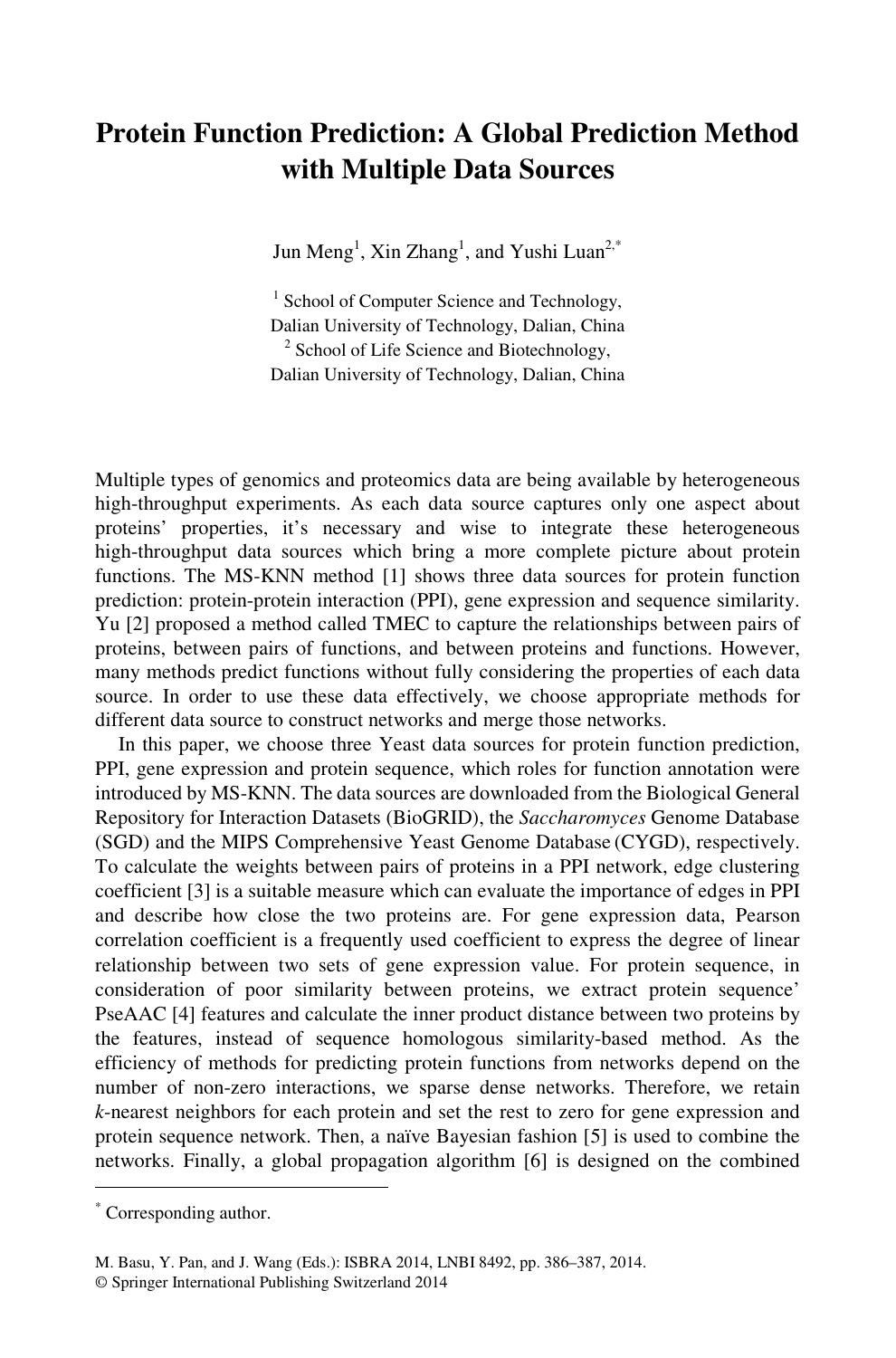network, which takes the known function annotations for protein as the sources of 'function flow'. The method considers the global and local network topology.

The experimental results show that the proposed global propagation algorithm by iterating the combined network method has superior over MS-KNN and TMEC with high accuracy of protein function prediction.

- 1. Lan, L., Djuric, N., Guo, Y.H., Vucetic, S.: MS-kNN: protein function prediction by integrating multiple data sources. BMC Bioinformatics 14, S8 (2011)
- 2. Yu, G., Rangwala, H., Domeniconi, C., Zhang, G.J., et al.: Protein Function Prediction using Multi-label Ensemble Classification. IEEE ACM T. Comput. Bi. 10, 1 (2013)
- 3. Wang, J., Li, M., Wang, H., Pan, Y.: Identification of essential proteins based on edge clustering coefficient. IEEE ACM T. Comput. Bi. 9, 1070–1080 (2012)
- 4. Chou, K.C.: Prediction of protein cellular attributes using pseudo-amino acid composition. Proteins Struct. Funct. Genet. 43, 246–255 (2001)
- 5. Von Mering, C., Jensen, L.J., Snel, B., et al.: String: known and predicted protein-protein associations, integrated and transferred across organisms. Nucleic Acids Res. 33, D433–D437 (2005)
- 6. Vanunu, O., Magger, O., Ruppin, E., et al.: Associating genes and protein complexes with disease via network propagation. PLoS Comput. Biol. 6, e1000641 (2010)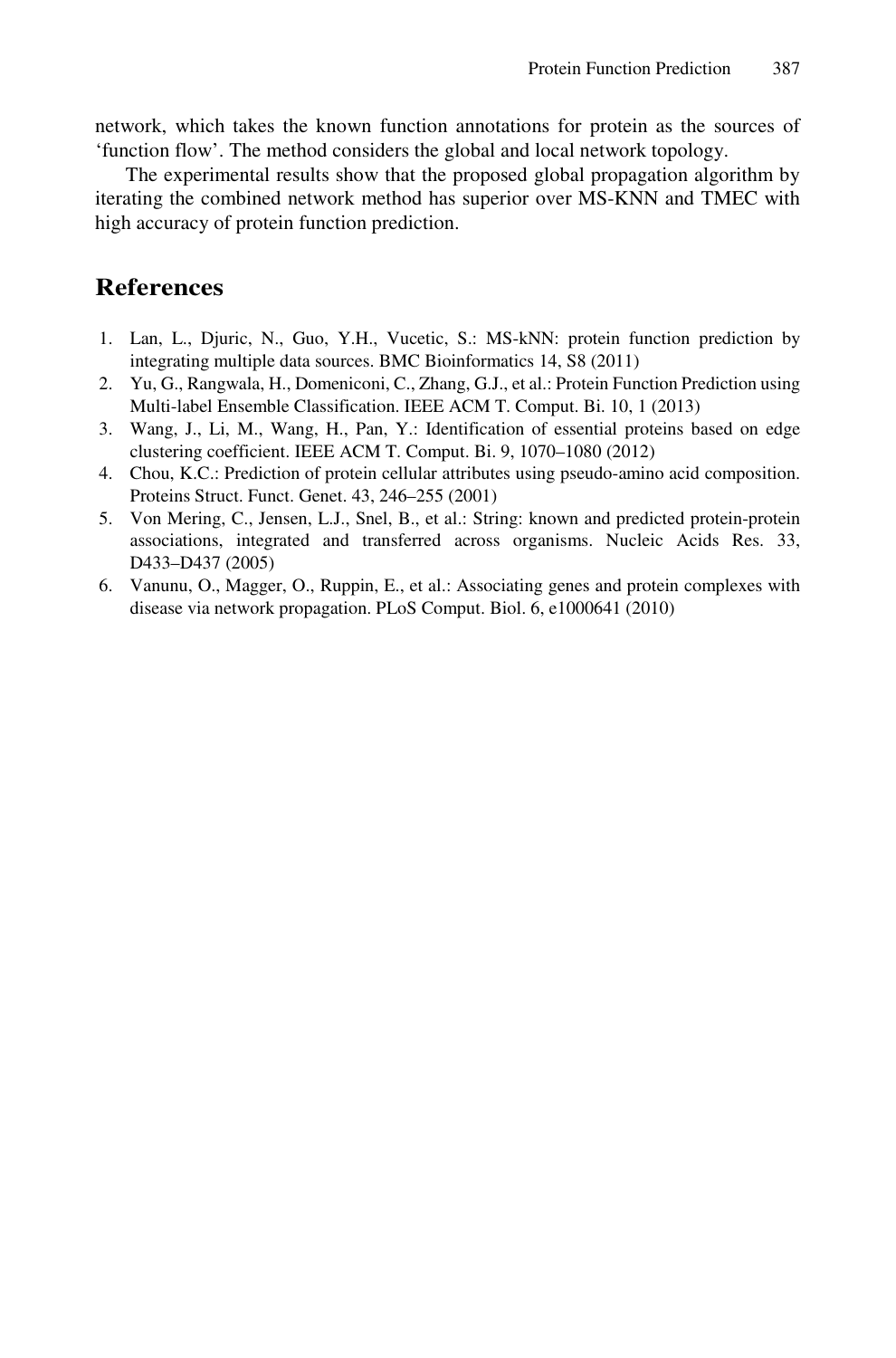# **A microRNA-Gene Network in Ovarian Cancer from Genome-Wide QTL Analysis**

Andrew Quitadamo, Frederick Lin, Lu Tian, and Xinghua Shi

Department of Bioinformatics and Genomics College of Computing and Informatics University of North Carolina at Charlotte Charlotte NC 28223, USA *{*aquitada,flin8,ltian,x.shi*}*@uncc.edu

Ovarian cancer is the most deadly reproductive cancer in women. A better understanding of the biological mechanisms of ovarian cancer is needed for earlier diagnosis and more effective treatment. Differential microRNA(miRNA) expression and miRNA/mRNA dysregulation have been associated with ovarian cancer. Whole-genome miRNA and mRNA sequencing provides a new prospective to study these aberrations for their associations with ovarian cancer.

In this study, we perform a genome-wide QTL analysis between miRNA and gene expression in ovarian cancer, using data from The Cancer Genome Atlas (TCGA) [1]. The results from such QTL analysis provided a network new of the relationship between miRNA and gene expression. We found that all of the identified miRNAs were reported previously to be associated with different diseases, and particularly, the majority of these miRNAs were shown to be associated with ovarian cancer. Our results replicated several cancer genes [2], and provided a list of candidate cancer genes as well. In summary, we showed that our integrative analysis would help understand the molecular mechanism of disease manifestation and progression, and eventually result in better prognosis, diagnosis and treatment of ovarian cancer.

**Keywords:** Cancer genomics, ovarian cancer, microRNAs, RNA sequencing, [Quantitative Trait Loci \(QTL\) analysis.](http://atlasgeneticsoncology.org/Genes/Geneliste.html)

- 1. Cancer Genome Atlas Research Network: Integrated genomic analyses of ovarian carcinoma. Nature 474(7353), 609–615 (2011)
- 2. Atlas of Genetics and Cytogenetics in Oncology and Haematology, http://atlasgeneticsoncology.org/Genes/Geneliste.html

M. Basu, Y. Pan, and J. Wang (Eds.): ISBRA 2014, LNBI 8492, p. 388, 2014. -c Springer International Publishing Switzerland 2014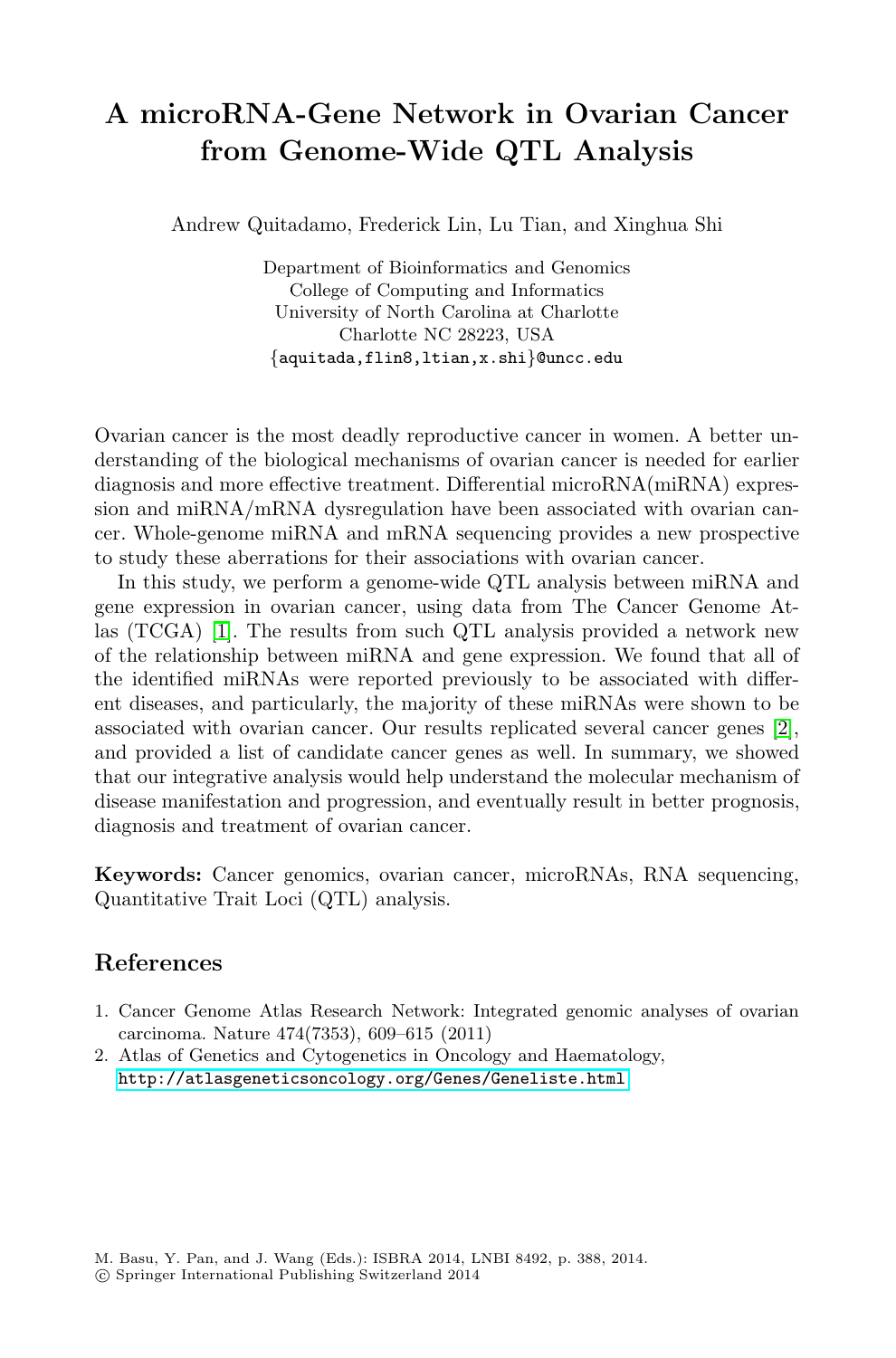## **K-Profiles Nonlinear Clustering**

Kai Wang<sup>1</sup> and Tianwei Yu<sup>2,\*</sup>

<sup>1</sup> Department of Mathematics and Computer Science, Emory University, Atlanta, Georgia, USA<br><sup>2</sup> Department of Biostatistics and Bioinformatics, Emory University, Atlanta, Georgia, USA

Modern technologies such as microarray, deep sequencing, liquid chromatography–mass spectrometry (LC-MS) etc make it possible to measure the expression levels of thousands of genes/proteins simultaneously to unravel important biological processes. Detecting nonlinear relationships are most useful in the context of exploratory knowledge discovery from large biological datasets, when data structure itself is not yet well understood. Nonlinear relations, which were mostly unutilized in contrast to linear correlations, are prevalent in highthroughput data. In many cases, it can model biological relationships more precisely and reflect critical patterns in the biological systems.

Clustering is usually taken as the first step towards elucidating hidden patterns and understanding the mass of data. However, no single clustering algorithm tops all performance charts due to its built-in biases on datasets [1]. Well-defined relationship/distance measurement and cluster profiles play crucial roles in the process. Using the general dependency measure, Distance based on Conditional Ordered List (DCOL) that we introduced before [2], we designed the nonlinear K-profiles clustering method, which can be seen as the nonlinear counterpart of the K-means clustering algorithm with statistical testing incorporated to remove prevalent noise in biological data. It not only outperformed our previous General Dependency based Hierarchical Clustering (GDHC) algorithm and the traditional K-means algorithm in our simulation studies, but also showed much improved computational efficiency in contrast with GDHC. Real data analysis showed its capability to detect novel nonlinear patterns in high-throughput data. It will be discussed in detail in this talk.

### **References**

- 1. D'Haeseleer, P.: How does gene expression clustering work? Nat. Biotechnol. 23(12), 1499–1501 (2005)
- 2. Yu, T., Peng, H., Sun, W.: Incorporating Nonlinear Relationships in Microarray Missing Value Imputation. IEEE/ACM Trans. Comput. Biol. Bioinform. 8(3), 723–731 (2011)

\* Corresponding author.

<sup>1518</sup> Clifton Rd NE, Rm 334, Atlanta, GA 30322.

M. Basu, Y. Pan, and J. Wang (Eds.): ISBRA 2014, LNBI 8492, p. 389, 2014. © Springer International Publishing Switzerland 2014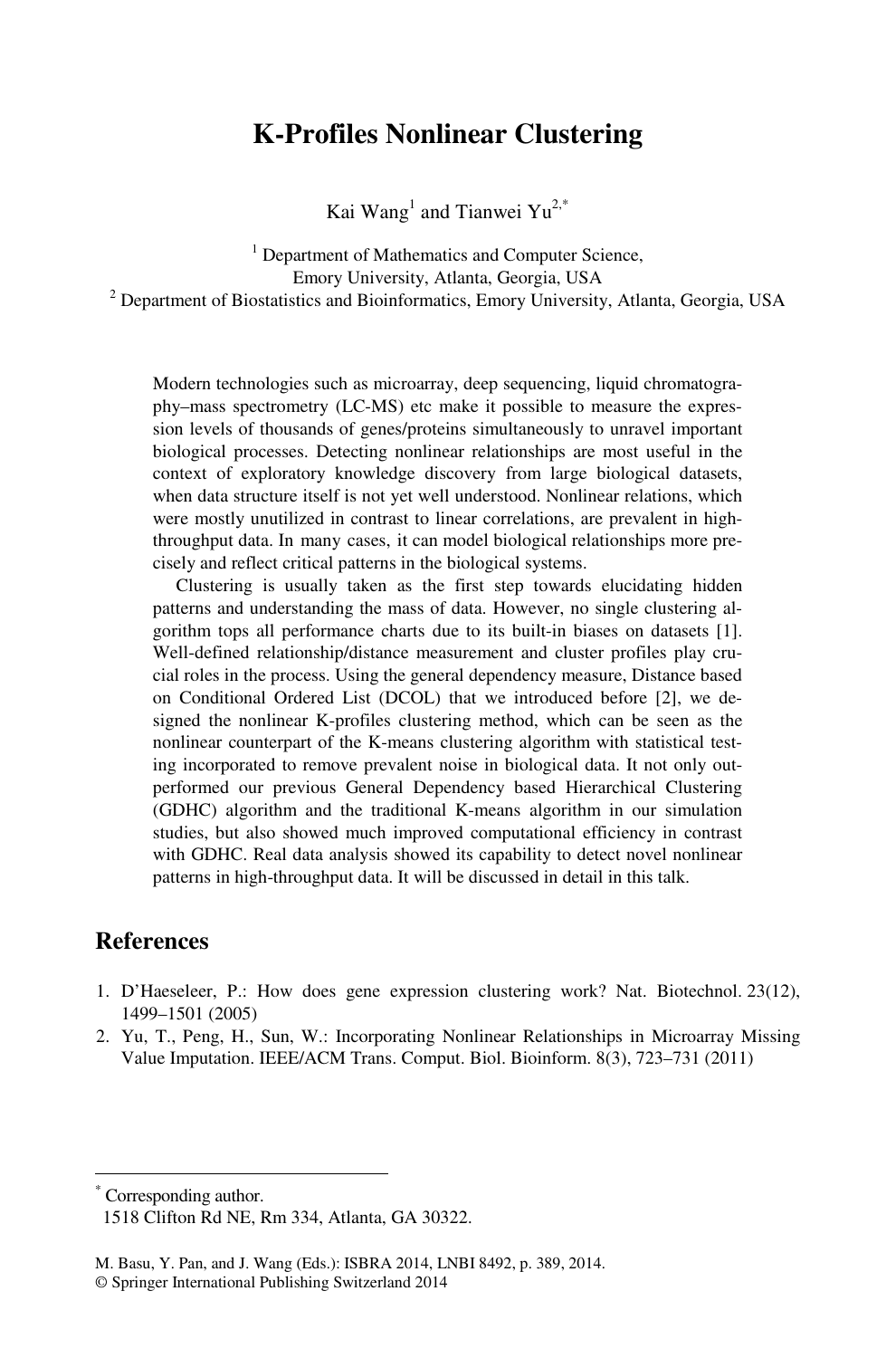## **Estrogen Induced RNA Polymerase II Stalling in Breast Cancer Cell Line MCF7**

Zhi Han<sup>1,2</sup>, Lu Tian<sup>3</sup>, Jie Zhang<sup>4</sup>, Tim Huang<sup>5</sup>, Raghu Machiraju<sup>6</sup>, and Kun Huang<sup>2,\*</sup>

<sup>1</sup> College of Software, Nankai University, Tianjin, China

<sup>1</sup> College of Software, Nankai University, Tianjin, China<br><sup>2</sup> Department of Biomedical Informatics, The Ohio State University, Columbus, Ohio, USA

<sup>3</sup> Department of Health Policy and Research – Biostatistics, Stanford University, USA <sup>4</sup> OSU Biomedical Informatics Shared Resource, The Ohio State University, USA

<sup>4</sup> OSU Biomedical Informatics Shared Resource, The Ohio State University, USA<br><sup>5</sup> Department of Genetic Medicine, University of Texas Health Science Center, USA

<sup>6</sup> Department of Computer Science and Engineering, The Ohio State University, USA

RNA polymerase II (PolII) stalling is an important phenomenon in gene regulation. This is an important cellular process in response to stress [1]. For the genes with PolII stalling, while the PolII molecules accumulate at their promoter regions, their transcription processes are paused. Here we investigate PolII stalling induced by estrogen in the breast cancer cell line MCF7 by integrating data from ChIP-seq and microarray technologies. We take a rule based approach to identify genes with PolII stalling after 17β-estrodial (E2) treatment in MCF7 cells. E2 treatment activates estrogen receptor which plays important roles in the majority of breast cancers [2]. We use ChIP-seq data for PolII and gene expression microarray data for MCF7 before and after treatment of E2.

Our method includes several main steps: First, we identify genes with enriched PolII binding segment using a signal processing based algorithm we have previously developed. This algorithm identifies both long and short enriched regions from ChIPseq data [3]. Next, we select genes whose PolII enrichment levels increase at the promoter regions but decrease over the gene bodies after E2 treatment. Finally, we zoom into genes whose expression levels decreased significantly ( $p < 0.05$  and mean fold change  $> 1.5$ ) after E2 treatment. We also apply similar rules to identify genes released from PolII stalling after E2 treatment.

Our method identified 92 genes which satisfy our criteria and demonstrate PolII stalling induced by E2 in MCF7 cell line while only 3 genes show PolII stalling released by E2. Functional analysis of identified genes shows that E2 induced PolII stalling is highly relevant to cancer development pathways. This suggests that E2 treatment potentially can cause a stress response of the breast cancer cells which leads promotion or disruption of cancer related biological functions.

### **References**

- [1] Baugh, L.R., et al.: RNA Pol II accumulates at promoters of growth genes during developmental arrest. Science 324, 92–94 (2009)
- [2] Fox, E.M., et al.: ERbeta in breast cancer–onlooker, passive player, or active protector? Steroids 73, 1039–1051 (2008)
- [3] Han, Z., et al.: A signal processing approach for enriched region detection in RNA polymerase II ChIP-seq data. BMC Bioinformatics 13(suppl. 2), S2 (2012)

<sup>\*</sup> Corresponding author.

<sup>©</sup> Springer International Publishing Switzerland 2014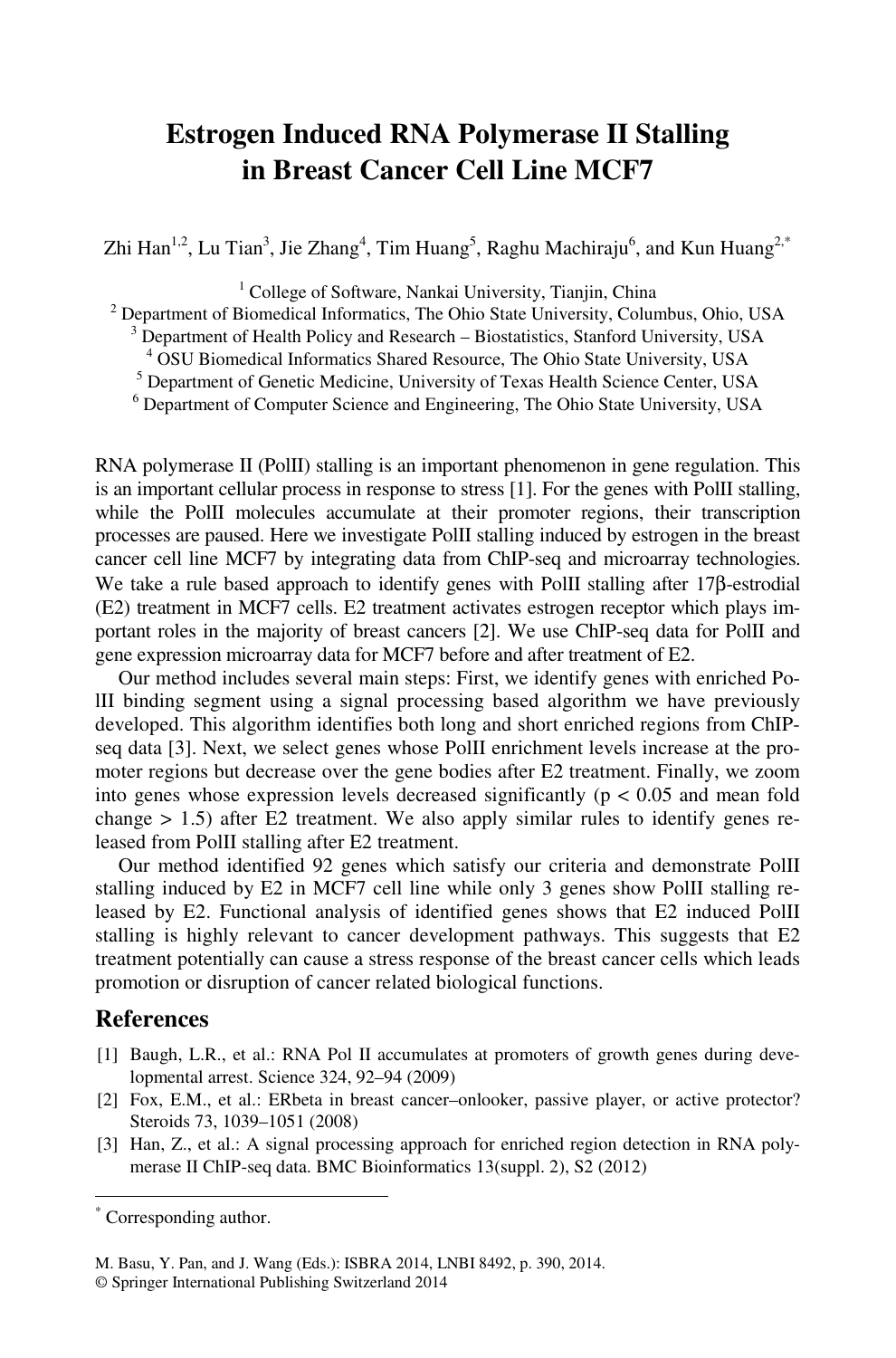# **A Knowledge-Driven Approach in Constructing a Large-Scale Drug-Side Effect Relationship Knowledge Base for Computational Drug Discovery**

Rong  $Xu<sup>1</sup>$  and QuanQiu Wang<sup>2</sup>

<sup>1</sup> Case Western Reserve University, Cleveland OH 44106, USA  $^{2}$  Thin Tek, LLC, Palo Alto CA 94306 <sup>2</sup> ThinTek, LLC, Palo Alto CA 94306

Introduction. It has been increasingly recognized that similar side effects of seemingly unrelated drugs can be caused by their common off-targets and that drugs with similar side effects are likely to share molecular targets [1]. Therefore, systems approaches to studying side effect relationships among drugs and integration of this drug phenotypic data with drug-related genetic, genomic, proteomic, and chemical data will facilitate drug target discovery and drug repositioning [2]. The availability of a comprehensive drug-side effect (SE) relationship knowledge base is critical for these tasks. Current drug phenotype-driven systems approaches rely exclusively on drug-SE associations extracted from FDA drug labels. However, there exists a large amount of additional drug-SE relationship knowledge in the large body of published biomedical literature. In this study, we present a novel knowledge-driven (KD) approach to automatically extract a large number of drug-SE pairs from 21 million published biomedical abstracts. We systematically analyzed extracted drug-SE pairs in combination with drug-related gene targets, metabolism, pathways, gene expression and chemical structure data. We show that these extracted drug-SE pairs have great potential in drug discovery.

**Methods.** Our study is based on the two key observations: (1) multiple side effects for a drug are often reported in the same sentences or abstracts; and (2) if a sentence contains a known drug-SE pair, then this sentence is likely to be SE-relevant. Other pairs in this SE-related sentence are likely to be drug-SE pairs. In this study, we used all known drug-SE pairs derived from FDA drug labels as prior knowledge to find SE-related MEDLINE sentences and abstracts, from which many additional drug-SE pairs that have not included in FDA drug labels are then extracted. We compared the KD approach to a support vector machine (SVM)-based approach. The entire experimental process consists of the following steps: (1) Build a local MEDLINE search engine; (2) Develop, evaluate and compare the KD approach to a SVM-based approach; (3) Extract drug-SE pairs from MEDLINE; and (4) Systematically analyze the correlation between drug-assoc[iated](#page-25-0) side effects and drug gene targets, metabolism genes, chemical similarity, and disease indications. For the text corpus, we used 21,354,075 syntactically parsed MEDLINE records (119,085,682 sentences).

**Results.** First, we used known drug-SE associations derived from FDA drug labels as prior knowledge to automatically find SE-related sentences and abstracts. We then extracted a total of 49,575 drug-SE pairs from MEDLINE sentences and 180,454

M. Basu, Y. Pan, and J. Wang (Eds.): ISBRA 2014, LNBI 8492, pp. 391–392, 2014. © Springer International Publishing Switzerland 2014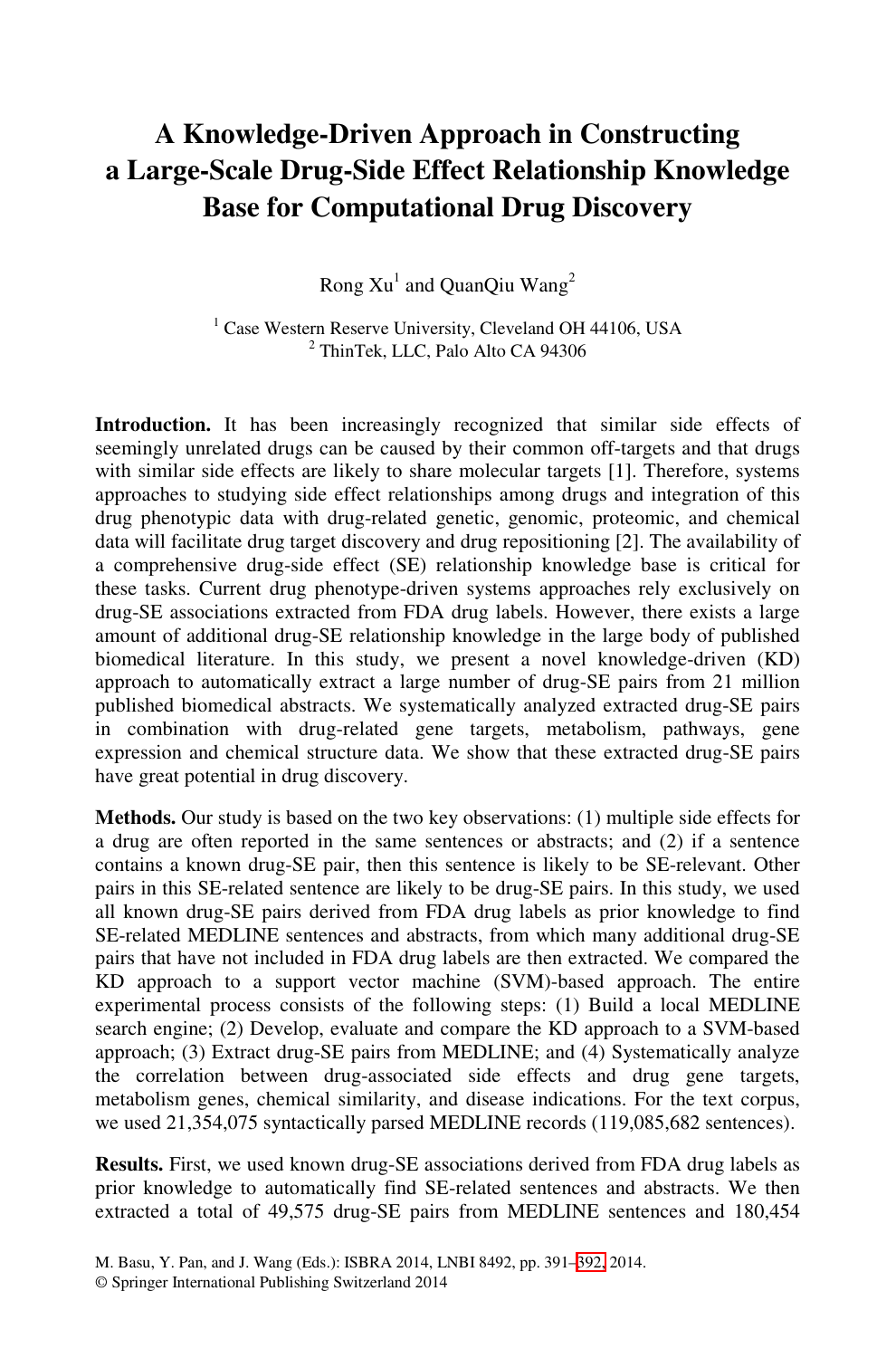<span id="page-25-0"></span>pairs from abstracts. On average, the KD approach has achieved a precision of 0.335, a recall of 0.509, and an F1 of 0.392, which is significantly better than a SVM-based machine learning approach (precision: 0.135, recall: 0.900, F1: 0.233) with a 73.0% increase in F1 score. Through integrative analysis, we demonstrate that the higherlevel phenotypic drug-SE relationships reflect lower-level genetic, genomic, and chemical drug mechanisms. In addition, we show that the extracted drug-SE pairs can be directly used in drug repositioning.

**Conclusions.** In summary, we automatically constructed a large-scale drug phenotype relationship knowledge, which in combination with other genetic, genomic and chemical data resources, can have great potential in computational drug discovery.

- 1. Campillos, M., Kuhn, M., Gavin, A.C., Jensen, L.J., Bork, P.: Drug target identification using side-effect similarity. Science 321(5886), 263–266 (2008)
- 2. Hurle, M.R., Yang, L., Xie, Q., Rajpal, D.K., Sanseau, P., Agarwal, P.: Computational drug repositioning: From data to therapeutics. Clinical Pharmacology and Therapeutics (2013)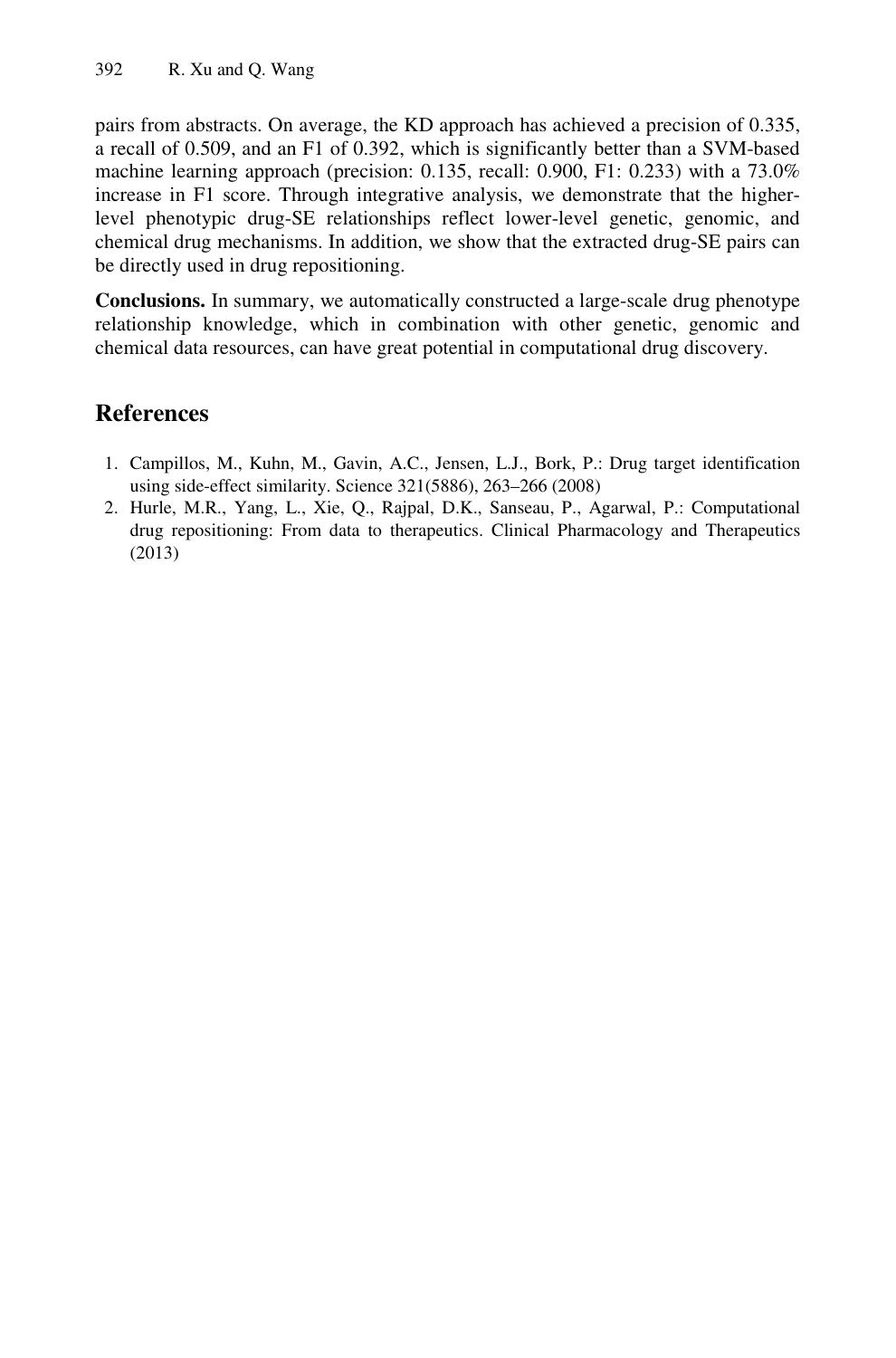## **Systems Biology Approach to Understand Seed Composition**

Ling  $Li^{1,*}$ , Wenxu Zhou<sup>2</sup>, Manhoi Hur<sup>1</sup>, Joon-Yong Lee<sup>1</sup>, Nick Ransom<sup>1</sup>, Cumhur Yusuf Demirkale<sup>3</sup>, Zhihong Song<sup>2</sup>, Dan Nettleton<sup>3</sup>, Mark Westgate<sup>4</sup>, Vidya Iyer<sup>5</sup>, Jackie Shanks<sup>5</sup>, Eve Syrkin Wurtele<sup>1</sup>, and Basil J. Nikolau<sup>2,\*</sup>

> <sup>1</sup> Department of Genetics, Development and Cell Biology<br> $\frac{2 \text{ Department of Biochemistry}}{2}$ <sup>2</sup> Department of Biochemistry, Biophysics and Molecular Biology 3 <sup>3</sup> Department of Statistics <sup>4</sup> Department of Agronomy <sup>5</sup> Department of Agronomy<br><sup>5</sup> Department of Chemical and Biological Engineering, Iowa State University, Ames, Iowa 50011, USA {liling,dimmas}@iastate.edu

**Abstract.** As the propagule that ensures the dissemination of plants, seeds also support human activity as one of the major products of agriculture. The biochemical storage reserves that are deposited within the seed during its development chemically fall into three general categories, proteins, oils and carbohydrates. The seed reserves are biosynthesized by the programmed expression of a metabolic network during seed development. In most commercial lines of soybean grown in the Midwestern states of the US, seeds are composed of 40% protein, 20% oil, 15% soluble carbohydrates, and 15% fiber (http://www.asaeurope.org/SoyInfo/composition\_e.htm). There is considerable knowledge concerning the basic biochemical processes by which imported carbon and nitrogen is converted to the final products, protein, oil and carbohydrate. However, there is a great deal to be learned concerning the molecular, biochemical and genetic mechanisms that regulate this complex metabolic network. Recent developments in genomics have provided the catalogue of genes that would be required for this process. We have taken advantage of combined metabolomics and transcriptomics technologies to identify the global developmental and biochemical transcriptomics network, and ultimately determine structure and composition of the mature seed. Also, we have coupled this with bioinformatics and metabolic flux analyses to gain insights as to the biochemical programs that determine soybean seed development. For this purpose, we have developed Plant & Microbial Metabolomics Resource (PMR, http://www.metnetdb.org/pmr), a platform to empower the use of metabolomics data in the development of hypotheses concerning the organization and regulation of metabolic networks, and MetNet systems biology platform (http://www.metnetdb.org) for plant 'omics, a web-based framework which enables interactive visualization of metabolic and regulatory networks. This combination of genetic resources, high-throughput experimental data and bioinformatic analyses has revealed sets of specific genes, genetic perturbations and mechanisms, and metabolic changes that are associated seed composition during soybean seed development.

**Keywords:** *Glycine max*, Evans, seed development, gene expression, metabolomic change, seed composition, PMR, MetNet.

-

<sup>\*</sup> Corresponding authors.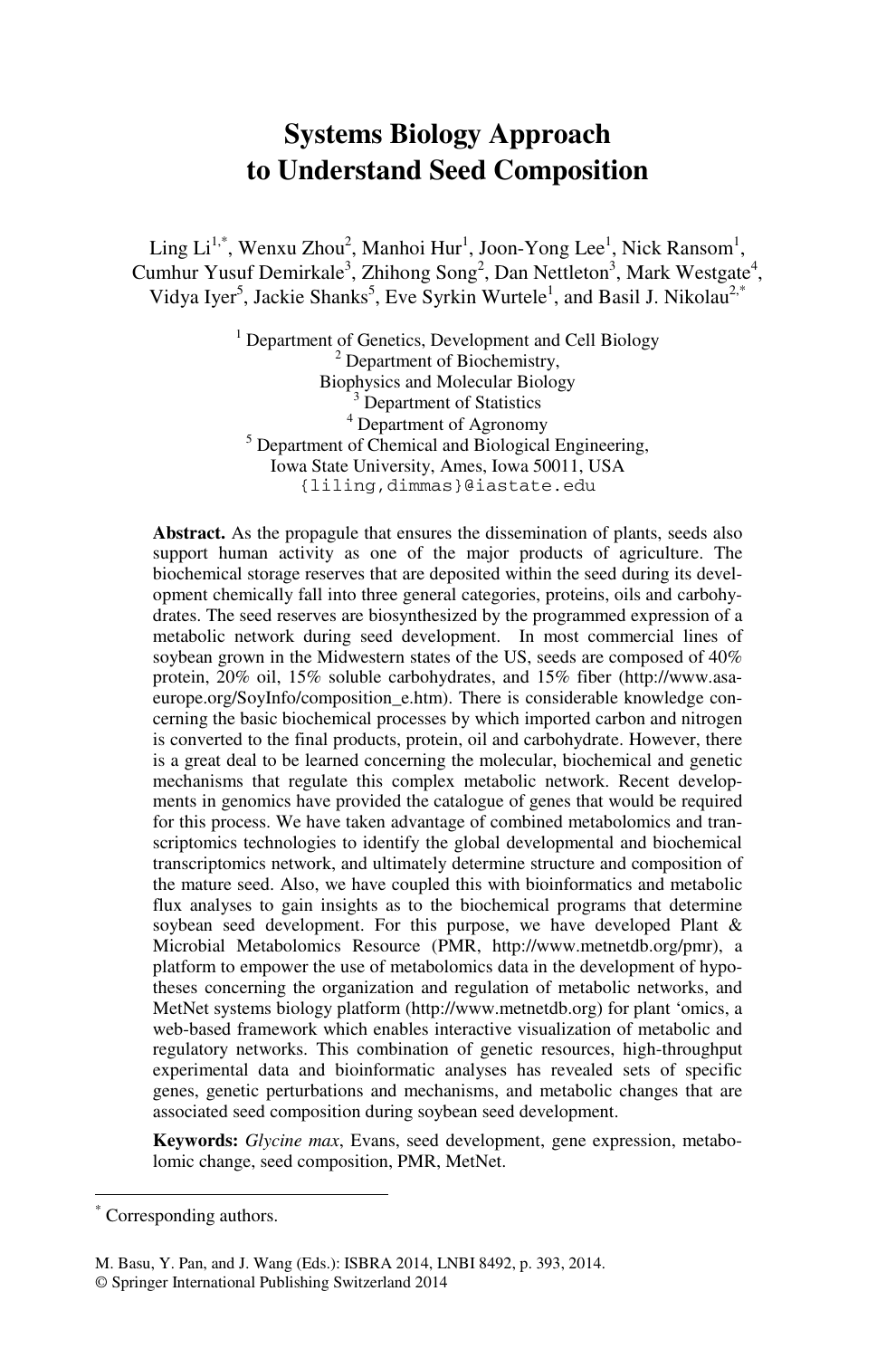# **Prediction of the Cooperative** *cis***-regulatory Elements for Broadly Expressed Neuronal Genes in** *Caenorhabditis Elegans*

Chen Xu and Zhengchang Su

Department of Bioinformatics and Genomics, University of North Carolina at Charlotte, 351 Bioinformatics Building, 9201 University City Blvd, Charlotte, NC 28223, USA

How cell types are derived by gene regulatory programs is a fundamental problem in developmental biology. The nervous system of the *Caenorhabditis elegans* (*C. elegans*) provides an excellent model to gain a good understanding of this problem. It has been shown that common structural features shared by diverse types of neurons in *C. elegans*, such as axons, dendrites and synapses, etc. are determined by a set of genes broadly expressed in neuronal cells, known as pan-neuronal genes [1]. However, so far very little is known about the transcriptional regulatory mechanisms of these genes. In this research, we found that two of our identified putative motifs tend to concur in the vast majority of upstream intergenic regions of the pan-neuronal genes [2], and hence are likely to be a *cis*-regulatory module (CRM). Interestingly, this module is also widely distributed in the whole *C. elegans* genome and is highly conserved between *C. elegans* and *Caenorhabditis briggase* (*C. briggase*). In addition to the general control by a common CRM, the pan-neuronal genes may rely on other *cis*-regulatory motifs in order to further specify their functions. We found that some identified motifs were harbored by different subsets of pan-neuronal genes which could be significantly related to different functions respectively. These results suggest that the pan-neuronal gene features are defined by the collective usage of the two regulatory mechanisms. Our computational results should provide some hints of *cis*-regulatory mechanisms of the pan-neuronal genes and a useful guide to experimental validations.

- [1] Hobert, O., Carrera, I., Stefanakis, N.: The molecular and gene regulatory signature of a neuron. Trends in Neurosciences 33, 435–445 (2010)
- [2] Ruvinsky, I., Ohler, U., Burge, C.B., Ruvkun, G.: Detection of broadly expressed neuronal genes in C. Elegans. Developmental Biology 302, 617–626 (2010)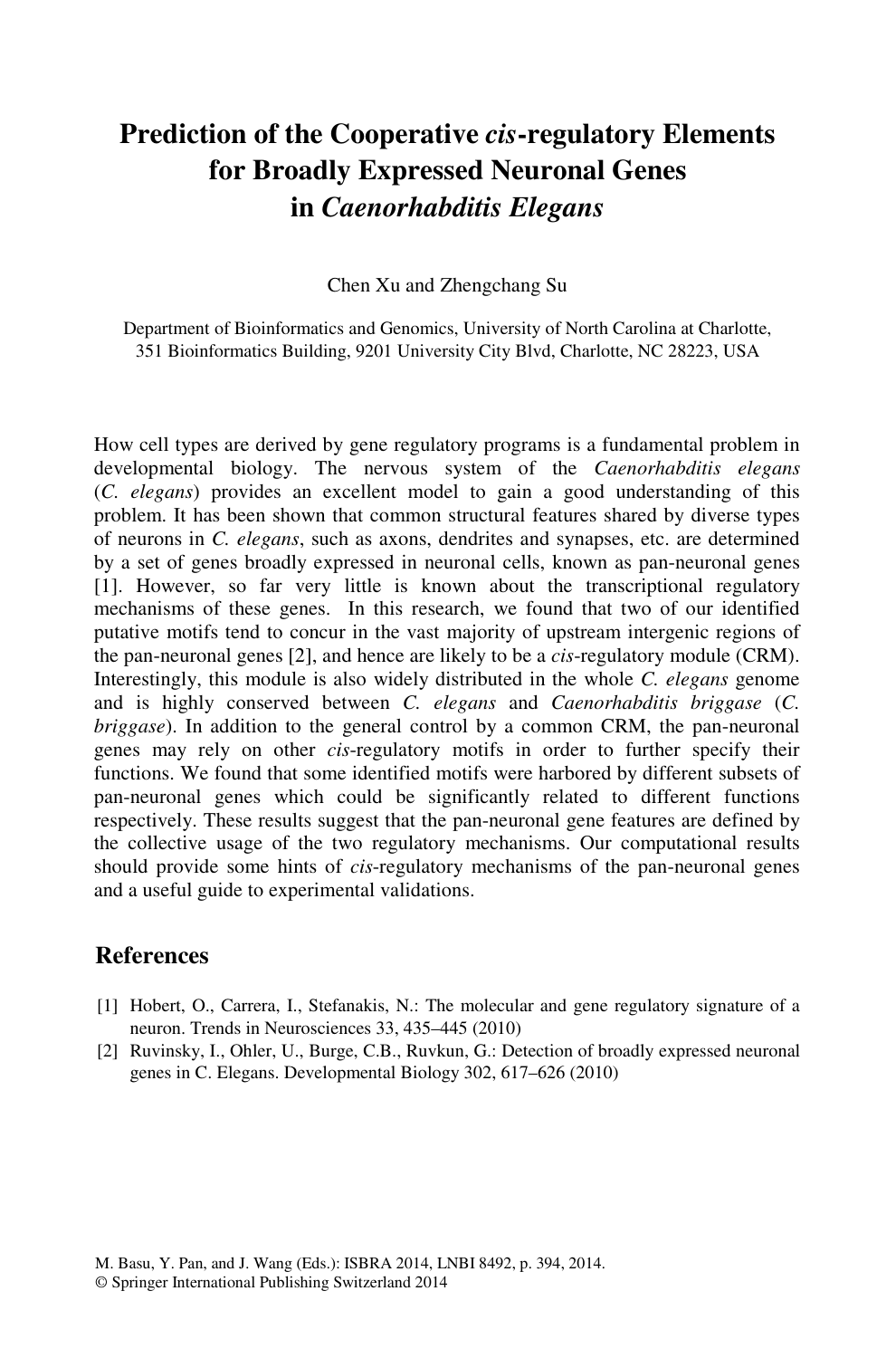## **Improving the Mapping of the Smith-Waterman Sequence Database Search Algorithm onto CUDA GPUs\***

Chao-Chin  $W\mathbf{u}^1$ , Liang-Tsung Huang<sup>2</sup>, Lien-Fu Lai<sup>1</sup>, and Yun-Ju Li<sup>1</sup>

<sup>1</sup> Department of Computer Science and Information Engineering National Changhua University of Education, Changhua 500, Taiwan {ccwu,lflai}@cc.ncue.edu.tw, icecloud6666@gmail.com <sup>2</sup> Department of Biotechnology, Mingdao University, Changhua 523, Taiwan larry@mdu.edu.tw

Sequence alignment is one of the most important methodologies in the field of computational biology. The most widely used sequence alignment algorithm may be the Smith-Waterman algorithm because of its high sensitivity of sequence alignment even though it has higher time complexity of algorithm [1]. To enable the Smith-Waterman algorithm produce exact results in a reasonably shorter time, much research has been focusing on using various high-performance architectures to accelerate the processing speed of the algorithm. In particular, it becomes a recent trend to use the emerging accelerators and many-core architectures to run the Smith-Waterman algorithm.

Modern general-purpose (Graphics Processing Units) GPUs are not only powerful graphics engines, but also highly parallel programmable processors [2]. Today's GPUs use hundreds of parallel processor cores executing tens of thousands of parallel threads to rapidly solve large problems, now available in many PCs, laptops, workstations, and supercomputers. Because of the availability and the popularity, GPUs have been used to implement the Smith-Waterman algorithm, where CUDASW++ is the leading reaseach that provides the fast, publicly available, solution to the exact Smith-Waterman algorithm on commodity hardware. CUDASW++ 3.0 is the latest version, which couples CPU and GPU SIMD instructions and carries out concurrent CPU and GPU computations [3].

This paper focuses on how to improve CUDASW++, especially for short query sequences. We observe that the shared memory in each streaming multiprocessor is not fully utilized in CUDASW++. Therefore, the execution flow of the Smith-Waterman algorithm is rearranged to fully utilize the shared memory for reducing the amount of slow global memory access. We have added our approach to CUDASW++ 2.0 and run experiments on nVIDIA Tesla C1060 and C2050. Experimental results demonstrate that our approach outperforms CUDASW++.

### **References**

-

- 1. Smith, T.F., Waterman, M.S.: Identification of Common Molecular Subsequences. Journal of Molecular Biology 147, 195–197 (1981)
- 2. CUDA GPUs, https://developer.nvidia.com/cuda-gpus
- 3. Liu, Y., Wirawan, A., Schmidt, B.: CUDASW++ 3.0: Accelerating Smith-Waterman Protein Database Search by Coupling CPU and GPU SIMD Instructions. BMC Bioinformatics 14, 117 (2013)

This work is supported by the contract, NSC102-2221-E-018-024.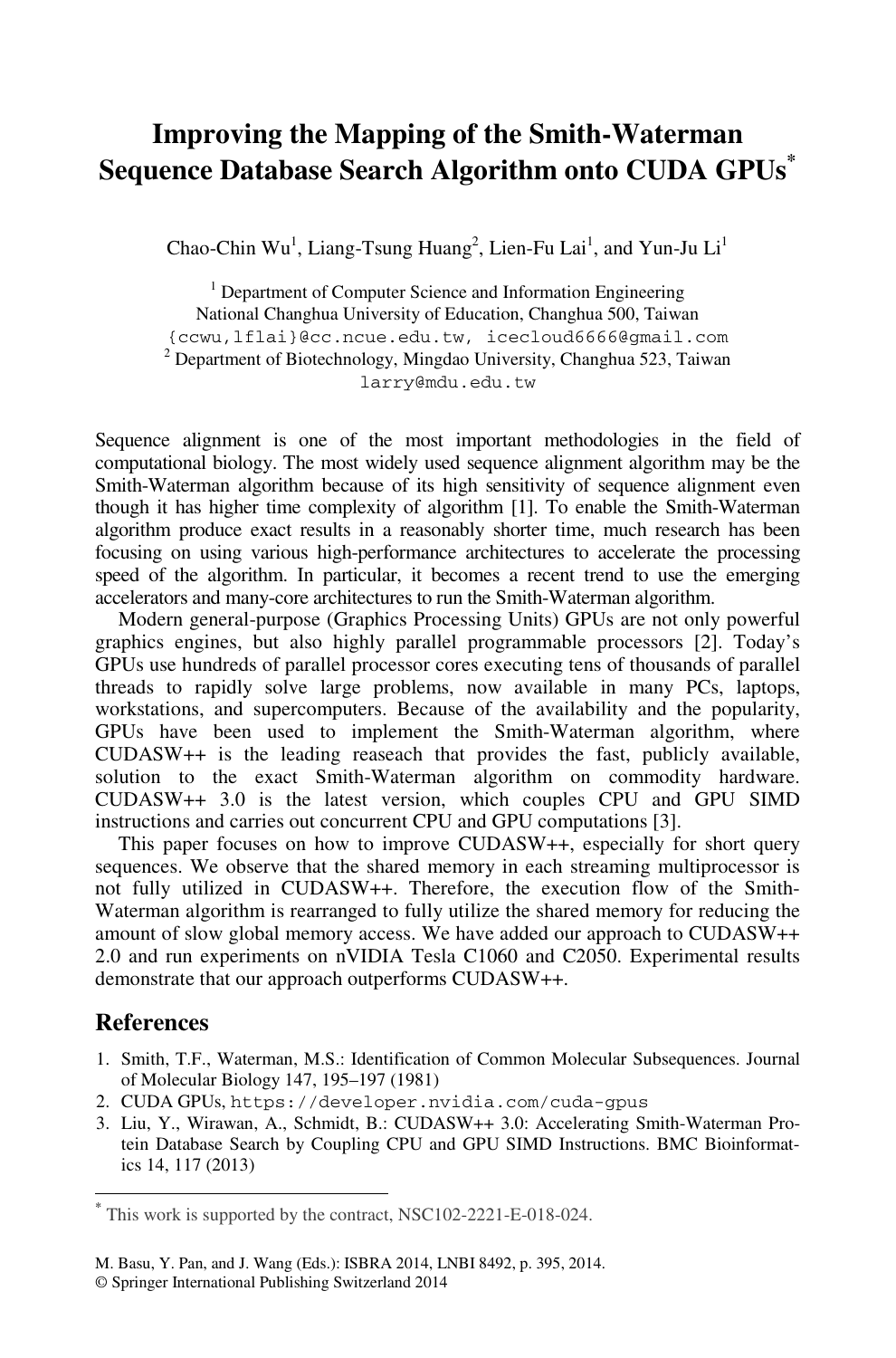## **Isomorphism and Similarity for 2-Generation Pedigrees**

Haitao Jiang<sup>1</sup>, Guohui Lin<sup>2</sup>, Weitian Tong<sup>2</sup>, Daming Zhu<sup>1</sup>, and Binhai Zhu<sup>3</sup>

 $^{\rm 1}$  School of Computer Science and Technology, Shandong University, Jinan, Shandong, China <sup>2</sup> Department of Computing Science, University of Alberta, Edmonton, Alberta T2G 2E6, Canada *{*weitian,guohui*}*@ualberta.ca <sup>3</sup> Department of Computer Science, Montana State University, Bozeman, MT 59717, USA bhz@cs.montana.edu

In this paper, we follow the work by Kirkpatrick *et al.* [4] to consider the isomorphism and similarity problems for the simplest (unlabeled) pedigrees  $-2$ generation pedigrees, where the isomorphism and similarity problems are both studied. We show that the isomorphism problem is  $GI$ -hard  $(GI - Graph Iso$ morphism) even for 2-generation pedigrees. If the 2-generation pedigrees are monogamous (i.e., each individual at level-1 can mate with exactly one partner) then the isomorphism testing problem can be solved in polynomial time.

Subsequently, we relax the similarity measure for two general 2-generation pedigrees by using the minimum number of isomorphic  $\langle i, j \rangle$ -families which they can be decomposed into. Here, an  $\langle i, j \rangle$ -family is a sub-family of a couple with *i* female children and *j* male children. It turns out that this can be formulated as a Minimum Common Integer Pair Partition (MCIPP) problem, generalizing the NP-complete Minimum Common Integer Partition (MCIP) problem [1]. We then exploit a new property of the optimal solution for MCIPP, and show that MCIPP is Fixed-Parameter Tractable [2,3].

**Acknowledgments.** This research is partially supported by NSF of China under grant 60928006, 61070019 and 61202014, by NSF of Shandong Province under grant ZR2012FQ008, and by NSERC of Canada.

- 1. Chen, X., Liu, L., Liu, Z., Jiang, T.: On the minimum common integer partition problem. ACM Trans. on Algorithms 5(1) (2008)
- 2. Downey, R., Fellows, M.: Parameterized Complexity. Springer (1999)
- 3. Flum, J., Grohe, M.: Parameterized Complexity Theory. Springer (2006)
- 4. Kirkpatrick, B., Reshef, Y., Finucane, H., Jiang, H., Zhu, B., Karp, R.: Comparing pedigree graphs. J. of Computational Biology 19(9), 998–1014 (2012)

M. Basu, Y. Pan, and J. Wang (Eds.): ISBRA 2014, LNBI 8492, p. 396, 2014.

<sup>-</sup>c Springer International Publishing Switzerland 2014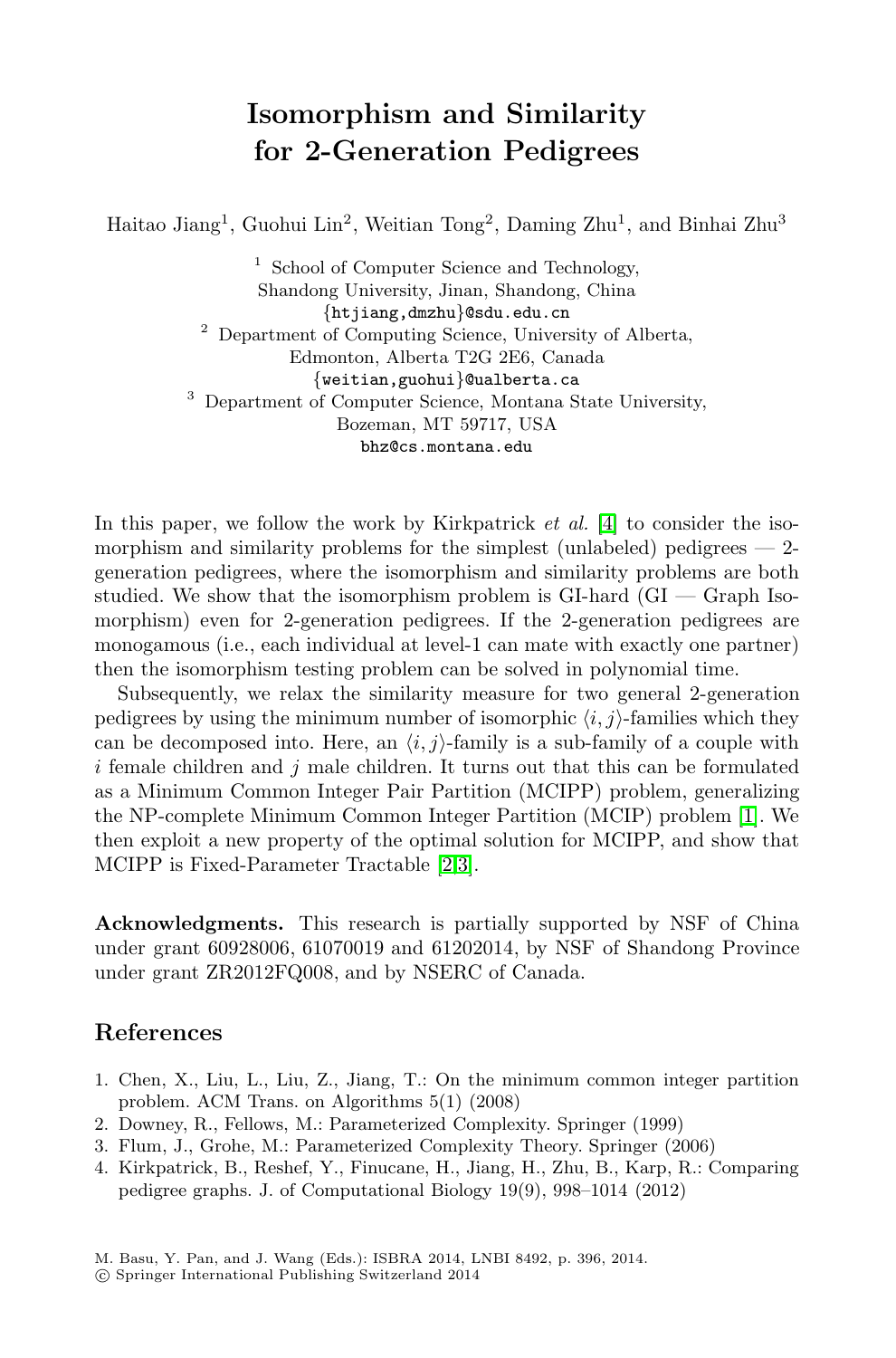# **VFP: A Visual Tool for Predicting Gene-Fusion Base on Analyzing Single-end RNA-Sequence**

Ye Yang<sup>1,2</sup> and Juan Liu<sup>1,\*</sup>

<sup>1</sup> School of Computer, Wuhan University, Wuhan, Hubei, China <sup>2</sup> Military Economy Academy, Wuhan, Hubei, China liujuanjp@163.com

Gene fusion is a key factor in sarcomas, lymphomas, leukemias and so on. In recent years, some fusion detection algorithms were published to search the fusion by the data produced on next generation sequencing platform, Such as TopHat-Fusion1, FusionHunter2, FusionSeq3. But these algorithms have some common defects, such as the limitation of the operating system, the confusion of the parameter setting and so on. In order to help biologist to quickly discover the target of the treatment, we have developed VFP to predict gene-fusion from single-end RNA-sequencing reads. VFP employs seed index strategy and octal encoding operations for sequence alignments and uses several rules to score and filter the potential fusion genes. We tested VFP by a simulated dataset and two real datasets and found that VFP can detect known and novel fusions in lymphoma and melanoma datasets.

There are many extensions and modifications of VFP, some of them will be mentioned in the talk.

### **References**

- 1. Kim D, Salzberg SL: TopHat-Fusion: an algorithm for discovery of novel fusion transcripts. Genome Biology. 12(2011),R72.
- 2. Li Y, et al: FusionHunter: identifying fusion transcripts in cancer using paired-end RNAseq. Bioinformatics. 27(2011), 1708-1710.
- –1710 .<br>|ular fra<br>|enome ] 3. Sboner A. et al: FusionSeq: a modular framework for finding gene fusions by analyzing paired-end RNA-sequencing data. Genome Biology. 11(2010),R104.

Corresponding author.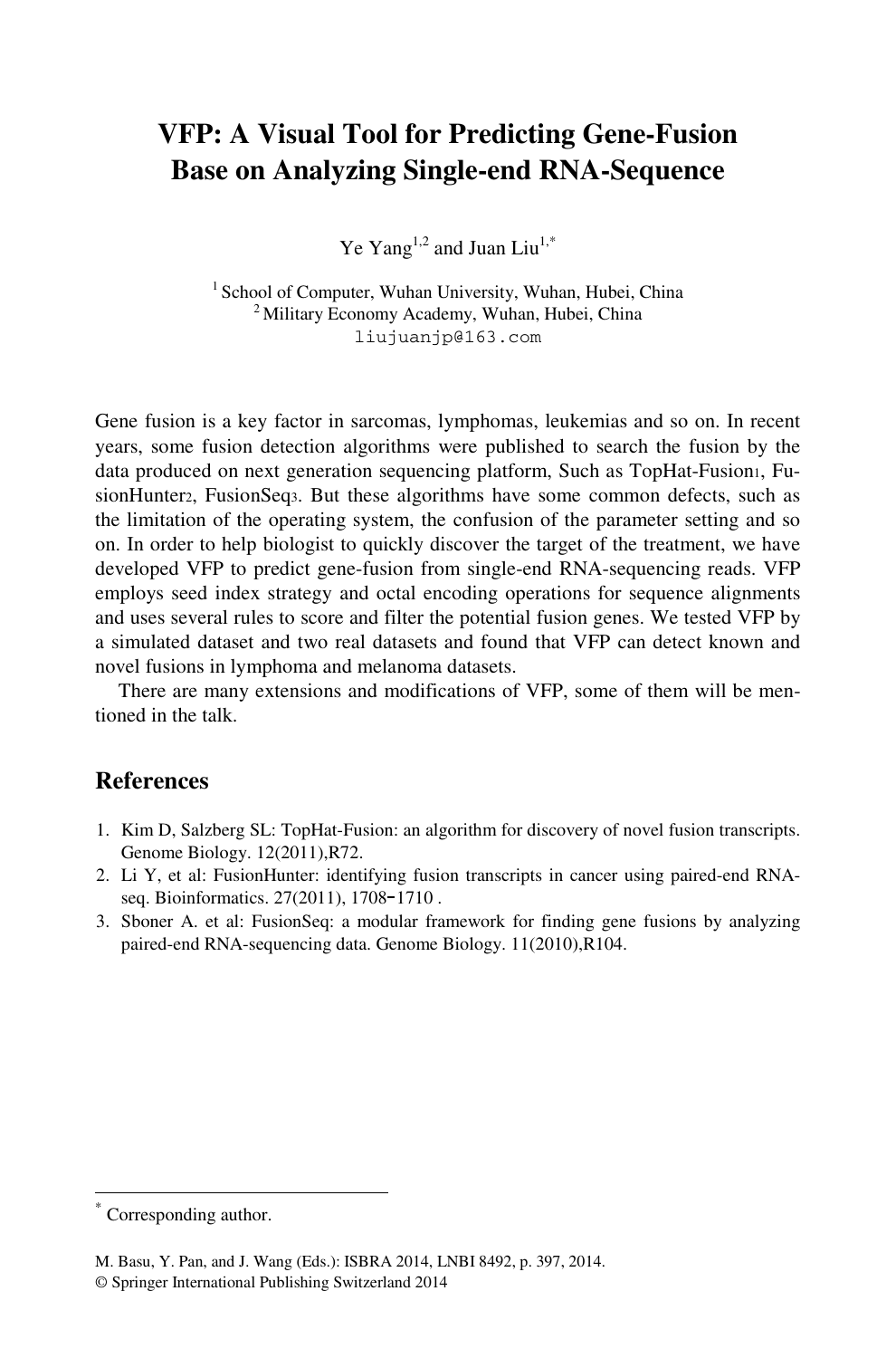# **A Novel Method for Identifying Essential Proteins from Active PPI Networks**

Qianghua Xiao<sup>1</sup>*,*<sup>2</sup>, Xiaoqing Peng<sup>1</sup>, Fangxiang Wu<sup>1</sup>*,*<sup>3</sup>, and Min Li<sup>1</sup>

<sup>1</sup> School of Information Science and Engineering, Central South University, Changsha 410083, China <sup>2</sup> School of Mathematics and Physics, University of South, HengYang 421001, China <sup>3</sup> Division of Biomedical Engineering, University of Saskatchewan, Saskatoon, SK, S7N 5A9, Canada

Essential proteins are vital for cellular survival and development. Identifying essential proteins is very important for helping us understand the way in which a cell works. Rapid increase of available protein-protein interaction (PPI) data has made it possible to detect protein essentiality at the network level. A series of centrality measures have been proposed to discover essential proteins based on the PPI networks. However, the PPI data obtained from large scale, highthroughput experiments generally contain false positives. It is insufficient to use original PPI data to identify essential proteins.

In this paper, we firstly adopt a dynamic model-based method to filter noisy data from time-course gene expression profiles. Second, a threshold of each protein is calculated from a threshold function of  $\sigma$ , the protein is active at a time point if its expression level is higher than the threshold. Two proteins are regarded as co-expression if they are all active at the same time point. Finally, an active PPI network is constructed by combining gene expression data with PPI data.

The classical centrality measures, like Degree centrality(DC), Local Average Connectivity Centrality (LAC), Edge Clustering Coefficient (NC), Betweenness Centrality (BC), Closeness Centrality (CC), and Subgraph Centrality (SC), are methods which can be applied to identify essential proteins based on network topology. These centrality measures are redefined and performed to identify essential proteins on the active PIN. The experimental results on yeast network show that the performance of centrality measures to identify essential proteins are considerably improved based on the active PPI network, compared with original PPI network, in terms of the number of identified essential proteins in top %k percentage and a jackknife methodology. At the same time, the results also indicate that most essential proteins are active.

**Acknowledgement.** This work is supported in part by the National Natural Science Foundation of China under Grant No.61370024, No.61232001, and No.61379108, the Program for New Century Excellent Talents in University (NCET-12-0547), Science and Technology Plan Projects of Science and Technology Bureau of Hengyang City (grant 2013KJ29).

M. Basu, Y. Pan, and J. Wang (Eds.): ISBRA 2014, LNBI 8492, p. 398, 2014.

<sup>-</sup>c Springer International Publishing Switzerland 2014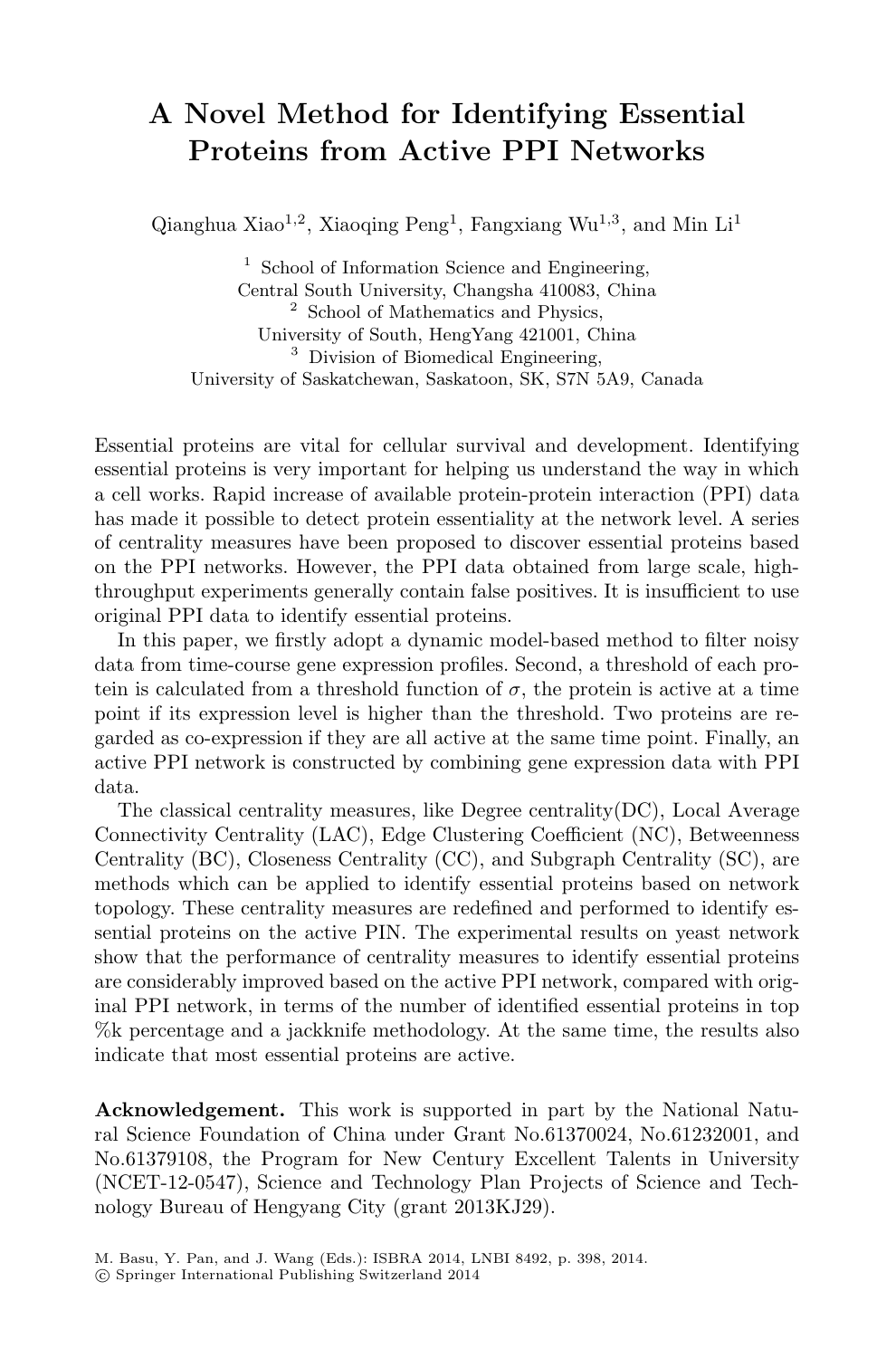# **RAUR: Re-alignment of Unmapped Reads with Base Quality Score**

Xiaoqing Peng<sup>1</sup>, Zhen Zhang<sup>1</sup>, Qianghua Xiao<sup>1,2</sup>, and Min Li<sup>1</sup>

<sup>1</sup> School of Information Science and Engineering, Central South University, Changsha 410083, China <sup>2</sup> School of Mathematics and Physics, University of South, HengYang 421001, China

In recent years, with the emergencies of next-generation genome sequencing technologies, many software tools have been developed to efficiently and accurately align short reads to the reference genome. However, for most alignment tools, the edit distances or the allowed mismatches are limited, thus some reads cannot be mapped if their mismatches in any hits exceed the allowable differences.

Some trimmed-like strategies appear in some alignment programs and try to handle the problem. For example, Bowtie2 and BWA-MEM in BWA can perform local read alignment for long reads by maximizing the alignment score. However, the false positive sites are also introduced, since the maximum alignment score can't make sure that high quality bases are involved.

In this article, we propose a method (RAUR) to re-align the unmapped reads. A trimming strategy used in RAUR is to figure out the longest and most confident and informative segment of a read based on base quality score. RAUR can be applied on any alignment tool if there are reads which can't be aligned by it. It adopts an iterative progress to trim the unmapped reads until the reads can be confidently mapped or can't be mapped in any progress. To evaluate the performance of RAUR, we apply RAUR on the simulated reads and real reads of human genome with different lengths by comparing with BWA, Bowtie2, and SOAP2 with different settings. From the *precision* and *alignment rate*, we can find out that RAUR can improve the *alignment rate*s greatly, especially for long reads, while the *precision*s are still comparative with the original alignments. RAUR proposes a new insight for re-aligning unmapped reads, which can contribute to the downstream analysis.

**Acknowledgement.** This work is supported in part by the National Natural Science Foundation of China under grant nos. 61232001, 61379108, and 61370172, Hunan Provincial Innovation Foundation For Postgraduate (CX2013B070), and Science and Technology Plan Projects of Science and Technology Bureau of Hengyang City (grant 2013KJ29).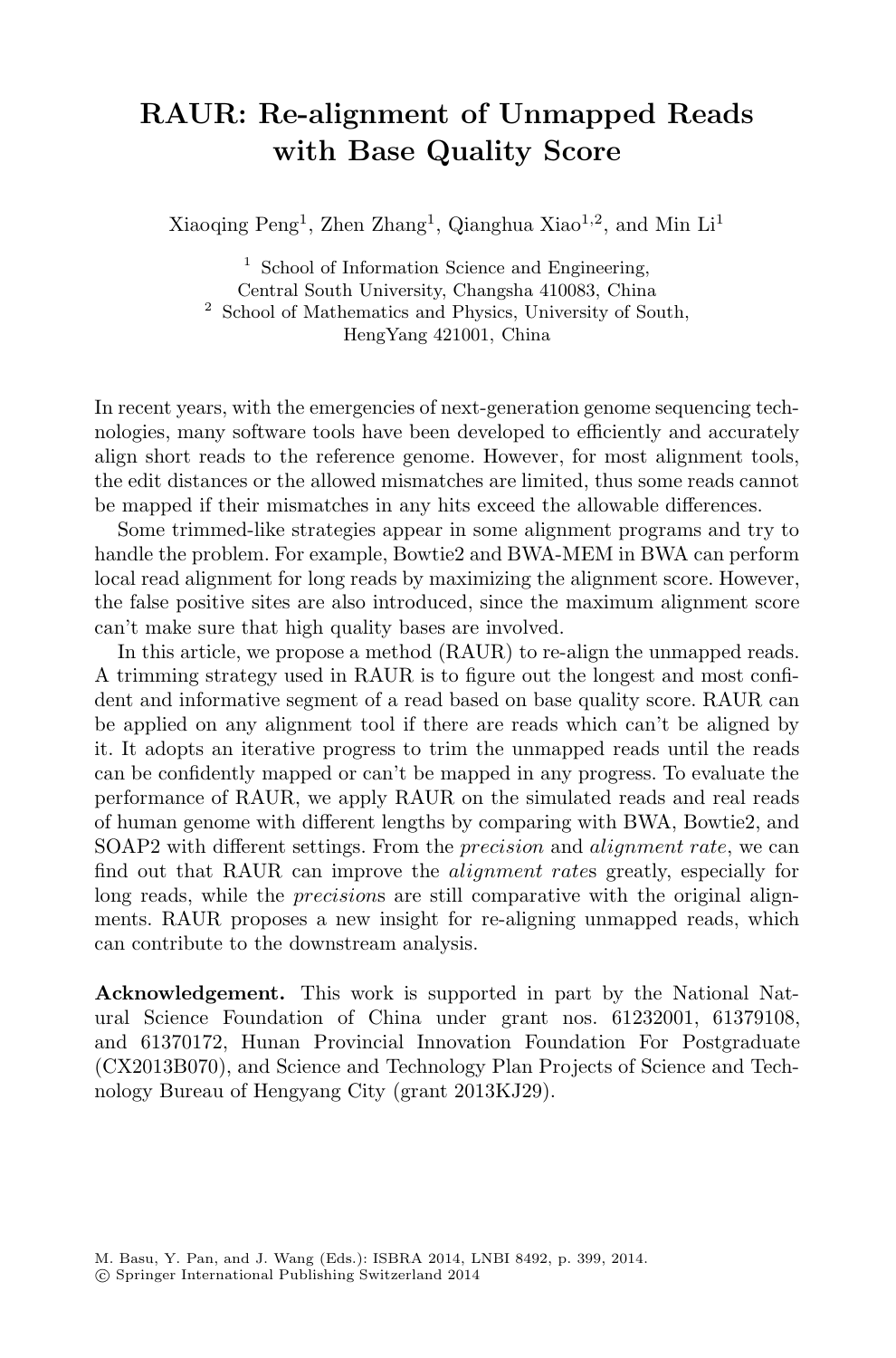# **PIGS: Improved Estimates of Identity-by-Descent Probabilities by Probabilistic IBD Graph Sampling**

Danny S. Park<sup>1</sup>, Yael Baran<sup>2</sup>, Farhad Hormozdiari<sup>3</sup>, and Noah Zaitlen<sup>1</sup>

<sup>1</sup> University of California San Francisco, San Francisco CA 94143, USA <sup>2</sup> Tel Aviv University, Tel Aviv, Israel <sup>3</sup> University of California Los Angeles, Los Angeles CA 90095, USA

Identifying segments of the genome that are identical-by-descent (IBD) between individuals is a fundamental concept in genetics. IBD data are used in numerous applications including demographic inference, heritability estimation, and disease loci mapping. Therefore, the identification of IBD segments from genomewide genotyping studies, and more recently sequencing studies, has important implications for studies of complex human traits.

Current methods for detecting IBD fall into two categories: multiway or pairwise. Multiway methods detect IBD over multiple haplotypes simultaneously and leverage the clique structure of true IBD. Although powerful, these approaches are generally computationally expensive since the number of potential IBD relationships at a locus is  $O(2^{h(\tilde{h}-1)/2})$ , where *h* is the number of haplotypes. As a result, many state-of-the-art methods estimate the probability of IBD between pairs of haplotypes independently [1]. The result is a much more efficient method but at the expense of loss of power when detecting smaller IBD segments (*<*1 centimorgans) [2].

We develop a hybrid approach (PIGS), which combines the computational efficiency of pairwise methods and the power of multiway methods. It leverages the IBD clique structure to simultaneously compute the probability of IBD conditional on all pairwise estimates. We show over extensive simulations, that PIGS yields a substantial increase in the number of identified small IBD segments. We observed a 95% increase in the total number of identified IBD segments of 0.5 centimorgans and a 40% increase in identified IBD segments across all sizes.

Given the substantial improvement in the number of identified IBD segments from our method, we expect that the approach will greatly facilitate the discovery of new loci from IBD-based disease association studies.

- 1. Browning, B.L., Browning, S.R.: Improving the accuracy and efficiency of identityby-descent detection in population data. Genetics 194(2), 459–471 (2013)
- 2. He, D.: IBD-Groupon: an efficient method for detecting group-wise identity-bydescent regions simultaneously in multiple individuals based on pairwise IBD relationships. Bioinformatics 29(13), i162–i170 (2013)

M. Basu, Y. Pan, and J. Wang (Eds.): ISBRA 2014, LNBI 8492, p. 400, 2014.

<sup>∈</sup>c Springer International Publishing Switzerland 2014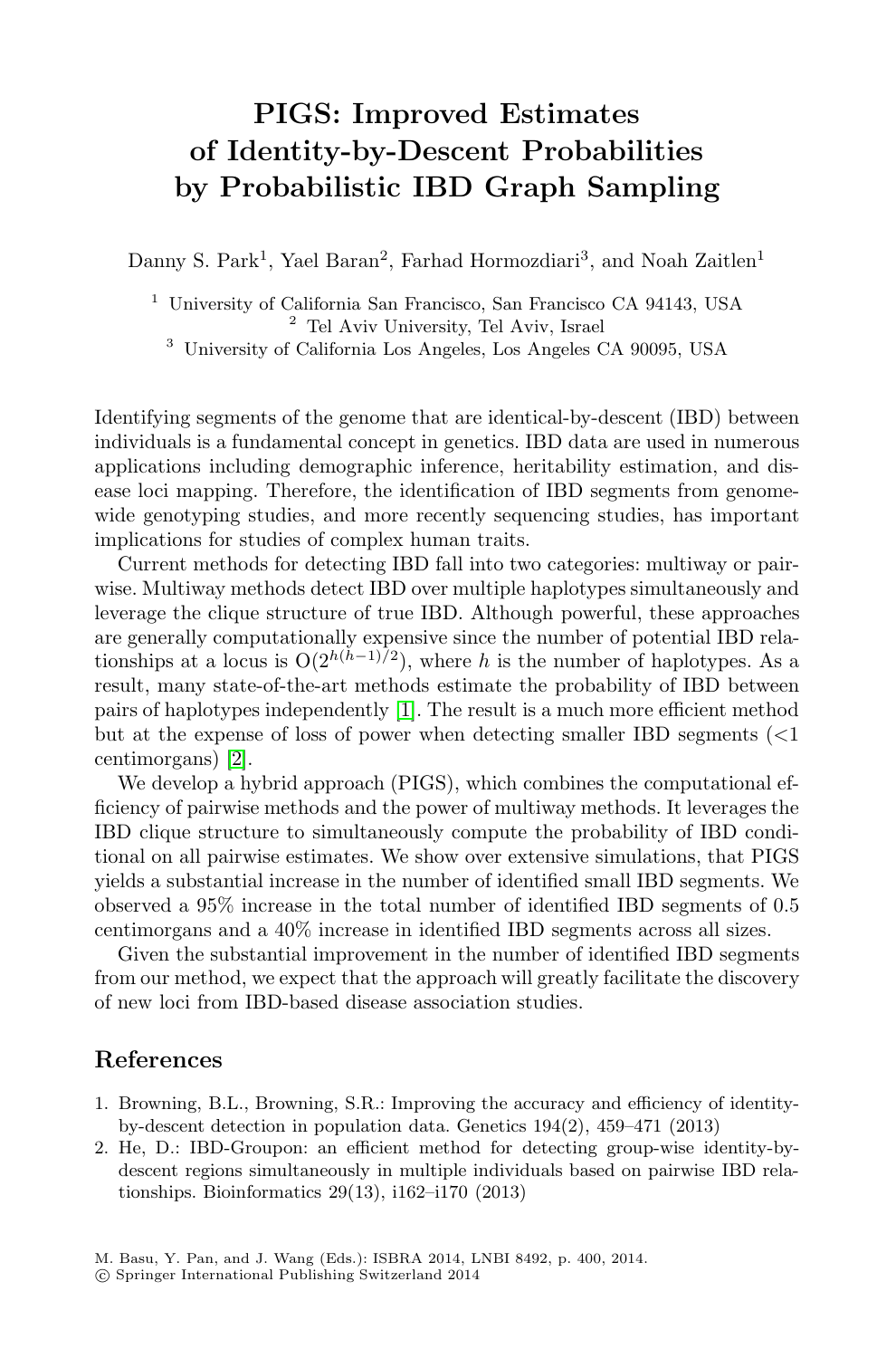## **Clustering PPI Data through Improved Synchronization-Based Hierarchical Clustering Method**

Xiujuan Lei<sup>1,2,\*</sup>, Chao Ying<sup>3</sup>, Fang-Xiang Wu<sup>4</sup>, and Jin Xu<sup>5</sup>

<sup>1</sup> School of Computer Science, Shaanxi Normal University, Xi'an, Shaanxi 710062, China <sup>2</sup> School of Electronics Engineering and Computer Science <sup>2</sup> School of Electronics Engineering and Computer Science, Peking University, Beijing, 100871, China xjlei@snnu.edu.cn <sup>3</sup> School of Computer Science, Shaanxi Normal University, Xi'an, Shaanxi 710062, China nbsschao@163.com 4 Division of Biomedical Engineering, University of Saskatchewan, Saskatoon, SK S7N 5A9, Canada faw341@mail.usask.ca <sup>5</sup> School of Electronics Engineering and Computer Science, Peking University, Beijing, 100871, China jxu@pku.edu.cn

**Abstract.** Clustering algorithm is the main method to identify function module of protein-protein interaction (PPI) network, but traditional methods have advantages and corresponding drawbacks. The synchronization-based hierarchical clustering (SHC) algorithm was improved in this paper. Firstly, the PPI data was preprocessed via spectral clustering (SC) method which transforms the high-dimensional similarity matrix into a low dimension matrix. Then the SHC algorithm is used to perform clustering. In SHC algorithm, hierarchical clustering are achieved by enlarging the local neighborhood distance of objects synchronizing continuously, while the hierarchical search is very difficult to find the optimal local neighborhood distance of synchronizing and the efficiency is not high. So the glowworm swarm optimization (GSO) algorithm was adopted to determine the optimal threshold of the local neighborhood distance of synchronization automatically. The algorithm is tested on the PPI dataset. The results show that the improve algorithm is better than the traditional algorithms in *precision*, *recall* and *f-measure*.

**Keywords:** Protein-Protein Interaction network, glowworm swarm optimization algorithms, synchronization-based hierarchical clustering, spectral clustering algorithm.

### **1 Introduction**

Protein-protein interaction (PPI) network is an important research field in the bioinformatics. Identifying the function of protein complex is critical for understanding

-

<sup>\*</sup> Corresponding author.

M. Basu, Y. Pan, and J. Wang (Eds.): ISBRA 2014, LNBI 8492, pp. 401–403, 2014.

<sup>©</sup> Springer International Publishing Switzerland 2014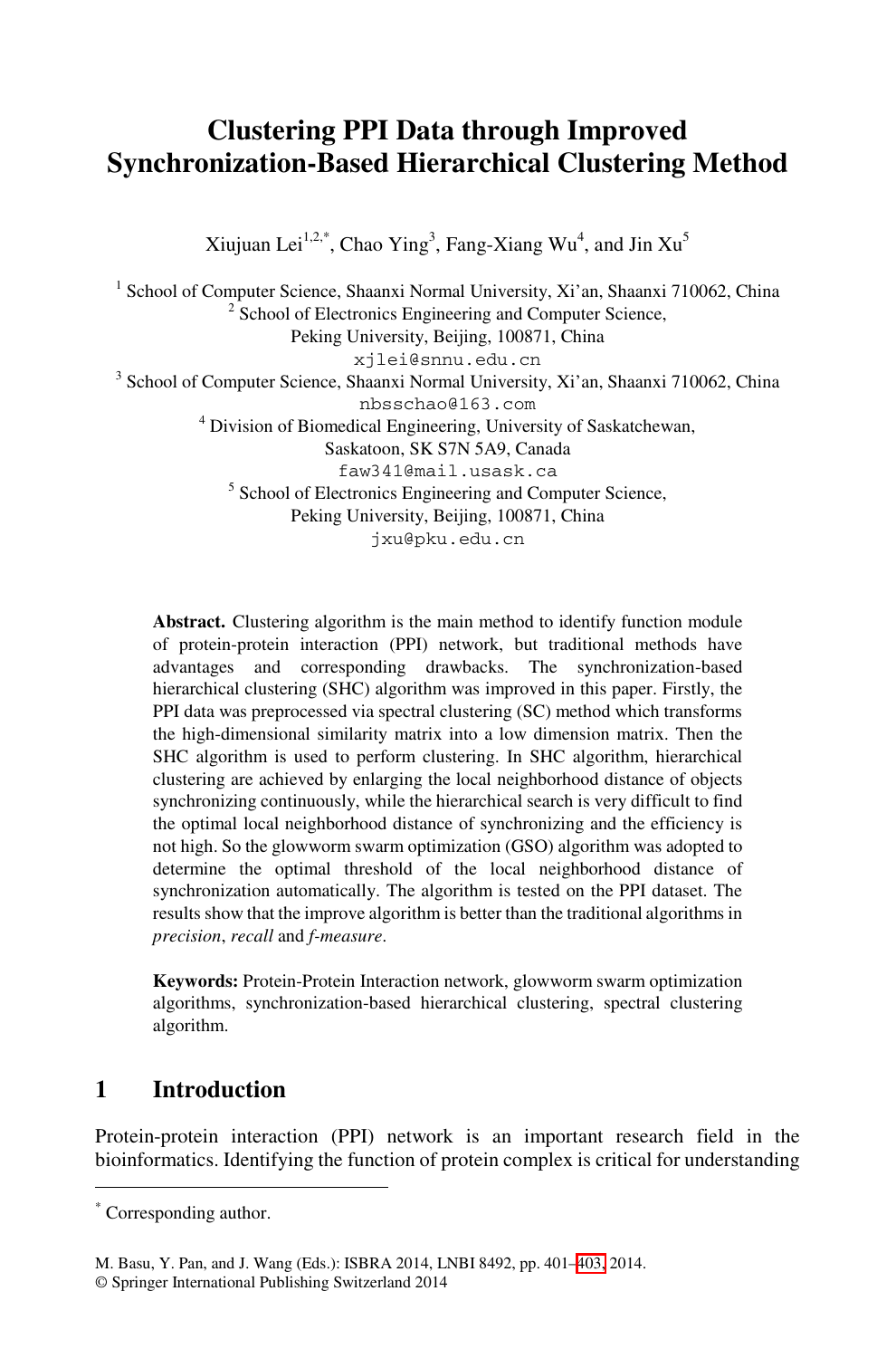disease mechanisms, diagnosis and therapy. Recently there are a large number of clustering methods applied to discover modules in PPI network, but they suffered some degree of shortcomings. The cluster number of spectral clustering(SC)[1] must be predefined and the clustering algorithm is sensitive to noise data. Synchronization-based hierarchical clustering(SHC)[2] is very difficult to find the optimal local neighborhood distance of synchronizing and the efficiency is not high. In order to overcome these defects, we preprocess the PPI data via transforming the high-dimensional similarity matrix into a low dimension matrix inspired by spectral clustering, then the SHC algorithm is used to perform clustering and glowworm swarm optimization algorithm(GSO)[3] is used to find the optimal threshold of local neighborhood distance of synchronizing.

## **2 Methods and Results**

The pretreatment process of spectral clustering need to construct a similarity matrix *A*, follow as:

$$
A_{ij} = \begin{cases} w \frac{|N_i| N_j + 1}{\min(|N_i|, |N_j|)} + (1 - w) \frac{\sum_{k \in I_{i,j}} w(i,k) \cdot \sum_{k \in I_{i,j}} w(j,k)}{\sum_{s \in N_i} w(i,s) \cdot \sum_{i \in N_j} w(j,t)}, & i \neq j \\ 0, & i = j \end{cases}
$$
(1)

Then constructing Laplacian matrix *L* on the basis of matrix *A*. Matrix *X* consist of matrix *L*'s eigenvector the first three eigenvalue corresponding, normalize matrix *X*. Clustering the processed data make use of synchronization-based hierarchical clustering and replace hierarchical search by GSO algorithm, which to find the optimal threshold of local neighborhood distance in SHC.

Dynamic synchronous model applied in this paper follows as:

$$
x_i(t+1) = x_i(t) + \frac{1}{|N_{\varepsilon}(x(t))|} \sum_{y \in N_{\varepsilon}(x(t))} \sin(y_i(t) - x_i(t))
$$
\n(2)

The objective function(*fval*) of GSO algorithm follows as:

$$
fval = \sum_{i=1}^{x} \left\{ (2 \cdot m_{H_i} / (n_{H_i} \cdot (n_{H_i} - 1)))^{\rho} \cdot \left( \sum_{u,v \in H_i, w_{u,v} \in W} w_{u,v} / \sum_{v \in H_i, w_{v,k} \in W} w_{v,k} \right)^{1-\rho} \right\}
$$
(3)

The maximum value of *fval* corresponds to the optimal local neighborhood distance of synchronization.

Hierarchical clustering method based on dynamic synchronous model proposed the concept of neighborhood closures, reducing the running time of synchronization clustering algorithm. Meanwhile the efficiency and accuracy of the algorithm is improved by using GSO algorithm to determine the optimal choice thresholds of local neighborhood distance of synchronizing. The *recall* and *precision* values of the new algorithm are improved and the anti-noise ability is better compared with SC and SHC algorithms, but the time complexity is relatively higher and still need to be decreased.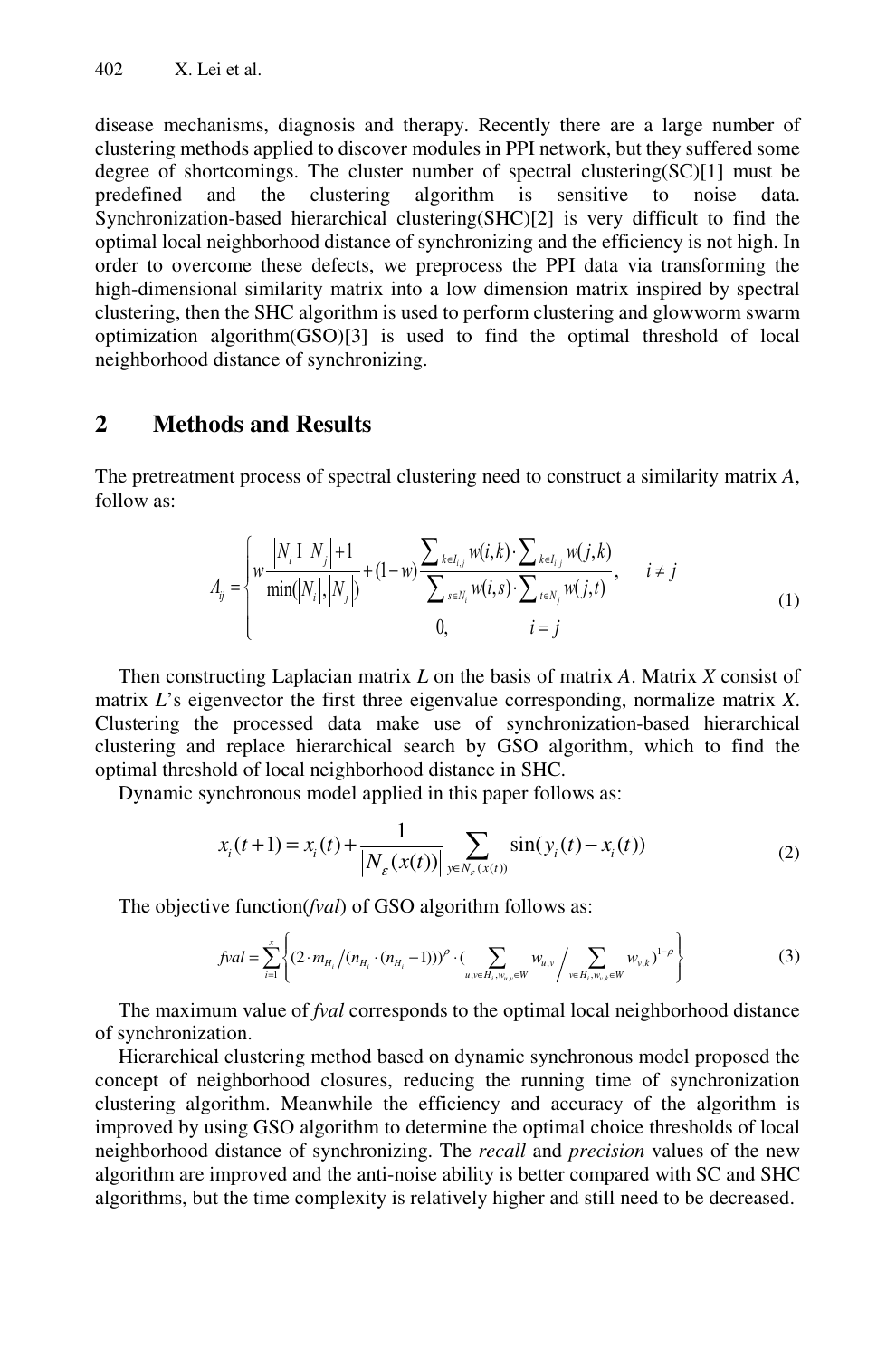**Acknowledgment.** This paper is supported by the National Natural Science Foundation of China (61100164, 61173190), Scientific Research Start-up Foundation for Returned Scholars, Ministry of Education of China ([2012]1707) and the Fundamental Research Funds for the Central Universities, Shaanxi Normal University (GK201402035, GK201302025).

- [1] Ng, A.Y., Jordan, M.I., Weiss, Y.: On spectral clustering: analysis and an algorithm. In: Advances in Neural Information Processing Systems, vol. 14, pp. 849–856. MIT Press, Cambridge (2001)
- [2] Huang, J., Kang, J., Qi, J., Sun, H.: A hierarchical clustering method based on a dynamic synchronization model. Science China: Information Science 43(5), 599–610 (2013)
- [3] Krishnanand, K.N., Ghose, D.: Glowworm swarm optimization: a new method for optimizing multi-modal functions. International Journal of Computational Intelligence Studies 1(1), 93–119 (2009)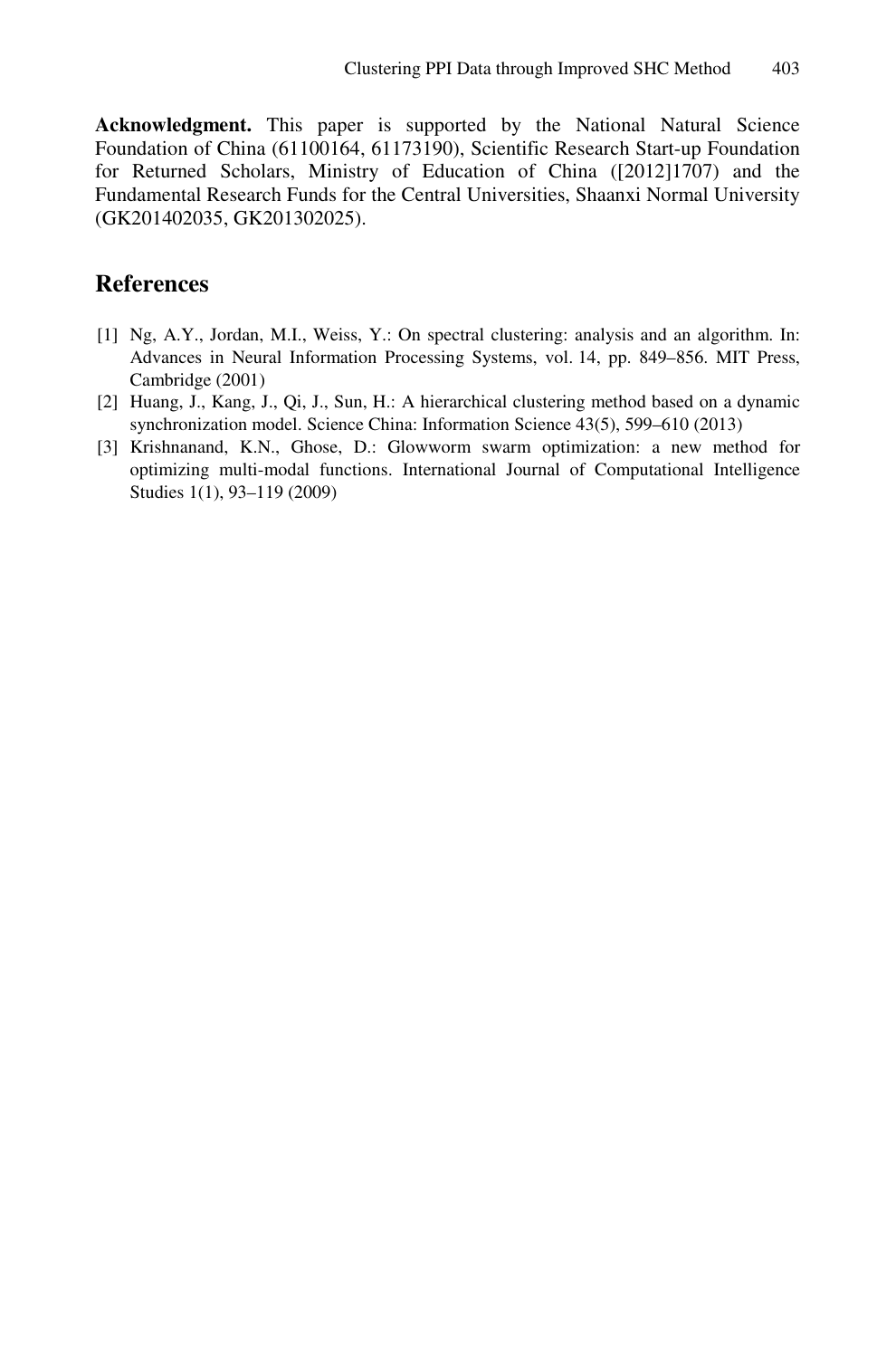## **Order Decay in Transcription Regulation in Type 1 Diabetes\***

Shouguo Gao<sup>1</sup>, Shuang Jia<sup>2,3</sup>, Martin J. Hessner<sup>2,3</sup>, and Xujing Wang<sup>1,\*\*</sup>

<sup>1</sup> Bioinformatics and Systems Biology Core, Systems Biology Center, National Heart, Lung and Blood Institute, NIH, Bethesda, MD 20892, USA 2  $2$  The Max McGee National Research Center for Juvenile Diabetes, Department of Pediatrics at the Medical College of Wisconsin and the Children's Research Institute of the Children's Hospital of Wisconsin, 8701 Watertown Plank Road, Milwaukee, Wisconsin, 53226, USA<br><sup>3</sup> The Human and Molecular Genetics Center, The Medical College of Wisconsin, 8701 Watertown Plank Road, Milwaukee, Wisconsin, 53226, USA xujing.wang@nih.gov

In this study, using type 1 diabetes (T1D) as a model system, we investigate two outstanding challenges in the development of molecular signatures of complex traits: the incorporation of gene interaction structure in signature definition, and the integration of multiple Omics data types to refine signature. The T1D data consists of our previously published transcription profiles in control *peripheral blood mononuclear cells* (*PBMC*) induced by sera of 142 human subjects from unrelated healthy controls (uHC), and 3 T1D family cohorts: recent onset (RO-T1D), and healthy siblings of probands that are at high (HRS) or low (LRS) genetic risk for T1D. First both weighted and non-weighted coexpression networks were separately constructed in each cohort and were compared. Several network measures, including edge weight and degree distribution, Shannon's entropy, the  $\lambda$ -coefficient, and h-index, were determined. We found that overall the coexpression networks induced by the RO-T1D cohort are significantly weaker, exhibiting a broad spectrum loss of order and control. More specifically, all T1D family cohorts induced more active and orderly transcription coordination among the innate immunity genes, consistent with our previous report of them sharing a heightened innate inflammatory state. On the other hand, higher coordination of the adaptive immunity genes was only induced by the LRS cohort, potentially explaining their low risk for disease. All the network measures also pointed to the same story, and additionally the importance of the innate immunity genes in determining the transcriptome state of the T1D family cohorts. Next, we integrated the protein-protein interaction (PPI) and the transcriptomic coexpression networks, and focused specifically on the smallest functional units of PPI, the protein complexes (PC). A PC is considered active in a cohort, if its co-expression network is percolated. We found that the RO-T1D cohort activated a significant less number of PC than the others. Overall, whether it is co-expression or protein interaction networks, the four cohorts show striking differences and can be clearly discriminated based on network structural measures. In contrast, gene expression levels alone, without the consideration of underlying interaction networks, could barely differentiate the cohorts. In summary these findings demonstrate the advantage network based metrics in defining molecular signatures.

-

<sup>&</sup>lt;sup>\*</sup> The rights of this work are transferred to the extent transferable according to title 17 U.S.C. 105. <sup>\*\*</sup> Corresponding author.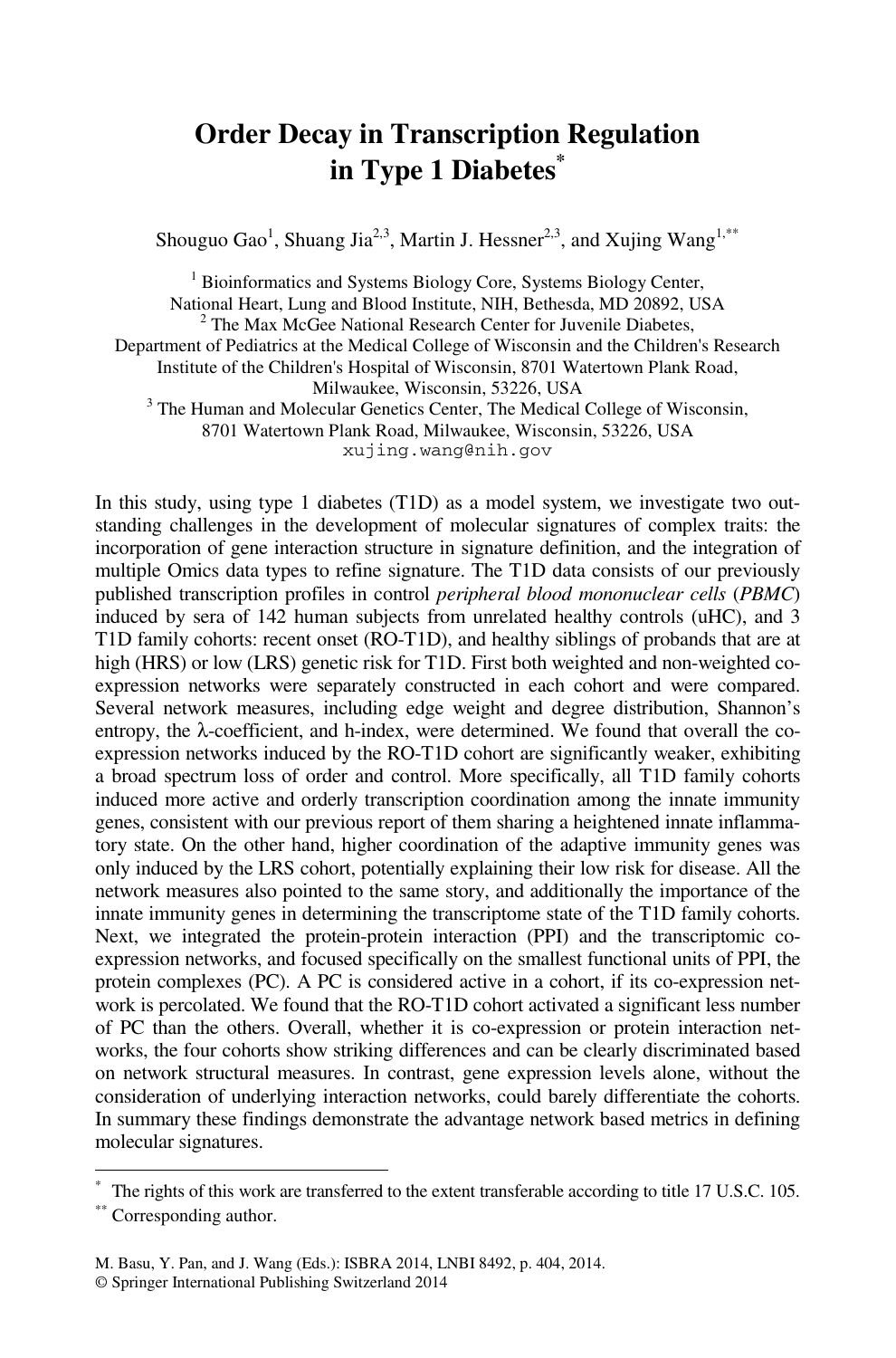## **Simulated Regression Algorithm for Transcriptome Quantification**

Adrian Caciula<sup>1</sup>, Olga Glebova<sup>1</sup>, Alexander Artyomenko<sup>1</sup>, Serghei Mangul<sup>2</sup>, James Lindsay<sup>3</sup>, Ion I. Măndoiu<sup>3</sup>, and Alex Zelikovsky<sup>1</sup>

<sup>1</sup> Georgia State University, Atlanta GA, 30303, USA

<sup>2</sup> University of California, Los Angeles CA, 90095, USA

<sup>3</sup> University of Connecticut, Storrs CT, 06269, USA

RNA-Seq is a cost-efficient high-coverage powerful technology for transcriptome analysis. We propose a novel algorithm for transcriptome quantification from RNA-seq data  $(SimReq)$  which uses regression to find transcript frequencies for which the simulated read counts match the observed read counts.

SimReg first aligns the reads to existing transcript library and then counts the equivalent reads, i.e., reads aligned to the same set of transcripts. The bipartite graph with vertices corresponding to transcripts and read classes is split into connected components which can be treated independently. For each component we simulate high coverage reads and estimate  $D_{\mathcal{R},\mathcal{T}} = \{d_{r,t}\}\,$ , where  $d_{r,t}$  is the portion of reads from transcript  $t \in \mathcal{T}$  belonging to read class  $r \in \mathcal{R}$ .

Initial transcript frequencies are estimated by minimizing the squared deviation between observed read class frequency  $O_{\mathcal{R}} = \{o_r\}$  and expected read class frequency  $E_R = D_{R,T} \times F_T$ , where  $F_T = \{f_t\}$  are the portions of reads emitted by transcripts. The squared deviation is minimized by the following quadratic program:  $\sum_{r \in \mathcal{R}} (\sum_{t \in \mathcal{T}} d_{r,t} f_t - o_r)^2 \to \min |\sum_{t \in \mathcal{T}} f_t = 1$  and  $f_t \geq 0$ .<br>Next *SimReg* repeatedly updates the frequency estimates by (1) simulating

reads according to current estimates  $F_{\mathcal{T}}$ , (2) finding deviation between simulated and observed reads,  $\Delta_{\mathcal{R}} = S_{\mathcal{R}} - O_{\mathcal{R}}$ , (3) obtaining corrected read frequencies  $C_{\mathcal{R}} = O_{\mathcal{R}} - \Delta_{\mathcal{R}}/2$ , and (4) updating estimated transcript frequencies  $F_{\mathcal{T}}$  based on corrected read class frequencies  $C_{\mathcal{R}}$ .

We tested  $SimReg$  on several test cases using simulated human RNA-Seq data. Experiments on synthetic RNA-seq datasets show that the proposed method improves transcriptome quantification accuracy compared to previous methods. The results show better correlation compared with currently best method RSEM [1].

#### **Reference**

1. Li, B., Dewey, C.: Rsem: accurate transcript quantification from rna-seq data with or without a reference genome. BMC Bioinformatics 12(1), 323 (2011)

M. Basu, Y. Pan, and J. Wang (Eds.): ISBRA 2014, LNBI 8492, p. 405, 2014.

c Springer International Publishing Switzerland 2014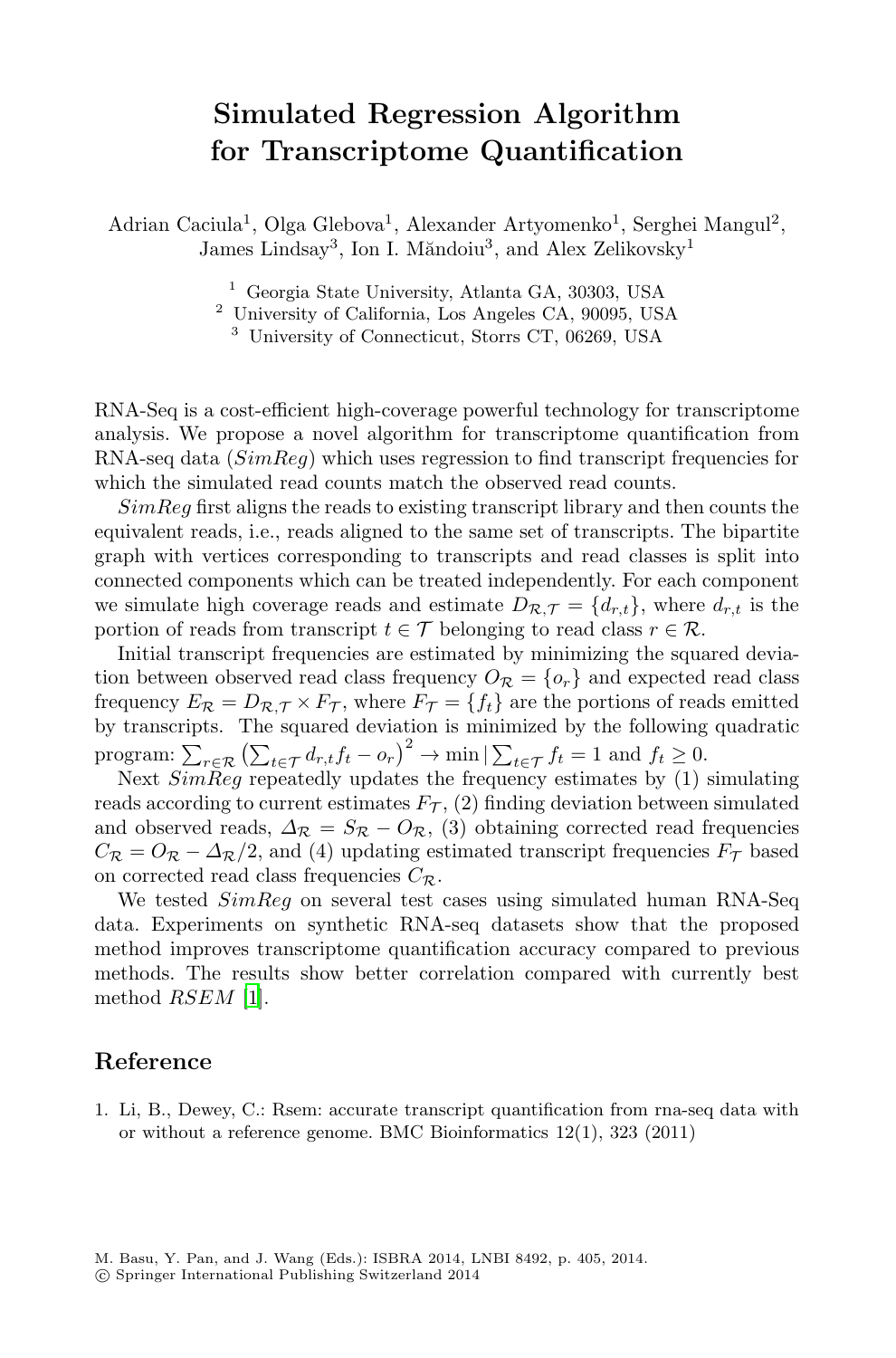## **Author Index**

Acerbi, Enzo 176 Ahmed, Syed Ali 149 Al-Rajab, Murad M. 59 Ammar, Reda A. 372 Artyomenko, Alexander 405 Baran, Yael 400 Blanzieri, Enrico 385 Burkowski, Forbes J. 334 Caciula, Adrian 405 Cai, Zhipeng 81 Cao, Zhiwei 382 Cao, Zhongbo 92 Chen, Jake Y. 224 Chen, Jing 368 Chen, Yang 243 Chen, Yifei 369 Chen, Yu 114 Cheng, Dayou 71, 81 Cheng, Zhanzhan 378 Cui, Jie 71 Cui, Juan 385 Cui, Zhijie 382 Dai, Cuihong 71, 81 Dai, Xianhua 370 Dai, Zhiming 370 Demirkale, Cumhur Yusuf 393 Deng, Nan 322 Ding, Xiaojun 278 Du, Wei 92 Eulenstein, Oliver 212 Forouzesh, Negin 301 Gao, Lin 379 Gao, Shouguo 404 Glebova, Olga 405 Górecki, Paweł 212 Gu, Haihua 278 Guan, Jihong 377, 378 Guo, Dongliang 370

Hamdalla, Mai A. 372 Han, Kyungsook 367 Han, Zhi 390 Hessner, Martin J. 404 Hoksza, David 289 Hormozdiari, Farhad 400 Hou, Aiju 71, 81 Hou, Ping 369 Hu, Bin 368 Hu, Jing 50 Hu, Wei 38 Hu, Xiaohua 346 Huang, De-Shuang 138 Huang, Kun 390 Huang, Lan 385 Huang, Liang-Tsung 395 Huang, Tim 390 Hur, Manhoi 393 Im, Jinyong 367 Iyer, Vidya 393 Jia, Shuang 404 Jiang, Haitao 396 Jiang, Qinghua 373 Jiang, Qingshan 376 Jiang, Xingpeng 346 Jin, Shuilin 373 Kang, Hong 382 Kazemi, Mohammad Reza 301 Klebaner, Fima 310 Klinga-Levan, Karin 266 Kribelbauer, Judith 375 Kusalik, Anthony J. 200 Lai, Lien-Fu 395 Lajoie, Gilles 126 Lam, Tak-Wah 383 Lee, Joon-Yong 393 Lee, Wook 367 Lei, Xiujuan 401 Li, Feng 379 Li, Jianzhong 81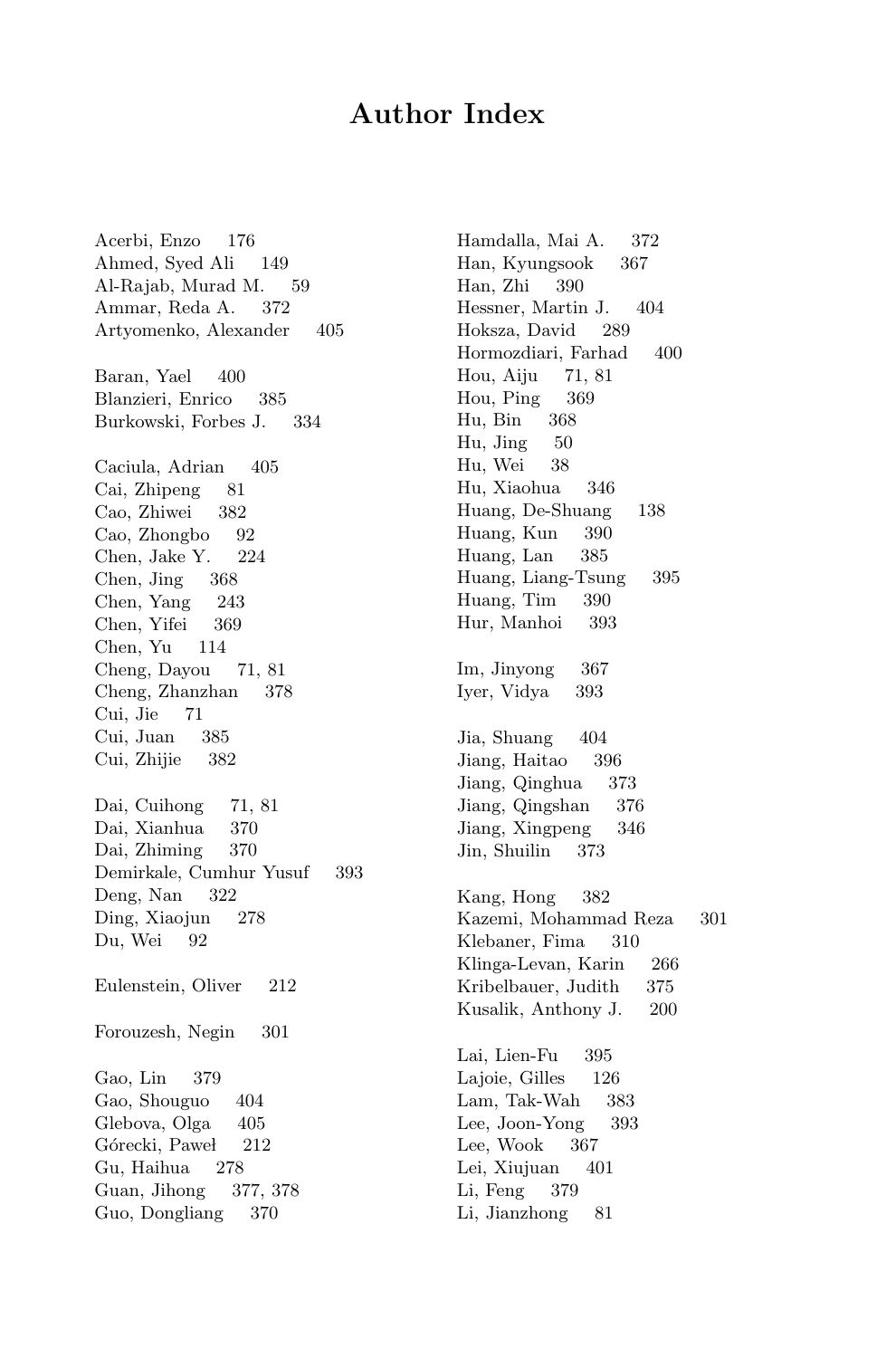Li, Ling 393 Li, Min 188, 255, 278, 398, 399 Li, Xiao-Bo 334 Li, Yu 373 Li, Yun-Ju 395 Lin, Frederick 388 Lin, Guohui 396 Lindsay, James 405 Liu, Juan 397 Liu, Ke 81 Liu, Mingming 236 Liu, Qi 382 Liu, Yi 126 Liu, Zhiyong 102 Lu, Joan 59 Lu, Xiyuan 71 Lu, Yu 255 Luan, Yushi 386 Ma, Bin 126 Ma, Rui 373 Ma, Xu 368 Machiraju, Raghu 390 Măndoiu, Ion I. 405 Mangul, Serghei 405 Meng, Di 385 Meng, Jun 386 Mneimneh, Saad 149 Mohades, Ali 301 Mukhopadhyay, Asish 24 Nettleton, Dan 393 Nikolau, Basil J. 393 Niu, Zhibei 255 Olsson, Björn 266 Ouyang, Yujing 81 Pan, Yi 255 Panigrahi, Satish Chandra 24 Park, Byungkyu 367 Park, Danny S. 400 Paszek, Jaroslaw 212 Peng, Jiajie 373 Peng, Xiaoqing 398, 399 Peng, Yin 376 Puranik, Rutika 381 Quan, Guangri 381 Quitadamo, Andrew 388

Rabadan, Raul 375 Rajasekaran, Sanguthevar 372 Ransom, Nick 393 Ren, Fei 102, 114 Shanks, Jackie 393 Shen, Yichao 188 Shi, Xinghua 388  $\check{\text{Skoda}}$ , Petr 289 Sohel Rahman, M. 163 Song, Fei 379 Song, Zhihong 393 Steipe, Boris 357 Stella, Fabio 176 Su, Zhengchang 394 Sun, Jingchun 371 Sun, Shuhao 310 Sun, Ying 92 Sun, Yuxing 369 Tan, Renjie 373 Tang, Kailin 382 Thiruv, Bhooma 357 Tian, Lu 388, 390 Tian, Tianhai 310 Ting, Hing-Fung 383 Tong, Weitian 396 Tuvshinjargal, Narankhuu 367 Ulfenborg, Benjamin 266 Wan, Ping 224 Wan, Xiaohua 102, 114 Wang, Guishen 385 Wang, Jiaxin 92 Wang, Jiguang 375 Wang, Jixuan 373 Wang, Kai 389 Wang, QuanQiu 391 Wang, Xuan 102, 114 Wang, Xujing 404 Wang, Yadong 373, 383 Wang, Yan 92, 385 Watson, Layne T. 236 Wei, Dan 376 Wei, Yanjie 376 Werner, Jacob 381 Westgate, Mark 393 Wu, Chao-Chin 395 Wu, Fang-Xiang 188, 200, 255, 278, 398, 401